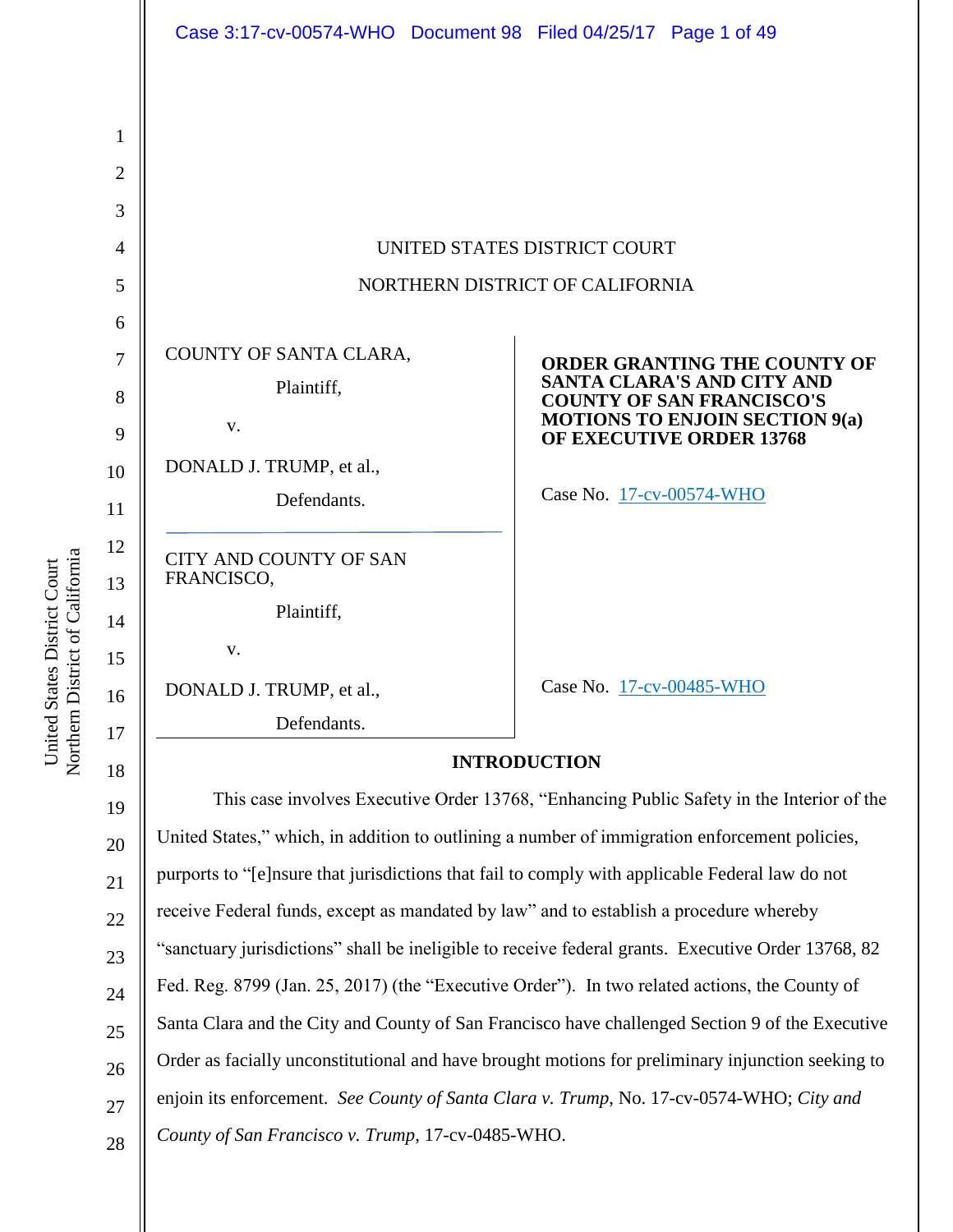Northern District of California Northern District of California United States District Court United States District Court

1

2

3

4

5

6

7

8

9

11

12

13

14

15

17

18

19

21

The Counties challenge the enforcement provision of the Order, Section 9(a), on several grounds: first, it violates the separation of powers doctrine enshrined in the Constitution because it improperly seeks to wield congressional spending powers; second, it is so overbroad and coercive that even if the President had spending powers, the Order would clearly exceed them and violate the Tenth Amendment's prohibition against commandeering local jurisdictions; third, it is so vague and standardless that it violates the Fifth Amendment's Due Process Clause and is void for vagueness; and, finally, because it seeks to deprive local jurisdictions of congressionally allocated funds without any notice or opportunity to be heard, it violates the procedural due process requirements of the Fifth Amendment.<sup>1</sup>

10 16 20 22 The Government does not respond to the Counties' constitutional challenges but argues that the Counties lack standing because the Executive Order did not change existing law and because the Counties have not been named "sanctuary jurisdictions" pursuant to the Order. It explained for the first time at oral argument that the Order is merely an exercise of the President's "bully pulpit" to highlight a changed approach to immigration enforcement. Under this interpretation, Section 9(a) applies only to three federal grants in the Departments of Justice and Homeland Security that already have conditions requiring compliance with 8 U.S.C. 1373. This interpretation renders the Order toothless; the Government can already enforce these three grants by the terms of those grants and can enforce 8 U.S.C. 1373 to the extent legally possible under the terms of existing law. Counsel disavowed any right through the Order for the Government to affect any other part of the billions of dollars in federal funds the Counties receive every year. It is heartening that the Government's lawyers recognize that the Order cannot do more constitutionally than enforce existing law. But Section 9(a), by its plain language, attempts to

23

 $\overline{a}$ 

<sup>24</sup>

<sup>25</sup> 26 27 1 San Francisco also brings a facial challenge to 8 U.S.C. § 1373, arguing that the statute is unconstitutional under the Tenth Amendment because "the whole object" of that section is to "direct the functioning" of state governments. It seeks an injunction enjoining enforcement of Section 1373, or alternatively, because it believes it complies with Section 1373, an injunction preventing the Government from taking adverse action against it on the basis that it has failed to comply with that Section. Briefing on this issue was intermingled with the attack on the Executive Order, and did not adequately address the important issues raised. At the Case Management Conference on May 2, 2017, at 1:30 p.m. we will discuss litigation of this portion of the City's

<sup>28</sup> case.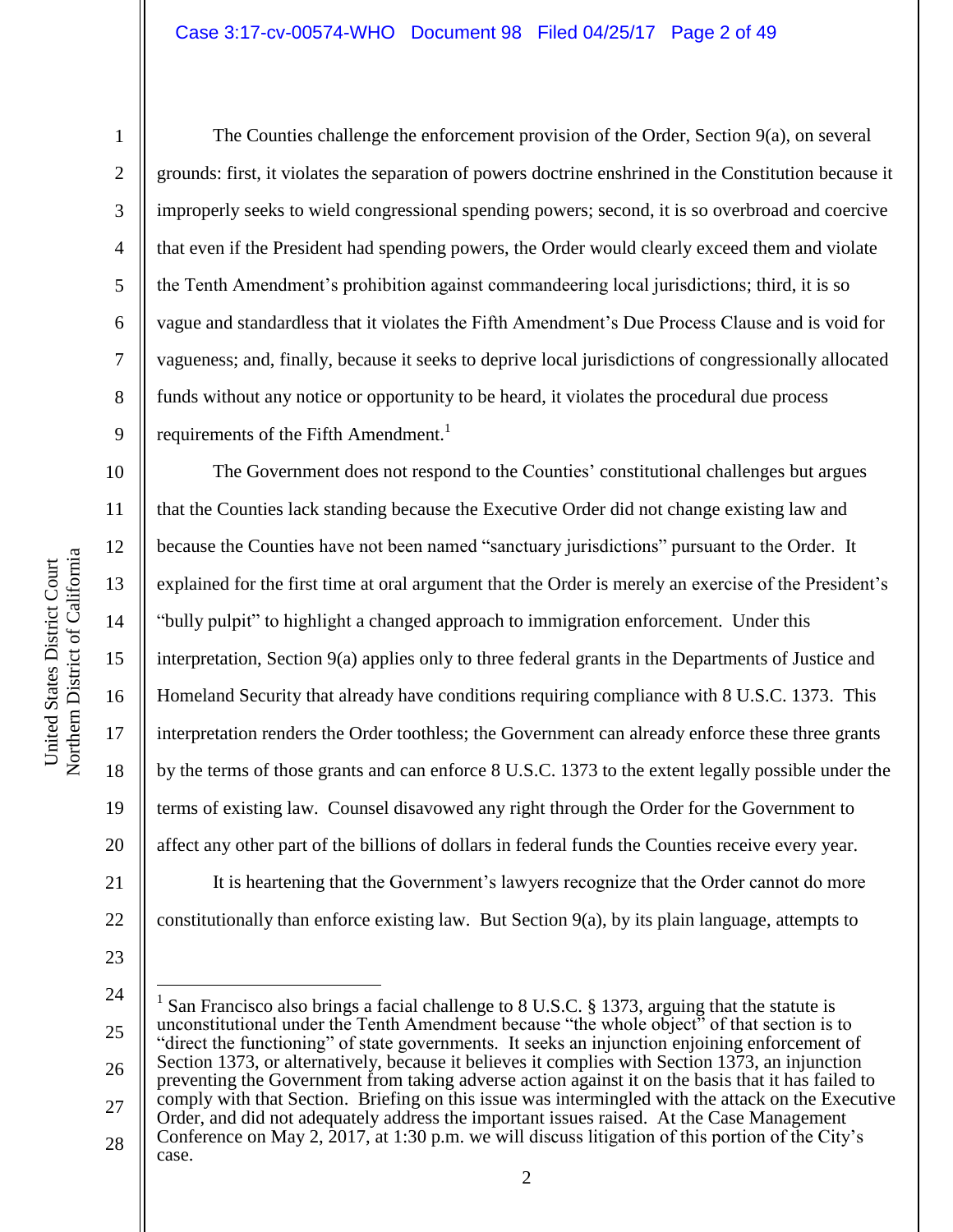#### Case 3:17-cv-00574-WHO Document 98 Filed 04/25/17 Page 3 of 49

1

2

3

4

5

6

7

8

9

10

11

reach all federal grants, not merely the three mentioned at the hearing. The rest of the Order is broader still, addressing all federal funding. And if there was doubt about the scope of the Order, the President and Attorney General have erased it with their public comments. The President has called it "a weapon" to use against jurisdictions that disagree with his preferred policies of immigration enforcement, and his press secretary has reiterated that the President intends to ensure that "counties and other institutions that remain sanctuary cites don't get federal government funding in compliance with the executive order." The Attorney General has warned that jurisdictions that do not comply with Section 1373 would suffer "withholding grants, termination of grants, and disbarment or ineligibility for future grants," and the "claw back" of any funds previously awarded. Section  $9(a)$  is not reasonably susceptible to the new, narrow interpretation offered at the hearing.

12 13 14 15 16 17 18 19 20 Although the Government's new interpretation of the Order is not legally plausible, in effect it appears to put the parties in general agreement regarding the Order's constitutional limitations. The Constitution vests the spending powers in Congress, not the President, so the Order cannot constitutionally place new conditions on federal funds. Further, the Tenth Amendment requires that conditions on federal funds be unambiguous and timely made; that they bear some relation to the funds at issue; and that the total financial incentive not be coercive. Federal funding that bears no meaningful relationship to immigration enforcement cannot be threatened merely because a jurisdiction chooses an immigration enforcement strategy of which the President disapproves.

21 22 23 24 25 26 27 28 To succeed in their motions, the Counties must show that they are likely to face immediate irreparable harm absent an injunction, that they are likely to succeed on the merits, and that the balance of harms and public interest weighs in their favor. The Counties have met this burden. They have demonstrated that they have standing to challenge the Order and are currently suffering irreparable harm, not only because the Order has caused and will cause them constitutional injuries by violating the separation of powers doctrine and depriving them of their Tenth and Fifth Amendment rights, but also because the Order has caused budget uncertainty by threatening to deprive the Counties of hundreds of millions of dollars in federal grants that support core services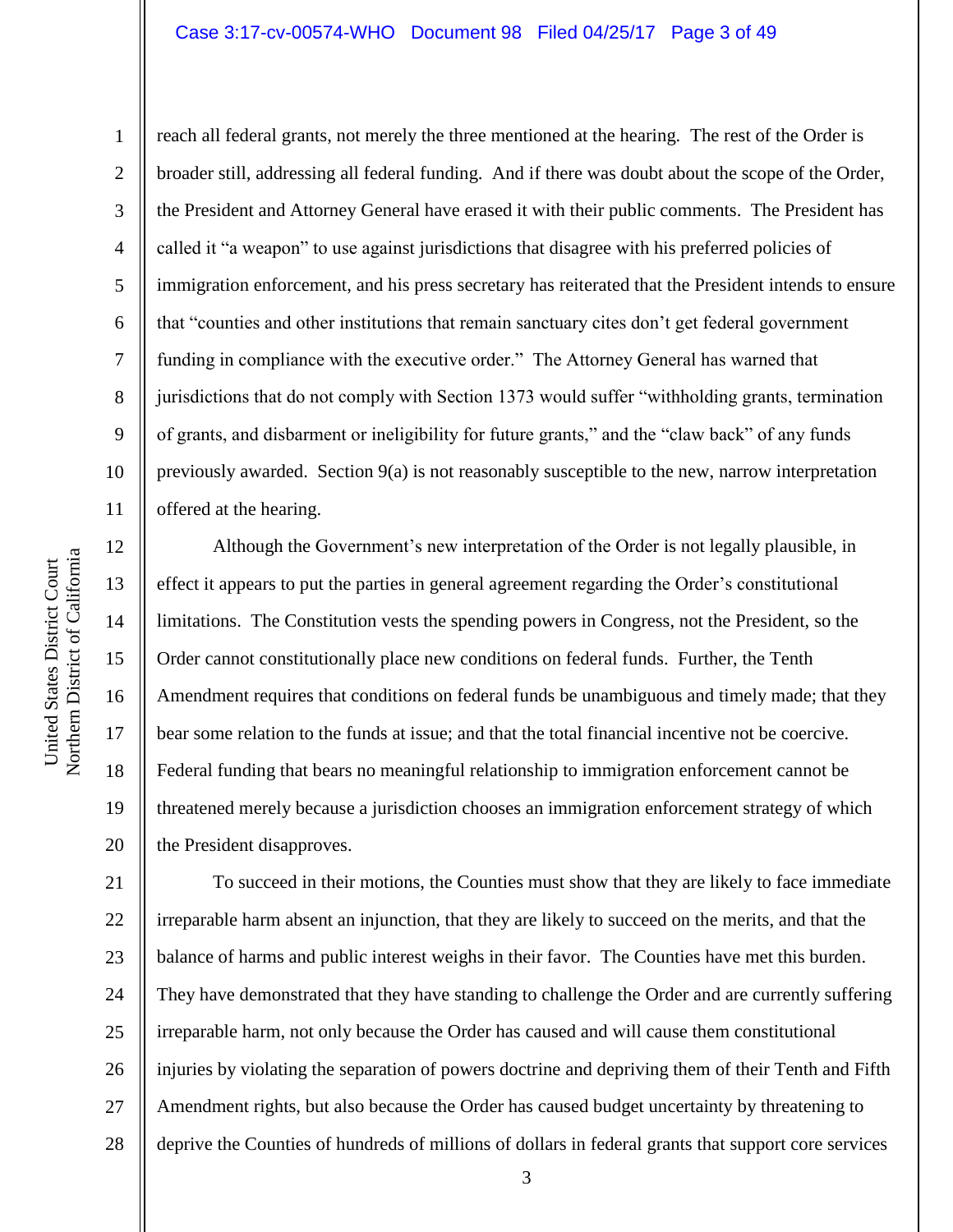in their jurisdictions. They have established that they are likely to succeed on the merits of their claims and that the balance of harms and public interest decisively weigh in favor of an injunction. The Counties' motions for preliminary injunction against Section 9(a) of the Executive Order are GRANTED as further described below.

5 6 7 8 9 10 That said, this injunction does nothing more than implement the effect of the Government's flawed interpretation of the Order. It does not affect the ability of the Attorney General or the Secretary to enforce existing conditions of federal grants or 8 U.S.C. 1373, nor does it impact the Secretary's ability to develop regulations or other guidance defining what a sanctuary jurisdiction is or designating a jurisdiction as such. It does prohibit the Government from exercising Section 9(a) in a way that violates the Constitution.

11

12

13

14

16

20

21

22

23

24

25

26

27

28

1

2

3

4

# **BACKGROUND**

**I. THE EXECUTIVE ORDER**

On January 25, 2017, President Donald J. Trump issued Executive Order 13768,

"Enhancing Public Safety in the Interior of the United States." *See* Harris Decl. ¶ 2; Ex. A ("EO")

15 (SC Dkt. No. 36-1). In outlining the Executive Order's purpose, Section 1 reads, in part,

"Sanctuary jurisdictions across the United States willfully violate Federal law in an attempt to

17 shield aliens from removal from the United States." EO §1. Section 2 states that the policy of the

18 executive branch is to "[e]nsure that jurisdictions that fail to comply with applicable Federal law

19 do not receive Federal funds, except as mandated by law." EO §2(c).

Section 9, titled "Sanctuary Jurisdictions" lays out this policy in more detail. It reads:

Sec. 9. Sanctuary Jurisdictions. It is the policy of the executive branch to ensure, to the fullest extent of the law, that a State, or a political subdivision of a State, shall comply with 8 U.S.C. 1373.

(a) In furtherance of this policy, the Attorney General and the Secretary, in their discretion and to the extent consistent with law, shall ensure that jurisdictions that willfully refuse to comply with 8 U.S.C. 1373 (sanctuary jurisdictions) are not eligible to receive Federal grants, except as deemed necessary for law enforcement purposes by the Attorney General or the Secretary. The Secretary has the authority to designate, in his discretion and to the extent consistent with law, a jurisdiction as a sanctuary jurisdiction. The Attorney General shall take appropriate enforcement action against any entity that violates 8 U.S.C. 1373, or which has in effect a statute, policy, or practice that prevents or hinders the enforcement

Northern District of California Northern District of California United States District Court United States District Court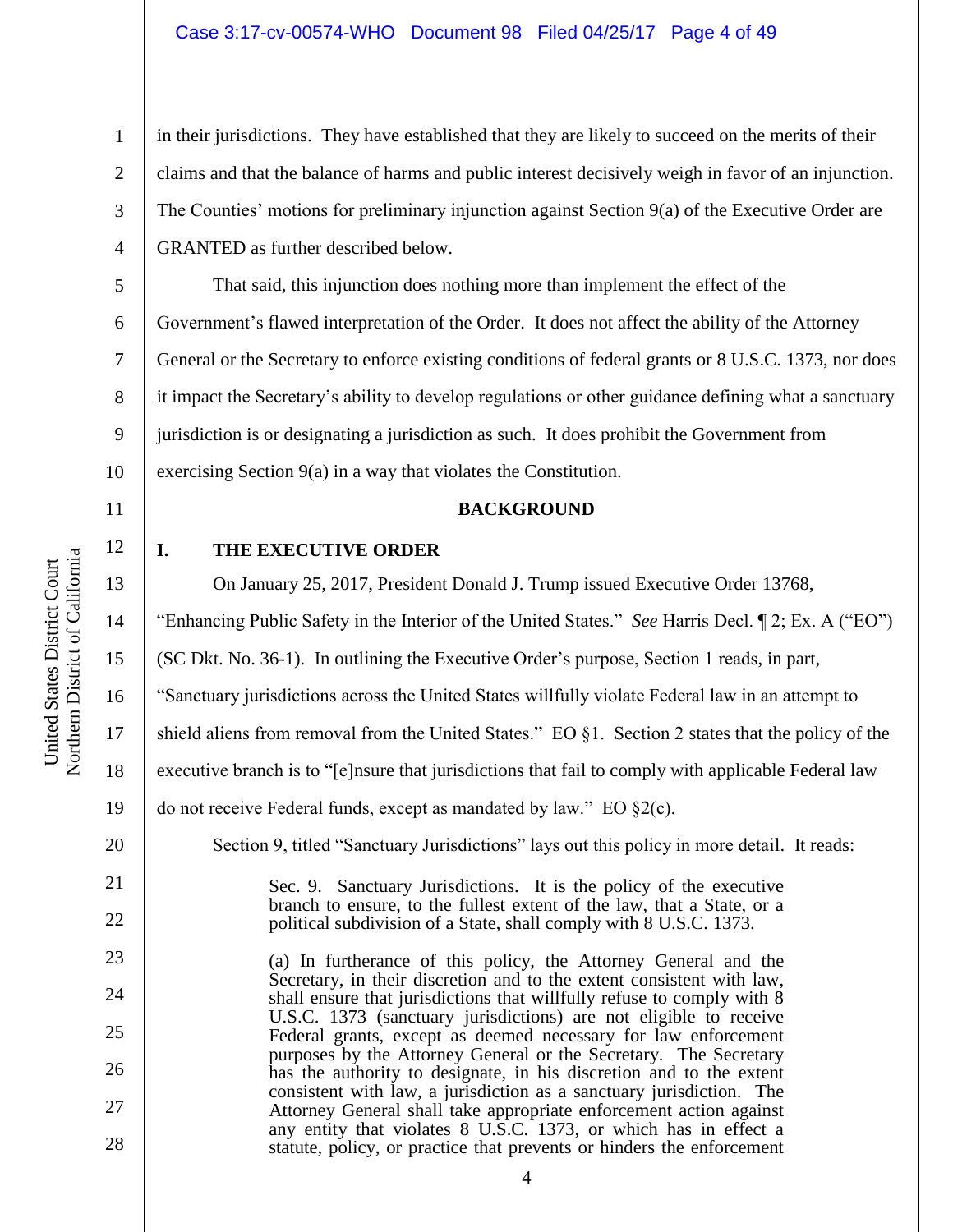|                                                                                                 | Case 3:17-cv-00574-WHO  Document 98  Filed 04/25/17  Page 5 of 49                                                                                                                                                                                                                                                                                                                                                                                                                                                                                                                                                                                                                     |  |  |
|-------------------------------------------------------------------------------------------------|---------------------------------------------------------------------------------------------------------------------------------------------------------------------------------------------------------------------------------------------------------------------------------------------------------------------------------------------------------------------------------------------------------------------------------------------------------------------------------------------------------------------------------------------------------------------------------------------------------------------------------------------------------------------------------------|--|--|
|                                                                                                 | of Federal law.<br>(b) To better inform the public regarding the public safety threats<br>associated with sanctuary jurisdictions, the Secretary shall utilize the<br>Declined Detainer Outcome Report or its equivalent and, on a<br>weekly basis, make public a comprehensive list of criminal actions<br>committed by aliens and any jurisdiction that ignored or otherwise<br>failed to honor any detainers with respect to such aliens.<br>(c) The Director of the Office of Management and Budget is<br>directed to obtain and provide relevant and responsive information<br>on all Federal grant money that currently is received by any<br>sanctuary jurisdiction.<br>EO §9. |  |  |
| Section 3 of the Order, titled "Definitions," incorporates the definitions listed in 8 U.S.C. § |                                                                                                                                                                                                                                                                                                                                                                                                                                                                                                                                                                                                                                                                                       |  |  |
|                                                                                                 | 1101. EO §3. Section 1101 does not define "sanctuary jurisdiction." The term is not defined                                                                                                                                                                                                                                                                                                                                                                                                                                                                                                                                                                                           |  |  |
| anywhere in the Executive Order. Similarly, neither section 1101 nor the Order defines what it  |                                                                                                                                                                                                                                                                                                                                                                                                                                                                                                                                                                                                                                                                                       |  |  |
| means for a jurisdiction to "willfully refuse to comply" with Section 1373 or for a policy to   |                                                                                                                                                                                                                                                                                                                                                                                                                                                                                                                                                                                                                                                                                       |  |  |
|                                                                                                 | "prevent[] or hinder[] the enforcement of Federal law." EO $\S9(a)$ .                                                                                                                                                                                                                                                                                                                                                                                                                                                                                                                                                                                                                 |  |  |
| II.                                                                                             | <b>SECTION 1373</b>                                                                                                                                                                                                                                                                                                                                                                                                                                                                                                                                                                                                                                                                   |  |  |
|                                                                                                 | Section 1373, to which Section 9 refers, prohibits local governments from restricting                                                                                                                                                                                                                                                                                                                                                                                                                                                                                                                                                                                                 |  |  |
|                                                                                                 | government officials or entities from communicating immigration status information to ICE. It                                                                                                                                                                                                                                                                                                                                                                                                                                                                                                                                                                                         |  |  |
|                                                                                                 | states in relevant part:                                                                                                                                                                                                                                                                                                                                                                                                                                                                                                                                                                                                                                                              |  |  |
|                                                                                                 | (a) In General. Notwithstanding any other provision of Federal,<br>State, or local law, a Federal, State, or local government entity or<br>official may not prohibit, or in any way restrict, any government<br>entity or official from sending to, or receiving from, the Immigration<br>and Naturalization Service information regarding the citizenship or<br>immigration status, lawful or unlawful, of any individual.                                                                                                                                                                                                                                                           |  |  |
|                                                                                                 | (b) Additional Authority of Government Entities. Notwithstanding<br>any other provision of Federal, State, or local law, no person or<br>agency may prohibit, or in any way restrict, a Federal, State, or local<br>government entity from doing any of the following with respect to<br>information regarding the immigration status, lawful or unlawful, of<br>any individual:                                                                                                                                                                                                                                                                                                      |  |  |
|                                                                                                 | (1) Sending such information to, or requesting or receiving<br>such information from, the Immigration and Naturalization<br>Service.                                                                                                                                                                                                                                                                                                                                                                                                                                                                                                                                                  |  |  |
| (2) Maintaining such information.                                                               |                                                                                                                                                                                                                                                                                                                                                                                                                                                                                                                                                                                                                                                                                       |  |  |
|                                                                                                 | (3) Exchanging such information with any other Federal,<br>State, or local government entity.                                                                                                                                                                                                                                                                                                                                                                                                                                                                                                                                                                                         |  |  |
|                                                                                                 | 5                                                                                                                                                                                                                                                                                                                                                                                                                                                                                                                                                                                                                                                                                     |  |  |
|                                                                                                 |                                                                                                                                                                                                                                                                                                                                                                                                                                                                                                                                                                                                                                                                                       |  |  |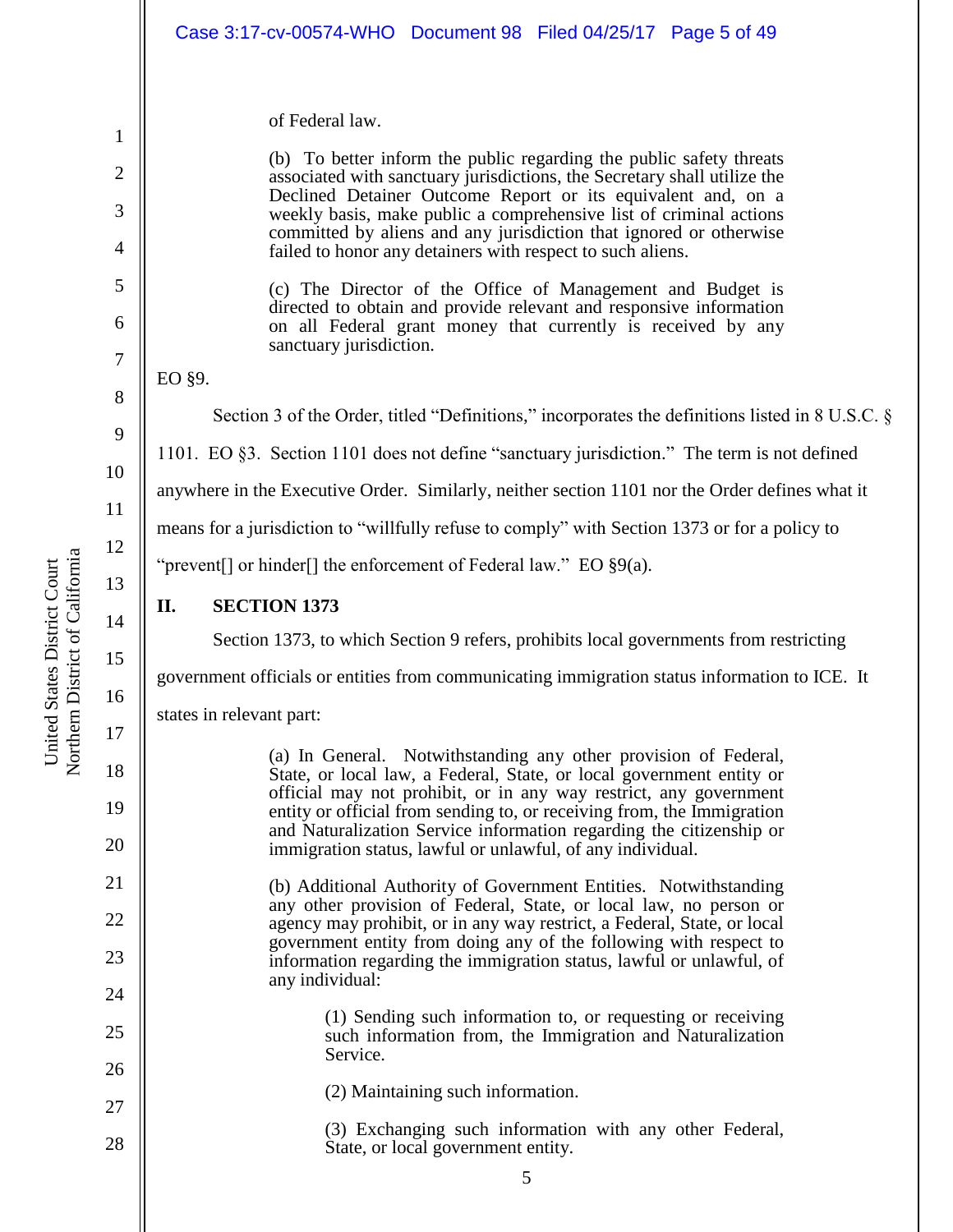1 2

3

4

5

6

7

8

9

10

11

12

13

14

15

16

17

18

19

20

21

22

23

24

8 U.S.C. 1373.

In July, 2016, the U.S. Department of Justice issued guidance linking two federal grant programs, the State Criminal Alien Assistance Program ("SCAAP") and Edward Byrne Memorial Justice Assistance Grant ("JAG") to compliance with Section 1373.<sup>2</sup> This guidance states that all applicants for these two grant programs are required to "assure and certify compliance with all applicable federal statutes, including Section 1373, as well as all applicable federal regulations, policies, guidelines, and requirements." *Id.* The Department has indicated that the Community Oriented Policing Services Grant (COPS) is also conditioned on compliance with Section 1373.

# **III. CIVIL DETAINER REQUESTS**

An ICE civil detainer request asks a local law enforcement agency to continue to hold an inmate who is in local jail because of actual or suspected violations of state criminal laws for up to 48 hours after his or her scheduled release so that ICE can determine if it wants to take that individual into custody. *See* 8 C.F.R. § 287.7; Neusel Decl. ¶9; Marquez Decl., Ex. C at 3 (SC Dkt. No. 29-3). ICE civil detainer requests are voluntary and local governments are not required to honor them. *See* 8 C.F.R. § 287.7(a); *Galarza v. Szalczyk*, 745 F.3d 634, 643 (3d Cir. 2014) ("[S]ettled constitutional law clearly establishes that [immigration detainers] must be deemed requests" because any other interpretation would render them unconstitutional under the Tenth Amendment). Several courts have held that it is a violation of the Fourth Amendment for local jurisdictions to hold suspected or actual removable aliens subject to civil detainer requests because civil detainer requests are often not supported by an individualized determination of probable cause that a crime has been committed. *See Morales v. Chadbourne*, 793 F.3d 208, 215-217 (1st Cir. 2015); *Miranda-Olivares v. Clackamas Cnty.*, No. 3:12-cv-02317-ST, 2014 WL 1414305, at \*9-11 (D. Or. Apr. 11, 2014). ICE does not reimburse local jurisdictions for the cost of detaining individuals in response to a civil detainer request and does not indemnify local jurisdictions for

25

 $\overline{a}$ 

Northern District of California Northern District of California United States District Court United States District Court

<sup>26</sup> 2 *See* Letter from Peter J. Kadzik, Asst. Att'y Gen. U.S. Dep't of Justice, to Hon John A. Culberson, Chairman of the Subcomm. On Commerce, Justice, Sci & Related Agencies, (Jul. 7, 2016), [http://culberson.house.gov/uploadedfiles/2016-7-7\\_section\\_1373-](http://culberson.house.gov/uploadedfiles/2016-7-7_section_1373-_doj_letter_to_culberson.pdf)

<sup>27</sup> 28 doj letter to culberson.pdf. I take judicial notice of Peter Kadzik's letter as courts may judicially notice information and official documents contained on official government websites. *See Daniels-Hall v. Nat'l Educ. Ass'n*, 629 F.3d 992, 998-999 (9th Cir. 2010).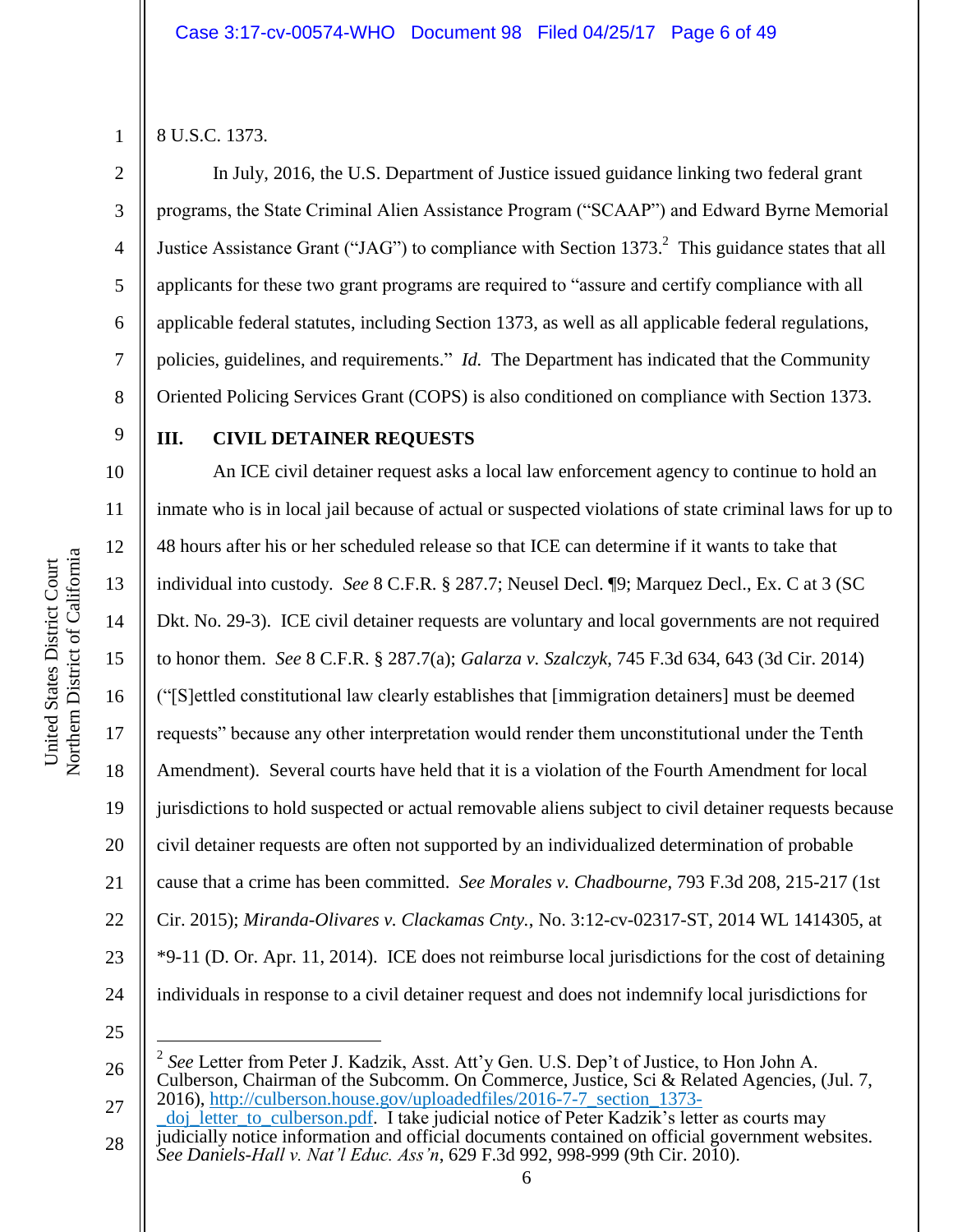potential liability they could face for related Fourth Amendment violations. *See* 8 C.F.R. § 287.7(e); Marquez Decl. ¶¶ 21-15 & Exs. B-D.

# **IV. THE COUNTIES' POLICIES**

#### **A. Santa Clara's Policies**

Santa Clara asserts that its local policies and practices with regard to federal immigration enforcement are at odds with the Executive Order's provisions regarding Section 1373. SC Mot. at 5. (SC Dkt. No. 26). In 2010, the Santa Clara County Board of Supervisors adopted a Resolution prohibiting Santa Clara employees from using County resources to transmit any information to ICE that was collected in the course of providing critical services or benefits. Marquez Decl. ¶27 (SC Dkt. No. 29) & Ex. G (SC Dkt. No. 29-7); Neusel Decl. ¶7 (SC Dkt. No. 31); L. Smith Decl. ¶6 (SC Dkt. No. 35). The Resolution also prohibits employees from initiating an inquiry or enforcement action based solely on the individual's actual or suspected immigration status, national origin, race or ethnicity, or English-speaking ability, or from using County resources to pursue an individual solely because of an actual or suspected violation of immigration law. *Id.* In October, 2016, after receiving DOJ guidance that JAG and SCAAP funds would be conditioned on compliance with Section 1373, Santa Clara decided not to participate in those programs. Marquez Decl. ¶ 29 & Ex. H (SC Dkt. No. 29-8).

18 19 20 21 22 23 24 25 Santa Clara also asserts that its policies with regard to ICE civil detainer requests are inconsistent with the Executive Order and the President's stated immigration enforcement agenda. Prior to late 2011, Santa Clara responded to and honored ICE civil detainer requests, housing an average of 135 additional inmates each day at a daily cost of approximately \$159 per inmate. Neusel Decl. ¶4. When the County raised concerns about the costs associated with complying with detainer requests and potential civil liability, ICE confirmed that it would not reimburse the County or indemnify it for the associated costs and liabilities. Marquez Decl.  $\P$  21-15 & Exs. B-D.

26 27 28 Santa Clara subsequently convened a task force and adopted a new policy where the County agreed to honor requests for individuals with serious or violent felony convictions, but only if ICE would reimburse the County for the cost of holding those individuals. Neusel Decl.

1

2

3

4

5

6

7

8

9

10

11

12

13

14

15

16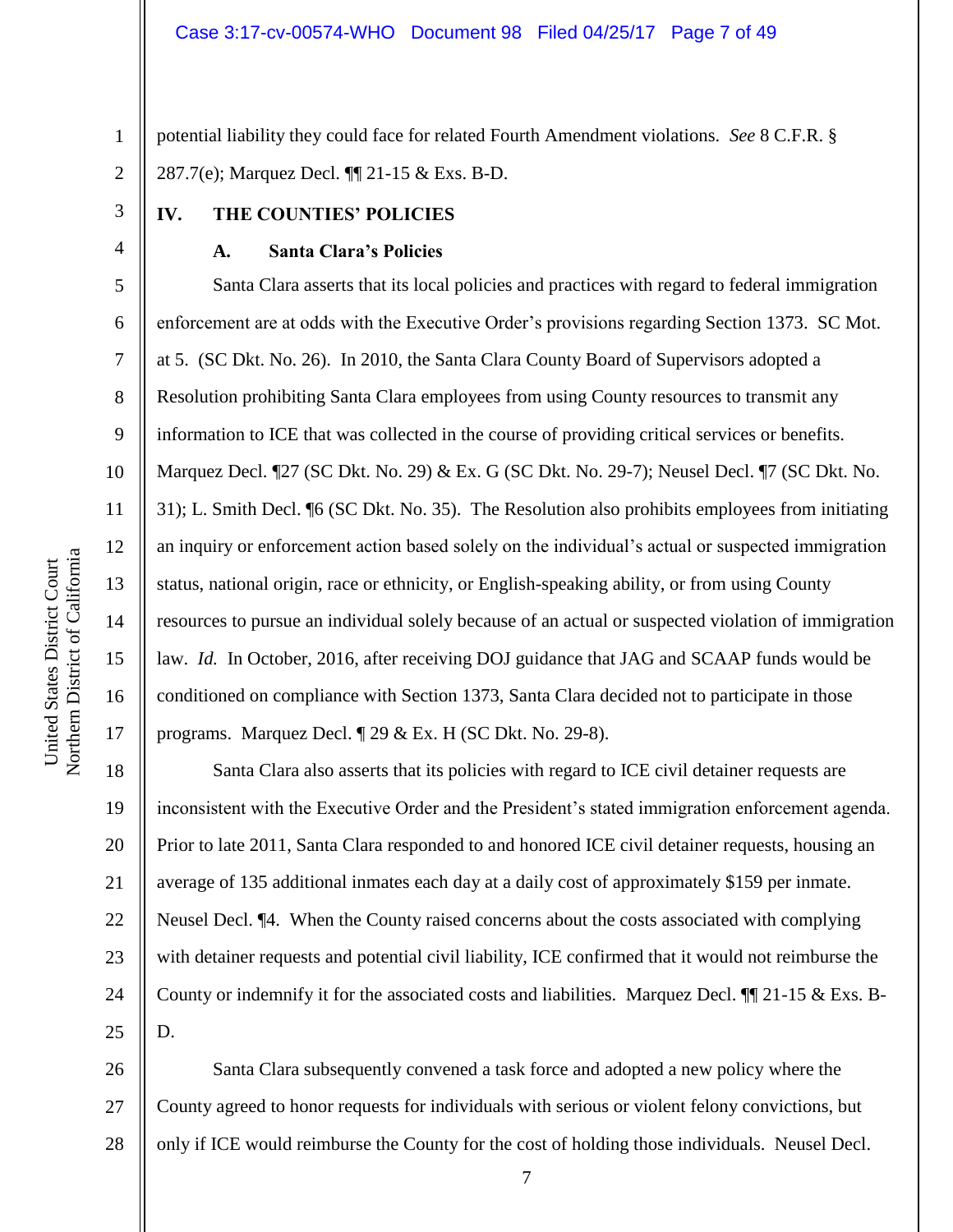¶6; Marquez Decl. ¶26 & Ex. E. ICE has never agreed to reimburse the County for any costs, so since November 2011 the County has declined to honor all ICE detainer requests. *Id.*

1

2

3

4

5

6

7

8

9

10

11

12

13

14

15

16

17

# **B. San Francisco's Policies**

San Francisco's sanctuary city policies are contained in Chapters 12H and 12I of its Administrative Code. Eisenberg Decl. Exs. A-B (SF Dkt. No. 28). The stated purpose of these laws is "to foster respect and trust between law enforcement and residents, to protect limited local resources, to encourage cooperation between residents and City officials, including especially law enforcement and public health officers and employees, and to ensure community security, and due process for all." S.F. Admin Code § 12I.1.

As relevant to Section 1373, Chapter 12H prohibits San Francisco departments, agencies, commissions, officers, and employees from using San Francisco funds or resources to assist in enforcing federal immigration law or gathering or disseminating information regarding an individual's release status, or other confidential identifying information (which as defined does not include immigration status), unless such assistance is required by federal or state law. S.F. Admin Code § 12H.2. Although Chapter 12H previously prohibited city employees from sharing information regarding individuals' immigration status, the San Francisco Board of Supervisors removed this restriction in July, 2016, due to concerns that the provision violated Section 1373.

18 19 20 21 22 23 24 25 26 27 28 With regard to civil detainer requests, Chapter 12I prohibits San Francisco law enforcement from detaining an individual, otherwise eligible for release from custody, solely on the basis of a civil immigration detainer request. S.F. Admin Code § 12I.3. It also prohibits local law enforcement from providing ICE with advanced notice that an individual will be released from custody, unless the individual meets certain criteria. S.F. Admin Code § 12I.3. Chapter 12I.3.(e) provides that a "[l]aw enforcement official shall not arrest or detain an individual, or provide any individual's personal information to a federal immigration officer, on the basis of an administrative warrant, prior deportation order, or other civil immigration document based solely on alleged violations of the civil provisions of immigration laws." S.F. Admin Code § 12I.3.(e). San Francisco explains that it adopted these policies due to concerns that holding people in response to civil detainers would violate the Fourth Amendment and require it to dedicate scarce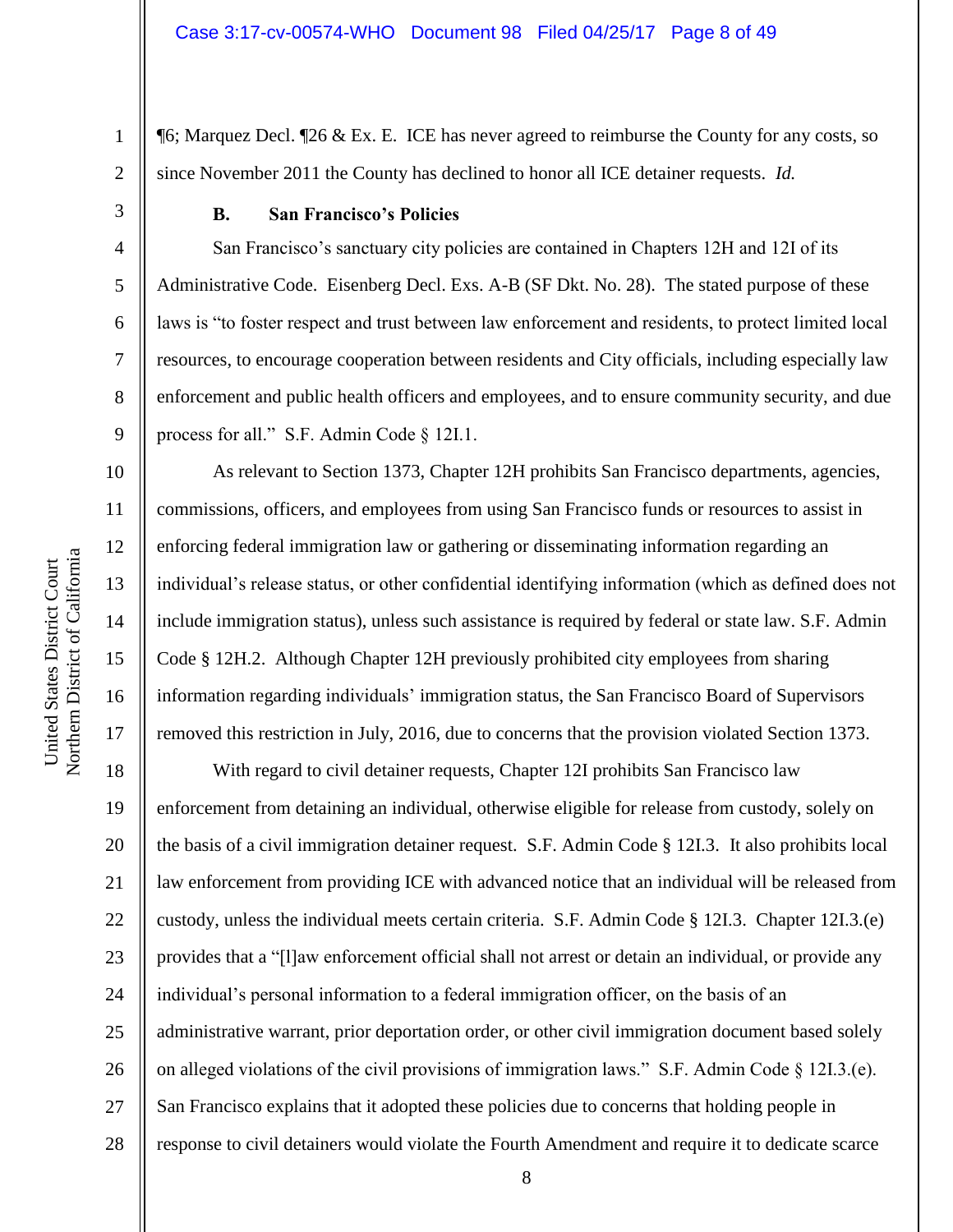1 2 law enforcement personnel and resources to holding these individuals. Hennessy Decl. ¶11 (SF Dkt. No. 24).

3

4

5

6

7

8

# **V. THE COUNTIES' FEDERAL FUNDING**

# **A. Santa Clara's Federal Funding**

In the 2015-2016 fiscal year, Santa Clara received approximately \$1.7 billion in federal and federally dependent funds, making up roughly 35% of the County's total revenues. J. Smith Decl. ¶6; Marquez Decl. ¶8. This figure includes federal funds provided through entitlement programs.

9 10 11 12 13 14 15 16 17 18 19 20 21 22 23 24 Most of the County's federal funds are used to provide essential services to its residents. Marquez Decl.  $\P$  5-8. In support of its motion, the County includes a number of declarations outlining how a loss of any substantial amount of federal funding would force it to make substantial cut backs to safety-net programs and essential services and would require it to lay off thousands of employees. It highlights that the County's Valley Medical Center, the only public safety-net healthcare provider in the County, relies on \$1 billion in federal funds each year, which covers up to 70% of its total annual costs. Lorenz Decl. ¶¶ 3, 7 (SC Dkt. No. 28). A loss of all federal funds would shut down Valley Medical Center and cut off the only healthcare option for thousands of poor, elderly, and vulnerable people in the County. *Id.* ¶ 8. It further highlights that Santa Clara's Social Services Agency, which provides various services to vulnerable residents, including child welfare and protection, aid to needy families, and support for disabled children, adults and the elderly, receives roughly 40% of its budget, \$300 million, from federal funds. Menicocci Decl. ¶5 (SC Dkt. No. 30). The County's Public Health Department receives 40% of its budget and \$38 million in federal funds. And the County's Office of Emergency Services, whose job is to prepare for and respond to disasters such as earthquakes and terrorism, receives more than two-thirds of its budget from federal funds. Reed Decl. ¶¶ 3-20 (SC Dkt. No. 32).

25 26 27 28 In the 2014-2015 fiscal year, the County received over \$565 million in non-entitlement federal grants. *See* Marquez Decl. Ex. A at 11-12 (SC Dkt. No. 29-1) (showing \$338 million in federal grants subject to OMB auditing requirements and an additional \$227 million in federal grants through the Department of Housing and Urban Development). This \$565 million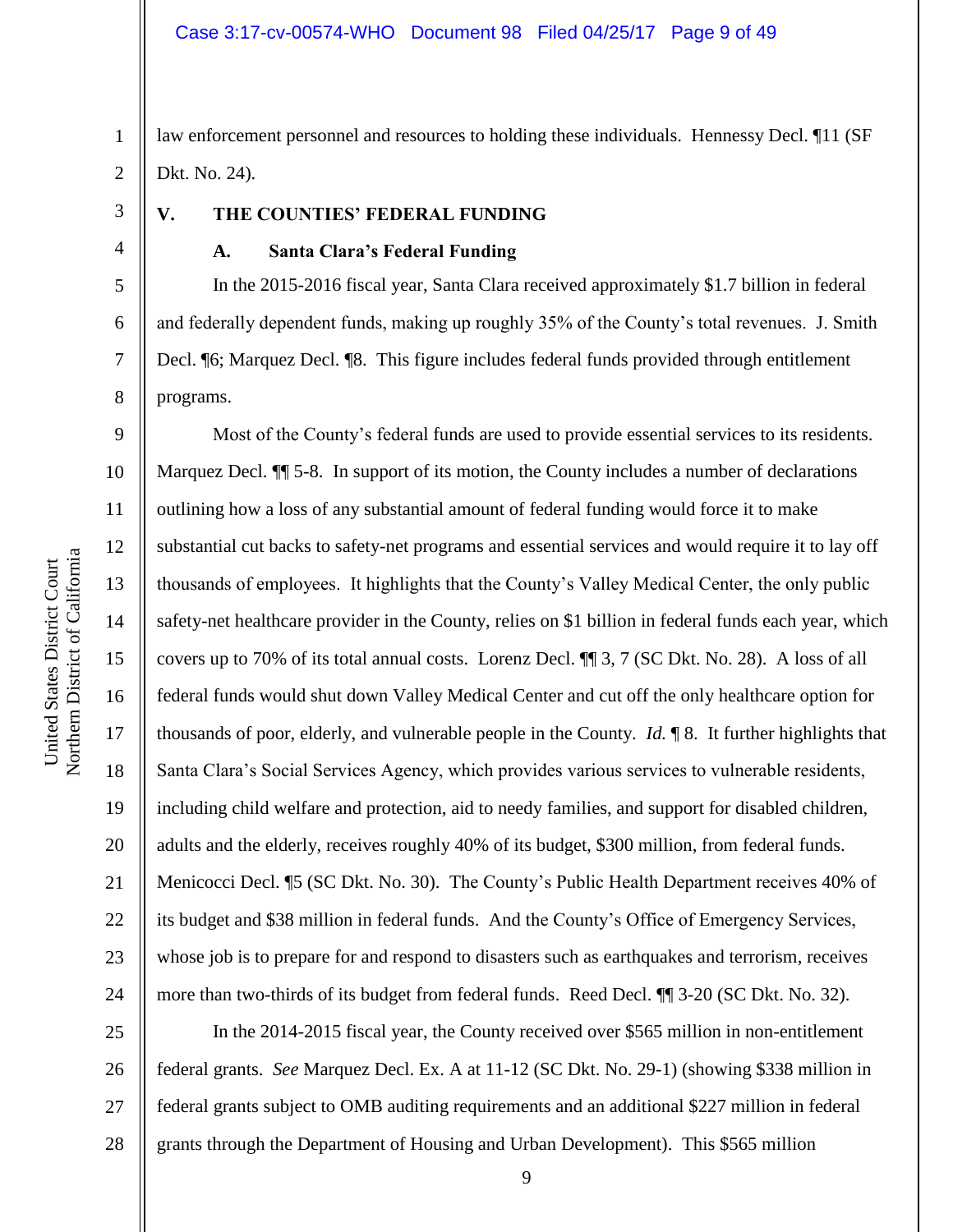represents approximately 11% of the County's budget.

1

2

3

4

5

6

7

8

9

10

11

12

13

14

15

16

17

18

19

20

21

22

# **B. San Francisco's Federal Funding**

San Francisco's yearly budget is approximately \$9.6 billion; it receives approximately \$1.2 billion of this from the federal government. Rosenfield Decl. ¶9 (SF Dkt. No. 22). San Francisco uses these federal funds to provide vital services such as medical care, social services, and meals to vulnerable residents, to maintain and upgrade roads and public transportation, and to make needed seismic upgrades. Whitehouse Decl. ¶16 (SF Dkt. No. 23). Losing all, or a substantial amount, of federal funds would have significant effects on core San Francisco programs: federal funds make up 100% of Medicare for San Francisco residents, Rosenfield Decl. ¶ 29; 30% of the budget for San Francisco's Department of Emergency Management, *id.* ¶¶25-27; 33% of the budget for San Francisco's Human Services Agency, *id.* ¶¶13-18; and 40% of the budget for San Francisco's Department of Public Health, *id.* ¶¶19-24.

Approximately 20% of these federal funds, or \$240 million, are from federal grants. *Id.* ¶29. San Francisco also receives \$800 million each year in federal multi-year grants, primarily for public infrastructure projects. *Id.* ¶11.

San Francisco must adopt a balanced budget for the fiscal year beginning July 1, 2017. Whitehouse Decl.  $\P$ 16. Under local law, the Mayor must submit a balanced budget to the Board of Supervisors by June 1 and make fundamental budget decisions by May 15, including whether to create a budget reserve to account for the potential loss of significant funds. *Id.* ¶5-6, 8. Any money placed in the budget reserve would not be available to be used for other programs or services in the coming fiscal year. *Id.* ¶9.

#### **LEGAL STANDARD**

23 24 25 26 27 28 "A plaintiff seeking a preliminary injunction must establish that he is likely to succeed on the merits, that he is likely to suffer irreparable harm in the absence of preliminary relief, that the balance of equities tips in his favor, and that an injunction is in the public interest." *Winter v. Nat'l Res. Def. Council, Inc.*, 555 U.S. 7, 20 (2008). This has been interpreted as a four-part conjunctive test, not a four-factor balancing test. However, the Ninth Circuit has held that a plaintiff may also obtain an injunction if he has demonstrated "serious questions going to the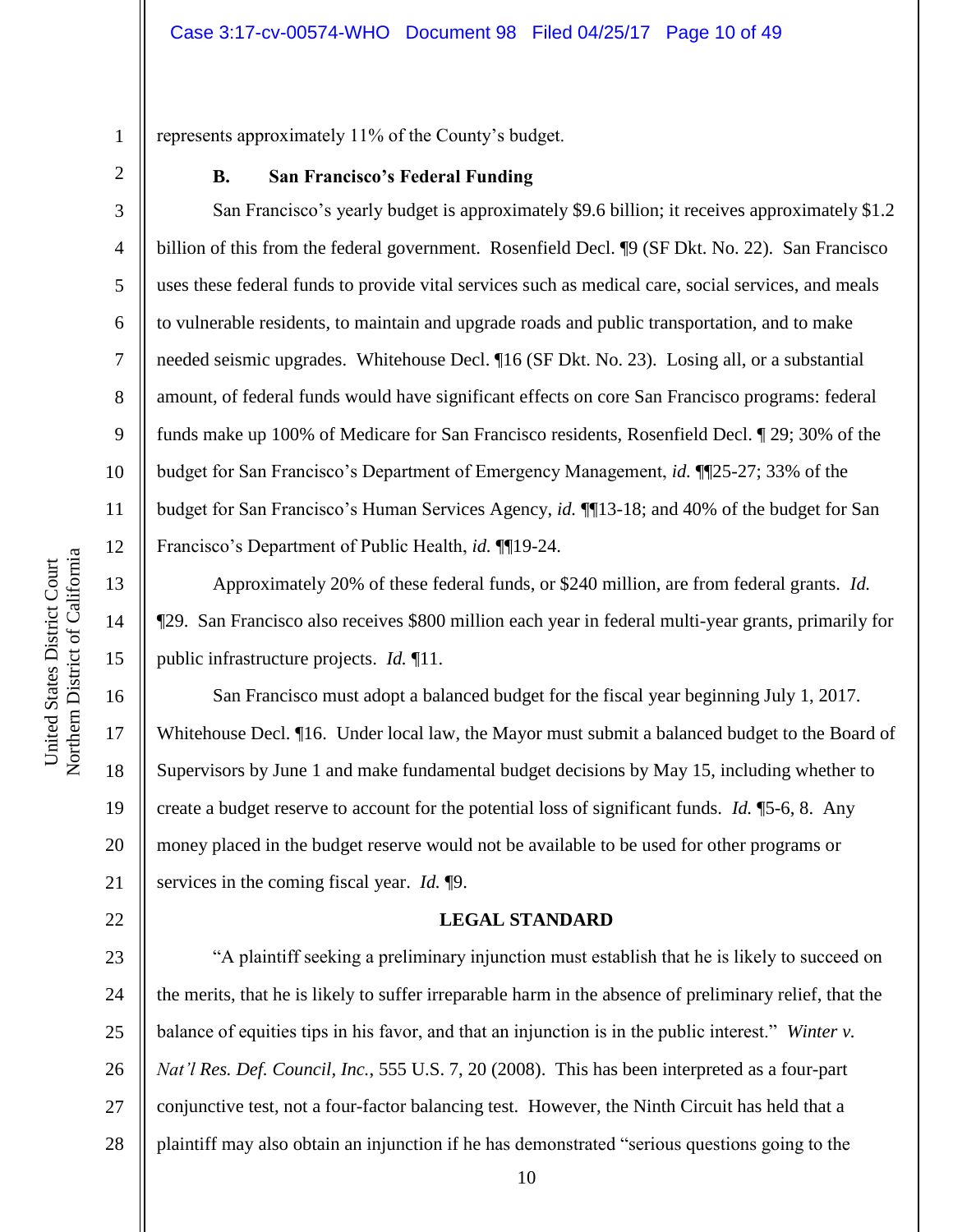1 2 3 merits" that the balance of hardships "tips sharply" in his favor, that he is likely to suffer irreparable harm, and that an injunction is in the public interest. *See Alliance for the Wild Rockies v. Cottrell*, 632 F.3d 1127, 1131-35 (9th Cir. 2011).

# **DISCUSSION**

#### **I. JUSTICIABILITY**

4

5

6

7

8

9

10

11

12

13

14

15

16

17

18

19

20

The Government argues that the Counties' claims against the Executive Order are not justiciable because the Counties cannot establish an injury-in-fact, which is necessary to establish standing, and because their claims are not ripe for review. These principles of standing and ripeness go to whether this court has jurisdiction to hear the Counties' claims. I conclude that the Counties have demonstrated Article III standing to challenge the Executive Order and that their claims are ripe for review.

### **A. Standing**

Article III, section 2 of the Constitution limits the jurisdiction of the federal courts to "Cases" and "Controversies." *Massachusetts v. EPA*, 549 U.S. 497, 516 (2007); *see* U.S. Const. art. III, §, cl. 1. "Standing is an essential and unchanging part of the case-or-controversy requirement." *Lujan v. Defs. of Wildlife*, 504 U.S. 555, 560 (1992). To establish standing a plaintiff must demonstrate "that it has suffered a concrete and particularized injury that is either actual or imminent, that the injury is fairly traceable to the defendant, and that it is likely that a favorable decision will redress that injury." *Massachusetts*, 549 U.S. at 517 (citing *Lujan*, 504 U.S. at 560-61).

21 22 23 24 25 26 27 28 The Counties contend that they have standing to challenge the Executive Order because the Order threatens to defund, or otherwise bring enforcement action against, states and local jurisdictions that are "sanctuary jurisdictions." Although the Order does not clearly define "sanctuary jurisdictions," it directs the Attorney General and Secretary to ensure that jurisdictions that "willfully refuse to comply with 8 U.S.C. 1373 (sanctuary jurisdictions) are not eligible to receive Federal grants" and elsewhere equates jurisdictions that refuse to honor detainer requests with the term "sanctuary jurisdictions." It further directs the Attorney General to bring "enforcement action" against jurisdictions with policies that "hinder[] the enforcement of Federal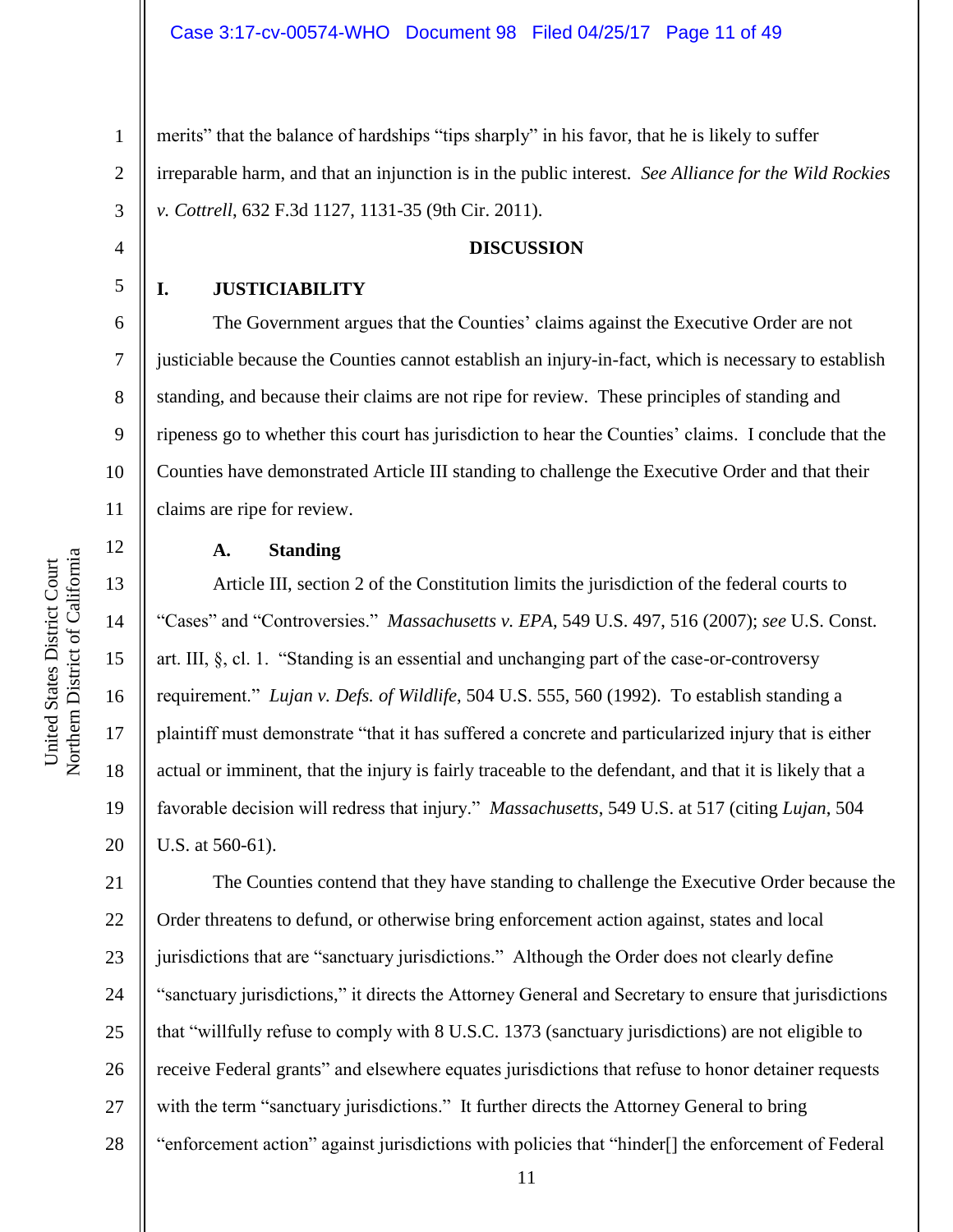law."

1

2

3

4

5

6

7

8

9

10

11

12

13

14

15

16

17

The Counties represent that they have "sanctuary policies" that are likely to subject them to enforcement or defunding under the Order. They assert that enforcement under the Order would result in injury-in-fact in the form of cuts to federal funds and whatever other penalty the Government seeks to impose through its "enforcement action." As a result of this threat of major cuts to federal funding, the Order is also causing present injury-in-fact in the form of budget uncertainty. Alternatively, attempting to comply with the Order would also cause injury, as it would require them to change their local policies in ways that conflict with their local judgment on how best to ensure public safety and require them to commit substantial resources to assist in enforcing federal immigration laws.

The Government raises two primary arguments against the Counties' claims of standing. First, it asserts that the Counties cannot demonstrate injury-in-fact traceable to the Executive Order because the Order does not change the law in any way, but merely directs the Attorney General and Secretary to enforce existing law. Second, it argues that the Counties' claims of injury are not sufficiently "concrete" or "imminent" because the Government has not designated either County as a "sanctuary jurisdiction" and has not withheld any federal funds. I will address these arguments in turn.

18

# **1. Whether the Executive Order Changes the Law**

19 20 21 22 23 24 25 26 27 28 The Government's primary defense is that the Order does not change the law, but merely directs the Attorney General and Secretary to enforce existing law. In its briefing, the Government emphasized Section  $9(a)$ 's provision that it will be implemented "to the extent" consistent with law." It argued that to the extent the Order directs the Attorney General and Secretary to newly condition federal funds on compliance with Section 1373, it could not lawfully do so and so it does not. It asserted, "If the grant language does not require compliance with Section 1373, the Executive Order does not purport to give the Secretary or Attorney General the unilateral authority to alter those terms." SC Oppo. at 13. By this interpretation, Section 9 simply directs the Attorney General and Secretary to ensure that grants that are already conditioned on compliance with Section 1373 are not remitted to jurisdictions that fail to meet that requirement.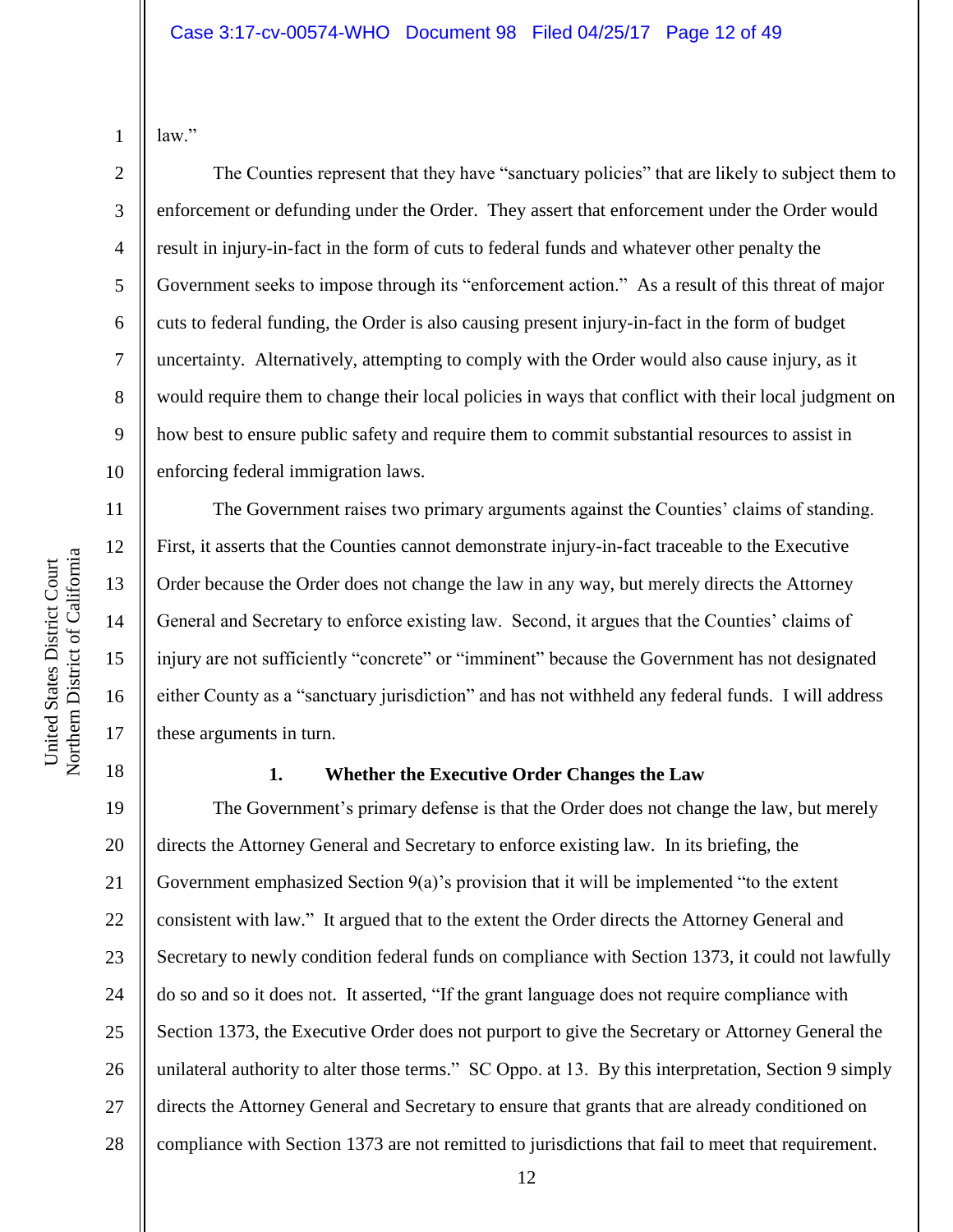At the hearing, the Government went further and explicitly disclaimed the ability under the Executive Order to add conditions to grants authorized by Congress or to enforce the Order against any but three grant programs, SCAAP, JAG and COPS. Government counsel urged me to adopt this narrow reading of the Order, arguing that well-established rules of construction require courts to adopt narrow readings when broader ones would read in constitutional problems.

Where a construction of a statute "would raise serious constitutional problems, the Court will construe the statute to avoid such problems unless such construction is plainly contrary to the intent of Congress." *Edward J. DeBartolo Corp. v. Florida Gulf Coast Bldg. & Const. Trades*  Council, 485 U.S. 568, 575 (1988).<sup>3</sup> "[A]s between two possible interpretations of a statute, by one of which it would be unconstitutional and by the other valid, our plain duty is to adopt that which will save the Act." *Blodgett v. Holden*, 275 U.S. 142, 148 (1927). The primary purpose of the doctrine is to "minimize disagreement between the branches by preserving congressional enactments that might otherwise founder on constitutional objections." *Almendarez-Torres v. U.S.*, 523 U.S. 224, 238 (1998).

16 20 "This canon is followed out of respect for Congress, which we assume legislates in the light of constitutional limitations." *Rust v. Sullivan*, 500 U.S. 173, 191 (1991). This canon of construction is limited; to adopt an alternate construction the statute must be "readily susceptible" to that construction. *United States ex rel. Attorney General v. Delaware & Hudson Co.*, 213 U.S. 366, 409 (1909). It is not the job of the courts "to insert missing terms into the statute or adopt an interpretation precluded by [its] plain language." *Foti v. City of Menlo Park*, 146 F.3d 629, 639 (9th Cir. 1998).

22 23 24 25 As a preliminary matter, a narrow construction does not limit a plaintiffs' standing to challenge a law that is subject to multiple interpretations. *See Virginia v. American Booksellers Ass'n, Inc.*, 484 U.S. 383, 392 (1988) (noting that a plaintiff's standing may be based on its interpretation of the statute even when a narrower interpretation is offered). Therefore, the

26

 $\overline{a}$ 

1

2

3

4

5

6

7

8

9

10

11

12

13

14

15

17

18

19

<sup>27</sup> 28 3 The Supreme Court has declined to apply this canon of construction to agency actions and it is unclear that it would apply to an Executive Order. *F.C.C. v. Fox Television Stations, Inc.*, 556 U.S. 502, 516 (2009) ("We know of no precedent for applying [the canon of constitutional avoidance] to limit the scope of an authorized executive action.").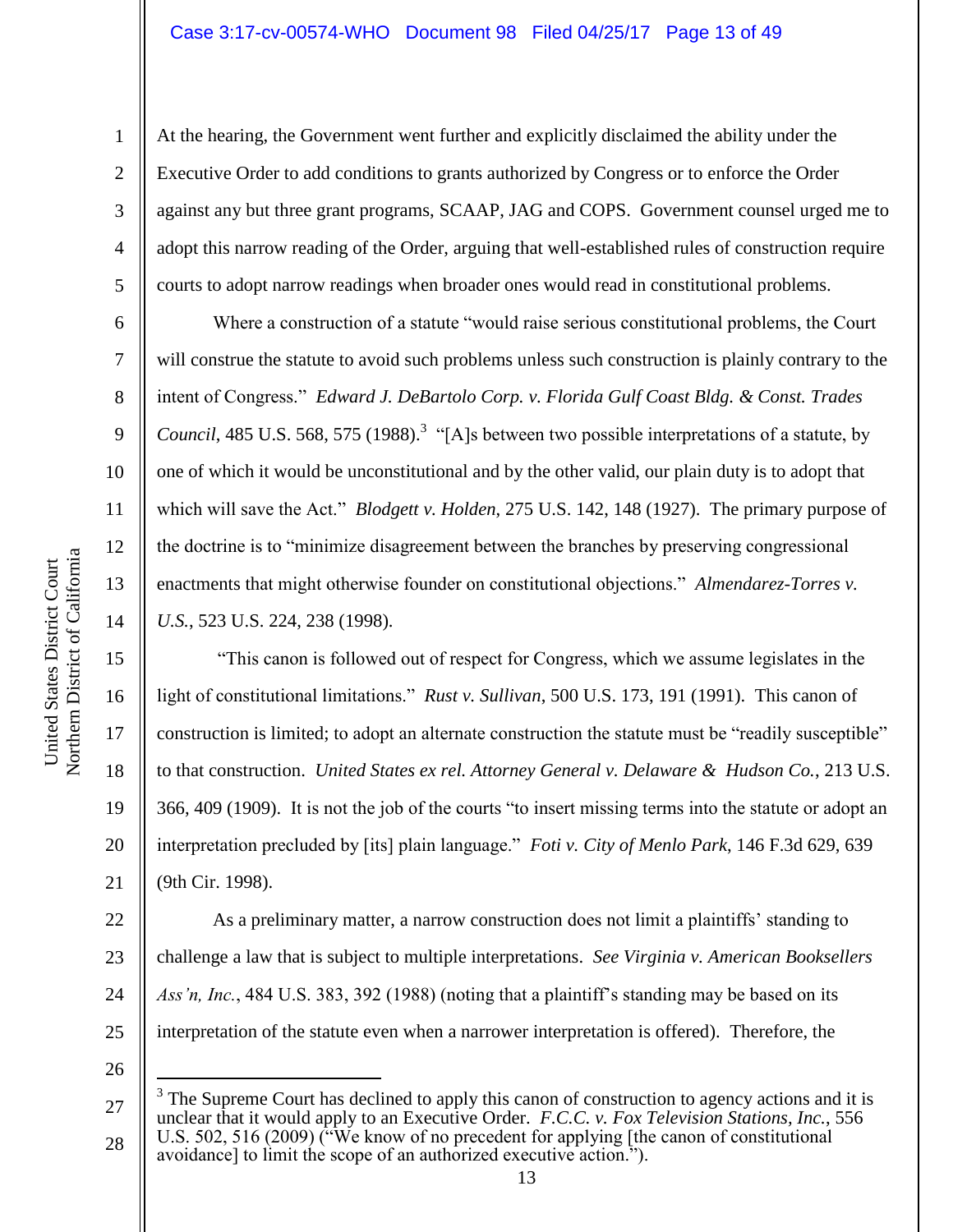Government's proposed narrow construction does not destroy justiciability.

With regards to the merits of the Government's construction, the Order is not readily susceptible to the Government's narrow interpretation. Indeed, "[t]o read [the Order] as the Government desires requires rewriting, not just reinterpretation." *U.S. v. Stevens*, 559 U.S. 460, 481 (2010).

While the Government urges that the Order "does not purport to give the Secretary or Attorney General the unilateral authority" to impose new conditions on federal grants, that is exactly what the Order purports to do. It directs the Attorney General and the Secretary to ensure that "sanctuary jurisdictions" are "*not eligible to receive*" federal grants. EO §9(a)(emphasis added). Whether a jurisdiction is eligible to receive federal grants is determined by the conditions on those grants and the characteristics, acts, and choices of the jurisdiction. *See* BLACK'S LAW DICTIONARY 634 (10th ed. 2014) (defining "eligible" as "Fit and proper to be selected or to receive a benefit."). Section 9(a)'s language directing the Attorney General and Secretary to ensure that jurisdictions that "willfully refuse to comply" with Section 1373 are "not eligible" for federal grants therefore purports to delegate to the Attorney General and the Secretary the authority to place a new condition on federal grants, compliance with Section 1373. And as Government counsel agreed at the hearing, the power to place conditions on funds belongs exclusively to Congress.

19 20 21 22 23 24 25 26 27 28 The Government attempts to read out all of Section 9(a)'s unconstitutional directives to render it an ominous, misleading, and ultimately toothless threat. It urges that Section 9(a) can be saved by reading the defunding provision narrowly and "consistent with law," so that all it does is direct the Attorney General and Secretary to enforce existing grant conditions. But this interpretation is in conflict with the Order's express language and is plainly not what the Order says. The defunding provision is entirely inconsistent with law in its stated purpose and directives because it instructs the Attorney General and the Secretary to do something that only Congress has the authority to do–place new conditions on federal funds. If Section 9(a) does not direct the Attorney General and Secretary to place new conditions on federal funds then it only authorizes them to do something they already have the power to do, enforce existing grant requirements.

1

2

3

4

5

6

7

8

9

10

11

12

13

14

15

16

17

18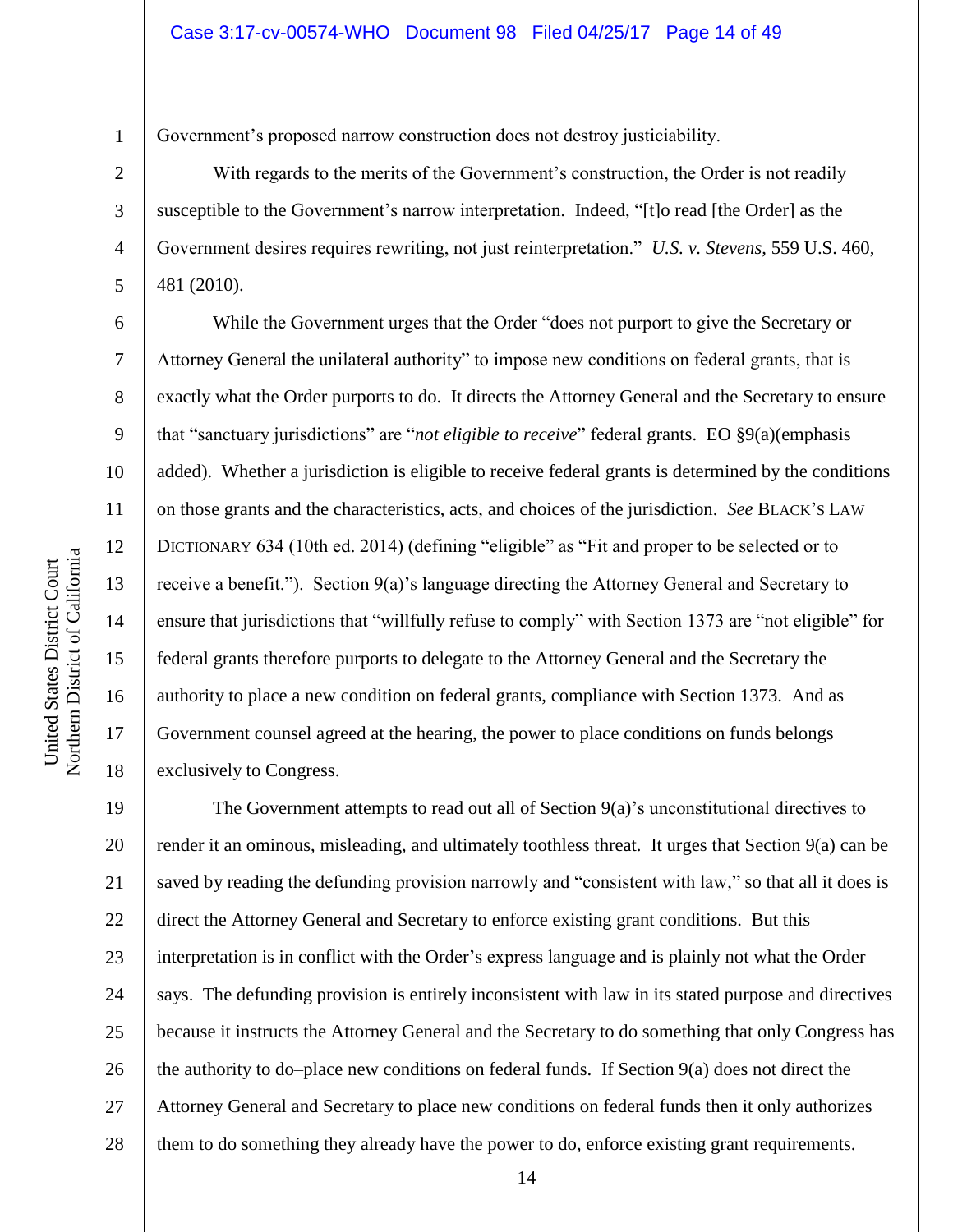Effectively, the Government argues that Section  $9(a)$  is "valid" and does not raise constitutional issues as long as it does nothing at all. But a construction so narrow that it renders a legal action legally meaningless cannot possibly be reasonable and is clearly inconsistent with the Order's broad intent.

At the hearing, Government counsel argued that the Order applies only to grants issued by the Department of Justice and the Department of Homeland Security because it is directed only at the Attorney General and Secretary of Homeland Security. This reading is similarly implausible. Nothing in Section 9(a) limits the "Federal grants" affected to those only given though the Departments of Justice and Homeland Security. The Department of Justice is responsible for federal law enforcement throughout the country, not just within its own Department. So when the Attorney General is directed to "ensure that jurisdictions that willfully refuse to comply with 8 U.S.C. 1373 (sanctuary jurisdictions) are not eligible to receive Federal grants, except as deemed necessary for law enforcement purposes by the Attorney General or the Secretary" and to "take appropriate enforcement action against any entity that violates 8 U.S.C. 1373, or which has in effect a statute, policy, or practice that prevents or hinders the enforcement of Federal law," it is not reasonable to interpret the directive as applying solely to law enforcement grants that the Attorney General and Secretary are specifically given authority to exempt from the Order.

18 19 20 21 22 23 24 25 26 Nor is counsel's narrow interpretation supported by the rest of the Order. Two examples suffice. Section 9(c) instructs the Director of the Office of Management and Budget "to obtain and provide relevant and responsive information on all Federal grant money that currently is received by any sanctuary jurisdiction." This directive is not limited to grants issued by the Departments of Justice and Homeland Security. And Section 2(c) announces a policy to "ensure that jurisdictions that fail to comply with applicable Federal law do not receive Federal funds, except as mandated by law." The Order's structure and language make clear that a "sanctuary jurisdiction," which the Secretary will eventually define, should change its policies or risk loss of all federal grants, and Section 9(a) provides the means to do so.

27 28 The purpose of adopting a plausible valid construction over one that would result in constitutional issues is to *save* an Act that would otherwise fall on constitutional grounds. A

1

2

3

4

5

6

7

8

9

10

11

12

13

14

15

16

17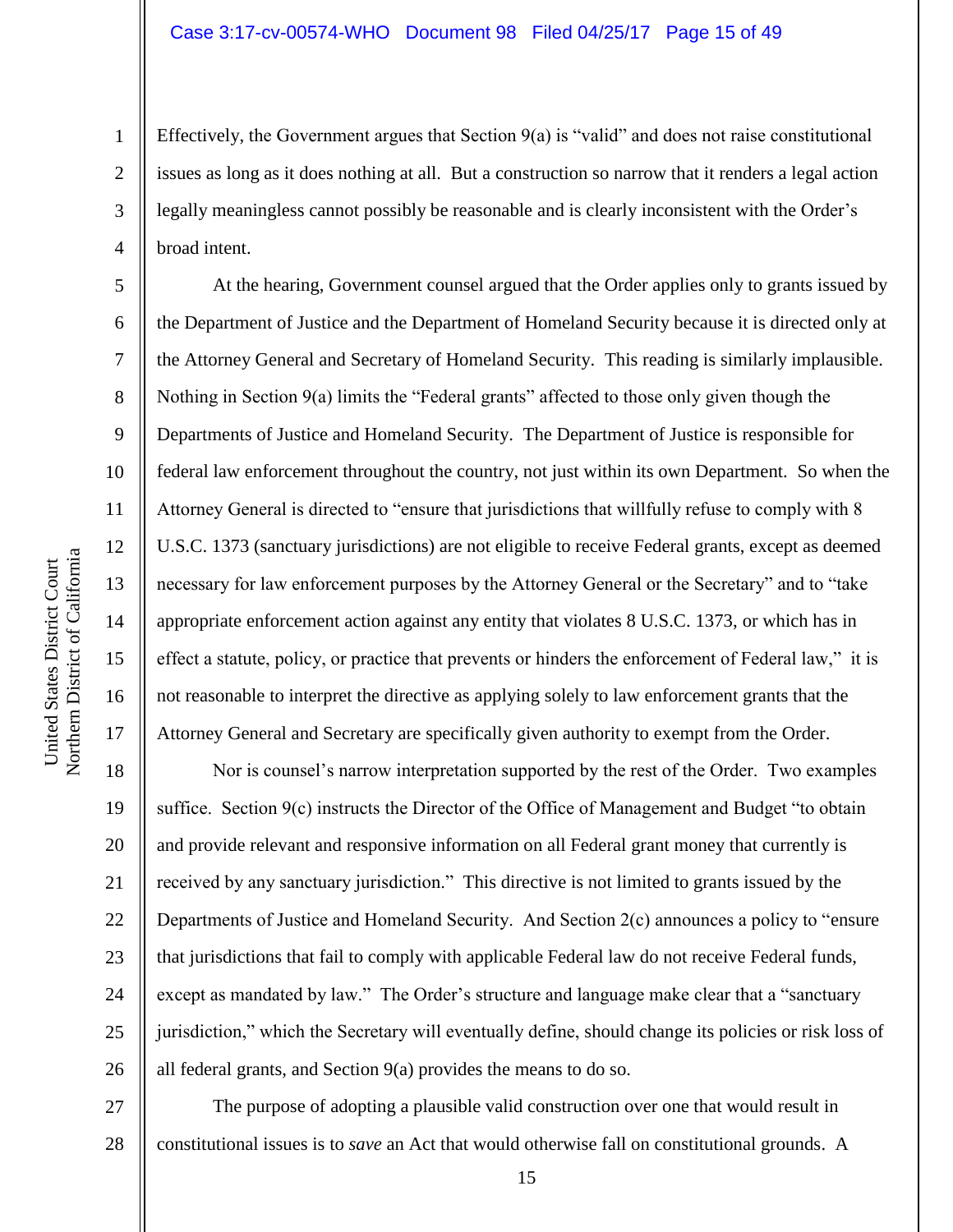#### Case 3:17-cv-00574-WHO Document 98 Filed 04/25/17 Page 16 of 49

construction so narrow that it reads out any legal force does not save the Act and obviates the

the Order is an example of the President's use of the bully pulpit and, even if read narrowly to

entire purpose of adopting a narrow reading. At the hearing, Government counsel explained that

9

10

11

12

13

14

15

16

17

18

19

1

have no legal effect, serves the purpose of highlighting the President's focus on immigration enforcement. While the President is entitled to highlight his policy priorities, an Executive Order carries the force of law. Adopting the Government's proposed reading would transform an Order that purports to create real legal obligations into a mere policy statement and would work to mislead individuals who are not able to conclude, by reading Section 9(a) itself, that it is fully selfcancelling and carries no legal weight. The Supreme Court has acknowledged that applying a narrow construction to an unconstitutionally overbroad statute does not address the confusion and potential deterrent effect

caused by the language of the law itself. *See*, *Erznoznik v. City of Jacksonville*, 422 U.S. 205, 216 (1975) (concluding, in a First Amendment case, that a narrow construction of an overbroad statute was likely inappropriate because the "deterrent effect on legitimate expression is both real and substantial."). As discussed below, the coercive effects of the Order's broad language counsel against adopting a narrow construction that deprives it of any legal meaning.

The Government's construction is not reasonable. It requires a complete rewriting of the Order's language and does not "save" any part of Section 9(a)'s legal effect. There is no doubt that Section 9(a), as written, changes the law.

20

21

23

# **2. Pre-enforcement Standing**

22 24 The Counties argue that they have standing to challenge the Executive Order because they have demonstrated a well-founded belief that the Order will be enforced against them. In turn, the Government argues that the Counties lack standing because the Government has not yet designated the Counties as "sanctuary jurisdictions" or withheld funds.

25 26 27 28 Because the Counties have not yet suffered a loss of funds or other enforcement action under the Executive Order, this case is analogous to the many cases addressing pre-enforcement standing. These cases establish that a plaintiff may demonstrate pre-enforcement standing by showing "an intention to engage in a course of conduct arguably affected with a constitutional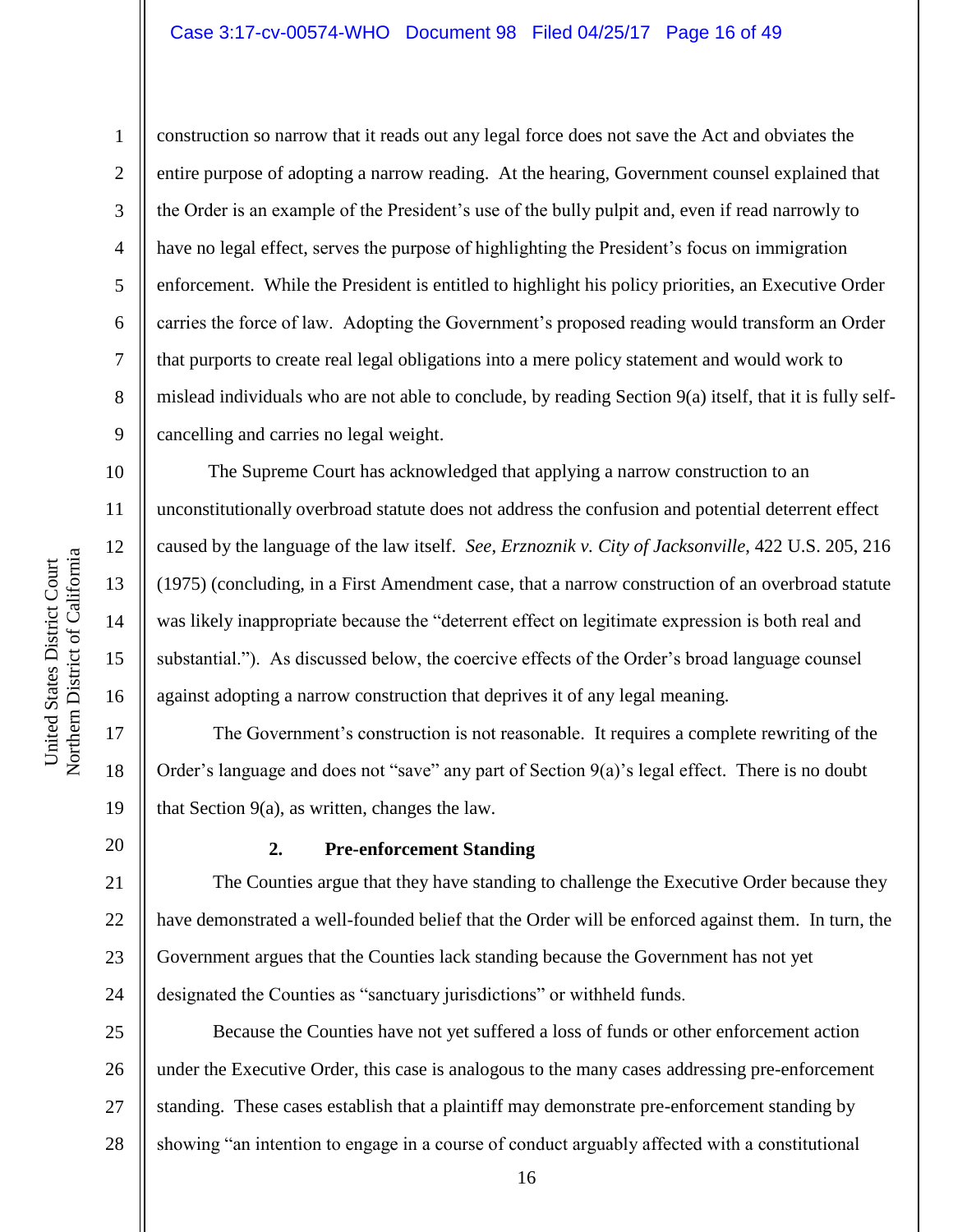#### Case 3:17-cv-00574-WHO Document 98 Filed 04/25/17 Page 17 of 49

1

2

3

4

5

6

7

8

interest, but proscribed by a statute, and there exists a credible threat of prosecution thereunder." *Babbitt v. Farm Workers*, 442 U.S. 289, 298 (1979); *see Steffel v. Thompson*, 415 U.S. 452, 459 (1974) ("[I]t is not necessary that petitioner first expose himself to actual arrest or prosecution to be entitled to challenge a statute that he claims deters the exercise of his constitutional rights"); *Susan B. Anthony List v. Driehaus*, 134 S. Ct. 2334, 2342 (2014) (plaintiffs can demonstrate standing by alleging "a credible threat of enforcement"); *American Booksellers*, 484 U.S. at 392 (plaintiffs can establish standing by demonstrating a "well-founded fear that the law will be enforced against them.").

9 10 11 12 13 14 15 16 17 18 19 20 21 22 At the hearing, the Government suggested that pre-enforcement review is generally only available when there are criminal penalties or First Amendment issues at stake. While preenforcement cases often fall into these categories, pre-enforcement review is not so limited. In a pre-enforcement case, just like any other case, courts are limited by "the primary conception that federal judicial power is to be exercised . . . only at the instance of one who is himself immediately harmed, or immediately threatened with harm, by the challenged action." *Poe v. Ullman*, 367 U.S. 497, 504 (1961). The Court has repeatedly recognized that "where threatened action by government is concerned, we do not require a plaintiff to expose himself to liability before bringing suit to challenge the basis for the threat – for example, the constitutionality of a law threatened to be enforced." *MedImmune, Inc. v. Genentech, Inc.*, 549 U.S. 118, 129 (2007). When a threatened injury has not yet been felt, "the question becomes whether any perceived threat to respondents is sufficiently real and immediate to show an existing controversy" *O'Shea v. Littleton*, 414 U.S. 488, 496 (1974), or whether it is merely "imaginary or speculative," *Younger v. Harris*, 401 U.S. 37, 42 (1971).

23 24 25 26 27 28 The pre-enforcement line of cases outlines a framework for answering this question in the context of threatened civil or criminal enforcement action. Just as Article III standing is not reserved for individuals who have suffered criminal penalties or First Amendment restrictions, pre-enforcement review is not reserved for such individuals. *See e.g. Terrace v. Thompson*, 263 U.S. 197, 214 (1923) (noting that a plaintiff has standing to enjoin a law when the government "threatens and is about to commence proceedings, either civil or criminal, to enforce such a law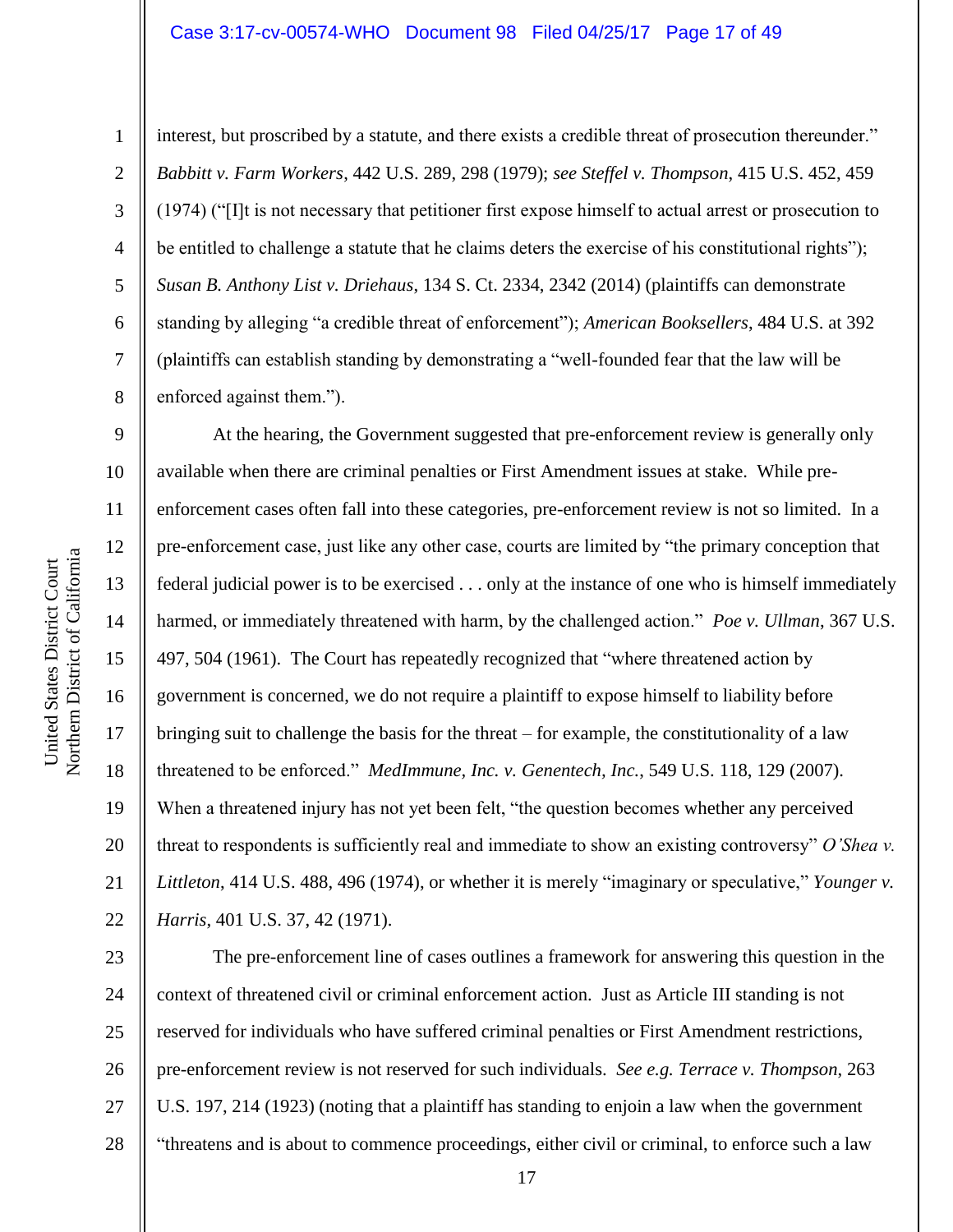against parties affected"); *Village of Euclid v. Ambler Realty Co.*, 272 U.S. 365, 386 (1926) (holding that a landowner bringing Fourteenth Amendment claims and facing only civil penalties had pre-enforcement standing).

Many of the pre-enforcement cases recognize that First Amendment challenges raise an additional consideration for standing purposes because a statute restricting First Amendment rights may cause harm without any enforcement by "chilling speech." *See American Booksellers*, at 393 ("[T]he alleged danger of this statute is, in large measure, one of self-censorship; a harm that can be realized even without an actual prosecution."). While this "chilling" effect is particularly important in the First Amendment context, analogous concerns have been recognized in other situations. For example, that a threat of legal action may coerce individuals to abandon their legal rights is well recognized outside of First Amendment restrictions and was one of the driving factors behind the creation of the Declaratory Judgment Act. *See MedImmune*, 549 U.S. at 129 ("The dilemma posed by that coercion—putting the challenger to the choice between abandoning his rights or risking prosecution—is a dilemma that it was the very purpose of the Declaratory Judgment Act to ameliorate."). And courts have recognized that, outside the First Amendment context, a law's threat of enforcement may, on its own, cause present injury. *See Village of Euclid*, 272 U.S. at 386. In *Village of Euclid*, the Court considered whether a landowner had preenforcement standing to challenge a local zoning ordinance that it alleged had drastically reduced the market value of a particular piece of property by limiting its use and threatening to impose penalties for zoning violations. *Id.* at 384. Although the landowner had not faced any enforcement under the ordinance, the Court concluded the claims were justiciable because "injury is inflicted by the mere existence and threatened enforcement of the ordinance" as "prospective buyers . . . are deterred from buying any part of this land." *Id.* 384-385.

24 25 26 27 28 In sum, the pre-enforcement cases reveal that an individual facing enforcement action may establish standing by demonstrating a well-founded fear of enforcement and a threatened injury that is "sufficiently real and imminent." *O'Shea*, 414 U.S. at 496. One may also establish standing by demonstrating that a well-founded fear of enforcement action is itself causing present injury. *See American Booksellers*, at 393; *Village of Euclid*, 272 U.S. at 385.

1

2

3

4

5

6

7

8

9

10

11

12

13

14

15

16

17

18

19

20

21

22

23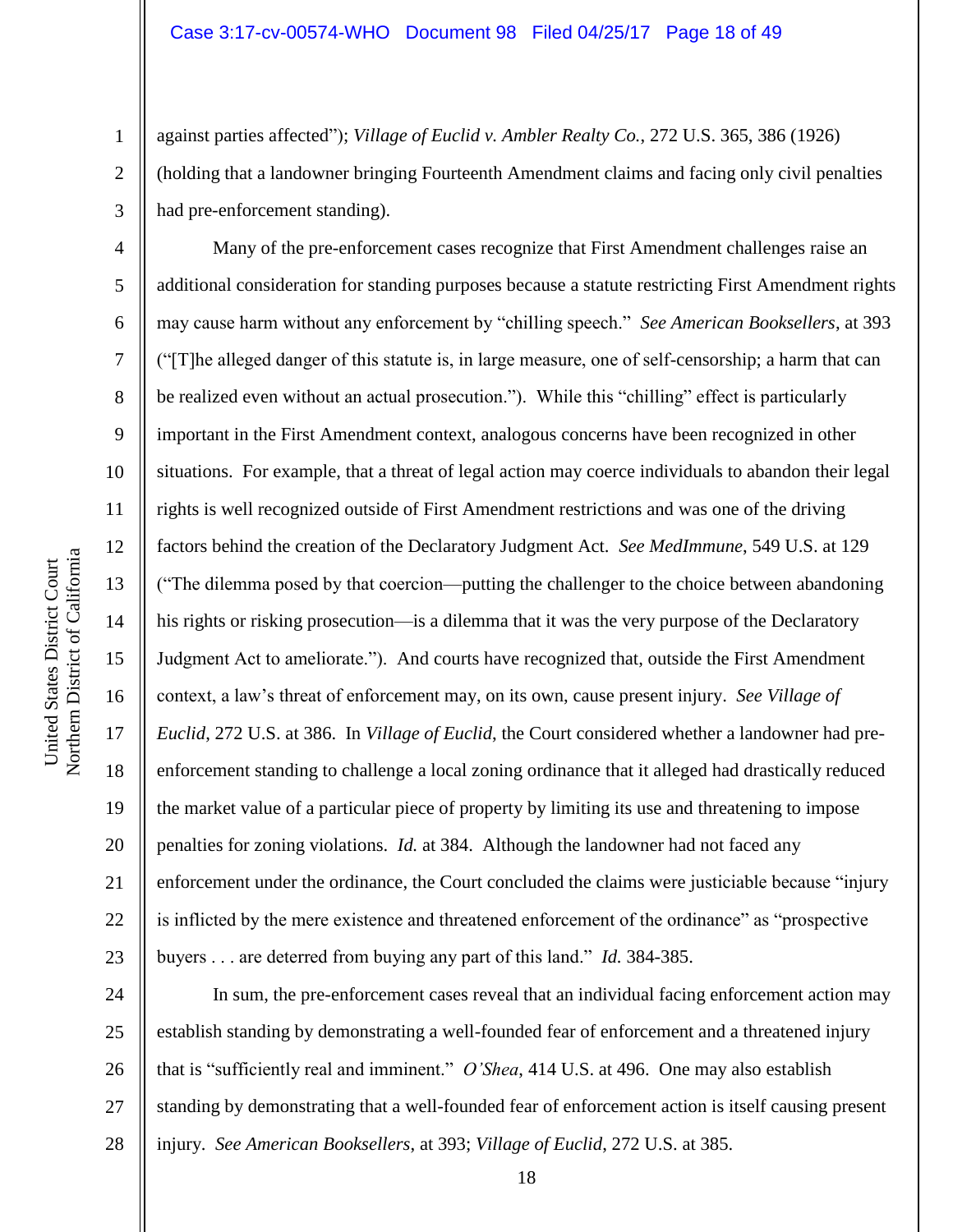United States District Court

Northern District of California United States District Court

As I discuss below, review of the Counties' allegations demonstrates that they have a wellfounded fear of enforcement under the Executive Order. They have further demonstrated that enforcement under the Order would deprive them of federal grants that they use to provide critical services to their residents and that the "mere existence and threatened enforcement" of the Order is causing them present injury in the form of budget uncertainty. They have demonstrated Article III standing to challenge the Order.

7

1

2

3

4

5

6

8

9

18

19

20

21

22

23

24

25

26

27

#### **a. The Counties' policies are proscribed by the language of the Executive Order**

Where it is not fully clear what conduct is proscribed by a statute, a well-founded fear of enforcement may be based in part on a plaintiff's reasonable interpretation of what conduct is proscribed. *See American Booksellers*, 484 U.S. at 392*.* This is true even if a narrower reading of the statute may be available. *Id.* at 397.

In *American Booksellers*, the Supreme Court concluded that a group of booksellers had standing to challenge a Virginia law that made it unlawful for any person to "knowingly display for commercial purpose" visual or written material depicting sexual conduct "which is harmful to juveniles." *Id.* at 386 (citing Va. Code § 18.2-391(a) (Supp. 1987)). The booksellers challenged the statute on First Amendment grounds and alleged that they had standing because they had identified 16 books that they intended to display and that they believed would be covered by the statute. *Id.* Even though the statute had not been made effective and the State had not identified specific materials that would be implicated by the statute, the Court concluded that this was sufficient to establish Article III standing because "the law is aimed directly at plaintiffs, who, if their interpretation of the statute is correct, will have to take significant and costly compliance measures or risk criminal prosecution." *Id.* at 392. Further, while the government put forward a narrow construction of the law that would have made the burden to booksellers and the public "significantly less than that feared and asserted by plaintiffs," the Court did not consider this construction in assessing the plaintiffs' standing. *Id.* at 397.

The Counties' policies are likely to subject them to enforcement given their reasonable interpretation of what conduct and policies the Order purports to proscribe. Section 9(a) of the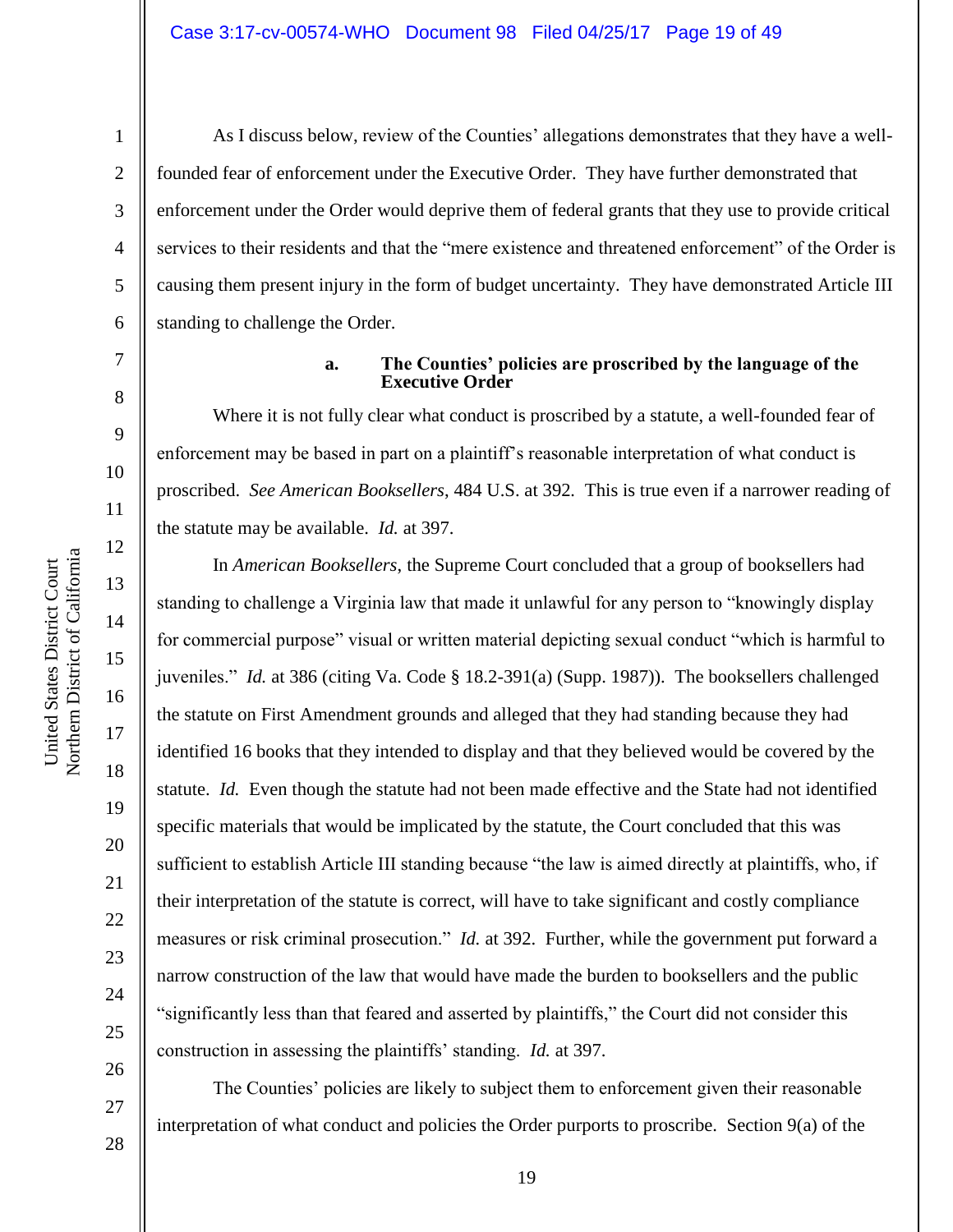# Case 3:17-cv-00574-WHO Document 98 Filed 04/25/17 Page 20 of 49

Executive Order directs the Attorney General and the Secretary to "ensure" that "sanctuary jurisdictions" are "not eligible to receive Federal grants." EO  $\S9(a)$ . The Counties acknowledge that the Executive Order does not clearly define "sanctuary jurisdictions" but note that the Order's language indicates that a "sanctuary jurisdiction" is, at a minimum, any jurisdiction that "willfully refuse[s] to comply with 8 U.S.C. 1373." The Government has not clarified what it means to "willfully refuse to comply" with Section 1373, and indeed argues that the Counties lack standing because the Attorney General and Secretary of Homeland Security have not yet figured that out. SC Oppo. at 11 ("[T]he Attorney General and the Secretary of Homeland Security must determine exactly what constitutes 'willful refusal to comply with 8 U.S.C. § 1373'"). Despite this, on March 27, 2017, Attorney General Sessions "urg[ed] states and local jurisdictions to comply with these federal laws, including 8 U.S.C. Section 1373" and confirmed that "failure to remedy violations could result in withholding grants, termination of grants, and disbarment or ineligibility for future grants." *See RJN-2*, Ex. D ("Sessions Press Conference") (SF Dkt. No. 61-4).<sup>4</sup>

The Attorney General also stated that this policy was "entirely consistent with the Department of Justice's Office of Justice Program's guidance that was issued just last summer under the previous government." *Id.* In the process of developing that guidance, the Inspector General of the Department of Justice, Michael Horowitz, prepared a memorandum entitled "Department of Justice Referral of Allegations of Potential Violations of 8 U.S.C. § 1373 by Grant Recipients." *See* RJN-1, Ex. A (Dkt. No. 29-1).<sup>5</sup> The memorandum studies the policies of several jurisdictions and discusses whether they might violate Section 1373. It supports a broad reading of Section 1373 and specifically notes that San Francisco's policy prohibiting City employees from using "City funds or resources to assist in the enforcement of federal immigration law or to

23

 $\overline{a}$ 

25

1

2

3

4

5

6

7

8

9

10

11

12

13

14

15

16

17

18

19

20

21

<sup>24</sup>

<sup>4</sup> I take judicial notice of Attorney General Sessions's press conference statements which "can be accurately and readily determined from sources whose accuracy cannot reasonably be questioned." Fed. R. Evid. § 201 (b)(2).

<sup>26</sup> 27 5 I take judicial notice of the Horowitz memorandum as a government memorandum that is not subject to reasonable dispute. *Mack v. S. Bay Beer Distribs., Inc.*, 789 F.2d 1279, 1282 (9th Cir. 1986) (courts may judicially notice records and reports prepared by administrative bodies);

<sup>28</sup> *Daniels-Hall*, 629 F.3d at 998-999 (courts may judicially notice information contained on official government websites).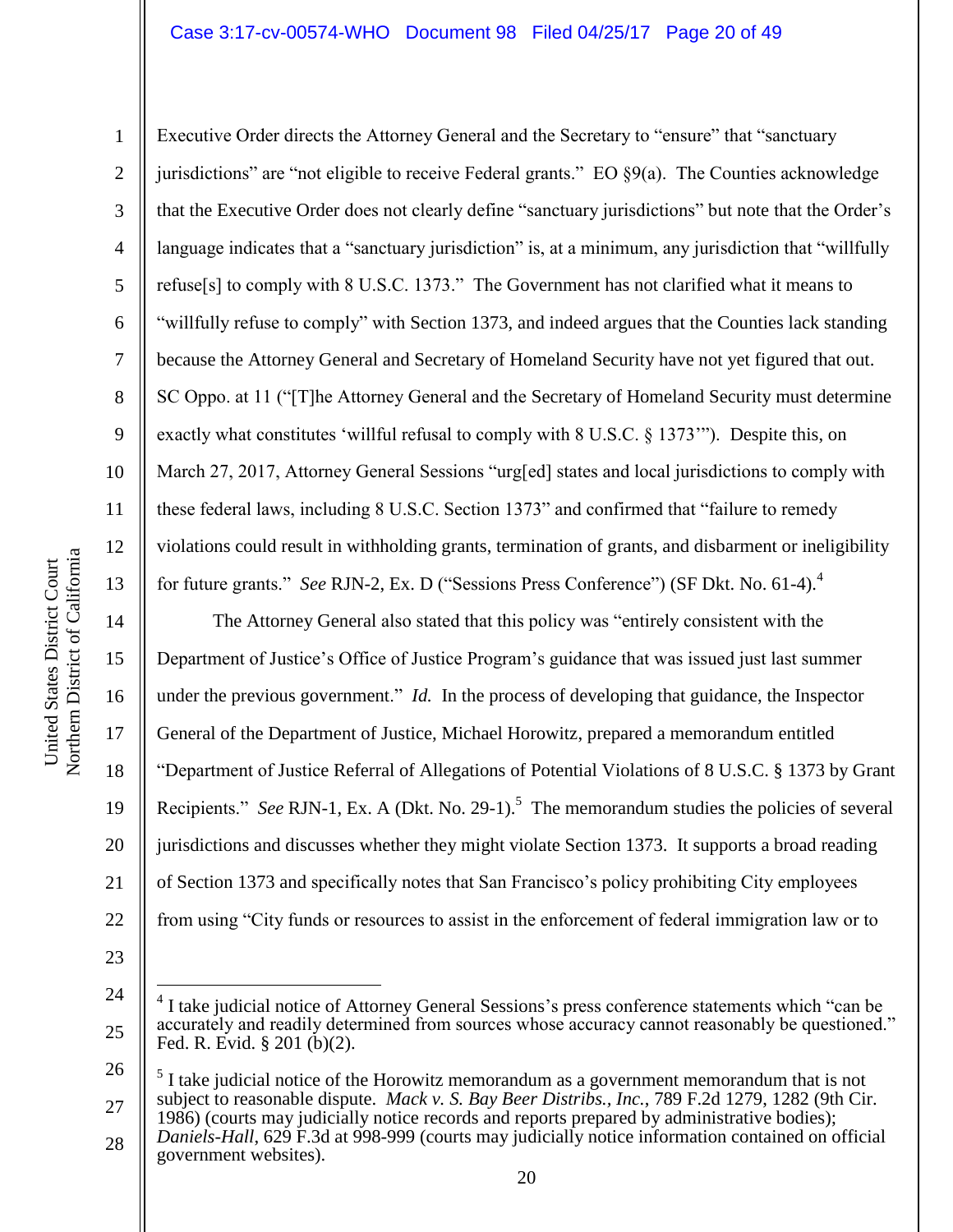#### Case 3:17-cv-00574-WHO Document 98 Filed 04/25/17 Page 21 of 49

1

2

3

4

5

6

7

8

9

10

11

12

13

14

15

16

17

18

19

20

gather or disseminate information regarding the immigration status of individuals . . . unless such assistance is required by federal or State statute" could run afoul of Section 1373 unless San Francisco employees are aware that they are permitted to share immigration status information with ICE. *Id.* The memo further suggests that policies prohibiting civil detainer requests, even if they do not explicitly restrict sharing of immigration status information, may nevertheless affect ICE's interactions with local officials regarding immigration status requests and therefore raise Section 1373 concerns. *Id.*

In addition to the potential that, under the Order, compliance with Section 1373 requires compliance with detainer requests, the Order may also directly require states and local governments to honor ICE detainer requests to avoid being designated "sanctuary jurisdictions." While the defunding provision in Section  $9(a)$  seems to define "sanctuary jurisdictions" as those that run afoul of Section 1373, Section 9(b) equates "sanctuary jurisdictions" with "any jurisdiction that ignored or otherwise failed to honor any detainers with respect to [aliens that have committed criminal actions]." This language raises the reasonable concern that a state or local government may be designated a sanctuary jurisdiction, and subject to defunding, if it fails to honor ICE detainer requests. This interpretation is supported by Section 9(a)'s broad grant of discretion to the Secretary to designate jurisdictions as "sanctuary jurisdictions." While the Order states that the Secretary's designation authority must be exercised "consistent with law," with the exception of the Order there are no laws regarding "sanctuary jurisdiction" designations: Section 9 gives the Secretary unlimited discretion.

21 22 23 24 25 26 27 28 This reading is also supported by Section 9(a)'s directive to the Attorney General to take "appropriate enforcement action" against any jurisdiction that has a policy or practice that "hinders the enforcement of federal law." While the Order does not outline what policies "hinder[] the enforcement of Federal law," Attorney General Sessions recently suggested that a local policy that prohibits compliance with detainer requests would constitute a "policy, or practice that prevents or hinders the enforcement of Federal law." *See* Sessions Press Conference at 2 ("Unfortunately, some states and cities have adopted policies designed to frustrate this enforcement of immigration laws. This includes refusing to detain known felons on the federal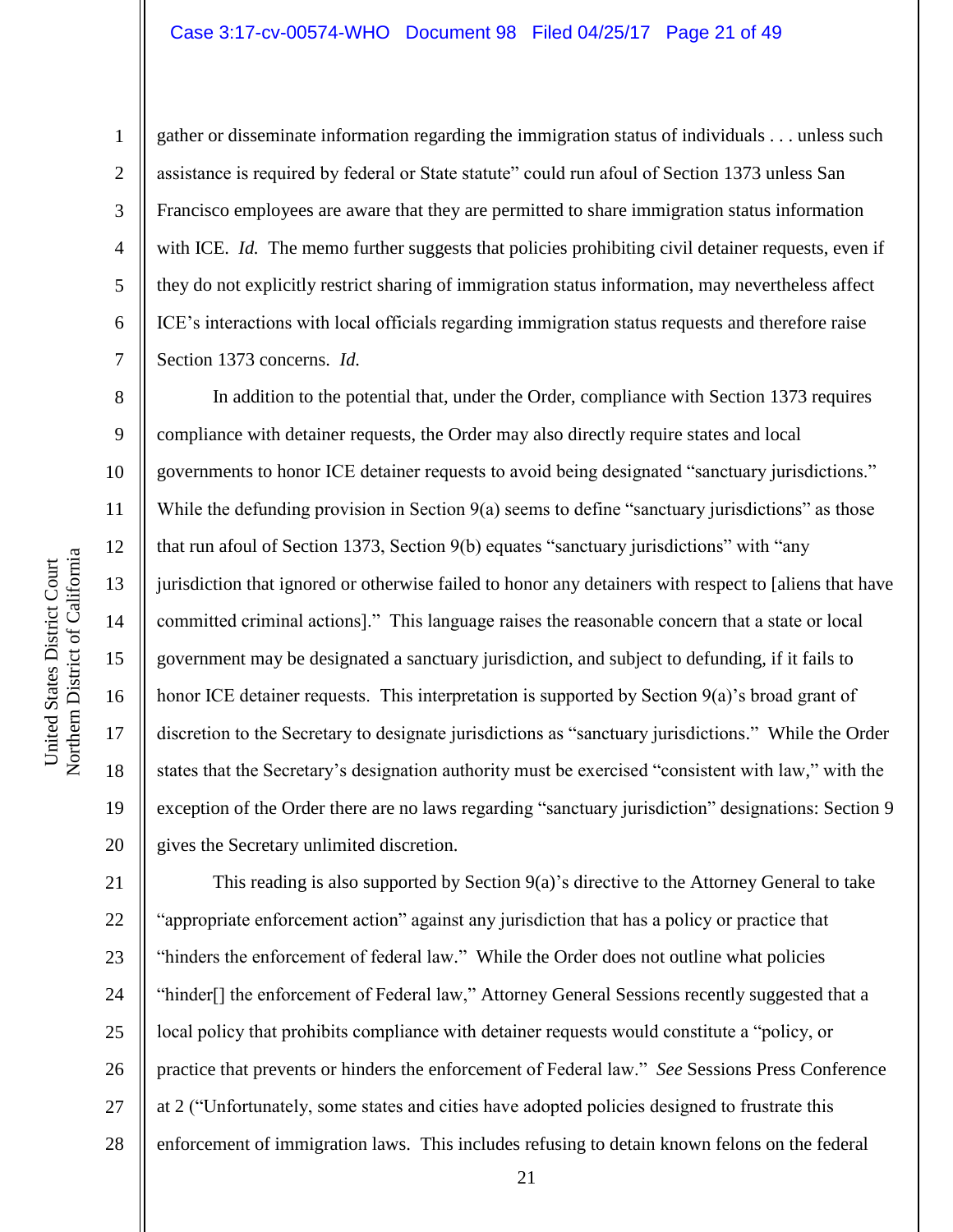#### Case 3:17-cv-00574-WHO Document 98 Filed 04/25/17 Page 22 of 49

detainer request, or otherwise failing to comply with these laws."). Given Section 9(b)'s language equating "sanctuary jurisdictions" with jurisdictions that fail to honor detainer requests, the Secretary's unlimited discretion in designating jurisdictions as "sanctuary jurisdictions," and the Order's instruction that the Attorney General shall take "enforcement action" against jurisdictions that hinder the enforcement of federal law, which the Attorney General has indicated includes, at a minimum, failure to honor detainer requests, the Order appears to proscribe states and local jurisdictions from adopting policies that refuse to honor detainer requests.

Santa Clara's policy, prohibiting local officials from using County funds to transmit information collected in the course of providing critical services or benefits, could be considered a restriction on the intergovernmental exchange of information regarding immigration status in violation of Section 1373. Similar to Santa Clara, San Francisco prohibits the use of City funds or resources "to assist in the enforcement of Federal immigration law." S.F. Admin. Code § 12H.2. Although these policies do not directly prohibit communications with ICE, given the breadth of the Order and the statements of the Attorney General, the Counties have a well-founded fear that the Government may argue that they may sufficiently interfere with those communications in a way that violates Section 1373. Further, the Counties do not honor civil detainer requests. Under a broad reading, these policies may be considered an improper restriction on the intergovernmental exchange of information in violation of Section 1373, falling within Section 9(b)'s language that jurisdictions that fail to honor detainer requests are "sanctuary jurisdictions."

20 21 In short, the Counties are likely to be designated "sanctuary jurisdictions" under their reasonable interpretation of the Executive Order.

# 22

23

24

25

26

27

28

#### **b. The Government has indicated an intent to enforce the Order generally and against the Counties more specifically**

In assessing whether enforcement action is likely, courts look to the past conduct of the government, as well as the government's statements and representations, to determine whether enforcement is likely or simply "chimerical." *See Steffel*, 415 U.S. at 459 (petitioner that had twice been warned to stop handbilling, and whose companion had been arrested, had well-founded fear of enforcement); *Poe*, 367 U.S. at 508 (1961) ("the fear of enforcement of provisions that

Northern District of California Northern District of California United States District Court United States District Court

1

2

3

4

5

6

7

8

9

10

11

12

13

14

15

16

17

18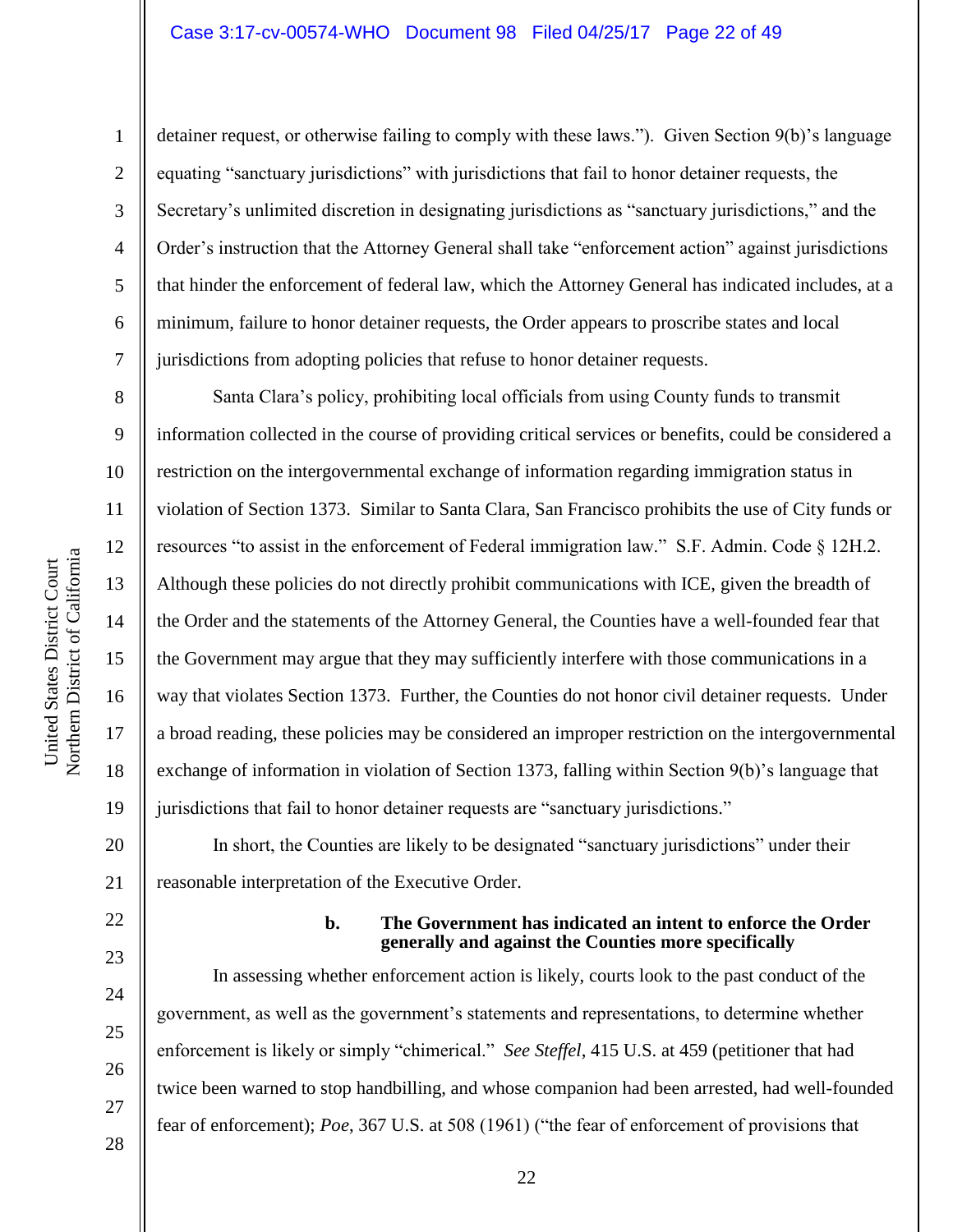#### Case 3:17-cv-00574-WHO Document 98 Filed 04/25/17 Page 23 of 49

1

2

3

4

5

6

7

8

9

11

12

13

14

15

17

18

19

21

have during so many years gone uniformly and without exception unenforced" was "chimerical"). A plaintiff does not need to have been specifically threatened with enforcement action to show that enforcement action is likely. *See Susan B. Anthony List*, 134 S. Ct. at 2345 (plaintiffs demonstrated credible threat of enforcement where the law had previously been enforced against them); *American Booksellers*, 484 U.S. at 393 (plaintiffs had credible threat of enforcement even though newly enacted law had not become effective and no enforcement action had been brought or threatened under it). However, "the threat of enforcement must at least be 'credible,' not simply 'imaginary or speculative.' " *Thomas v. Anchorage Equal Rights Comm'n*, 220 F.3d 1134, 1140 (9th Cir. 2000) (en banc) (citing *Babbitt*, 442 U.S. at 298).

10 16 20 Although the Government now takes the position that the Order carries no legal force, in its public statements and through its actions it has repeatedly indicated its intent to enforce the Order. The Executive Order was passed on January 27, 2017. Although the defunding provision has not yet been enforced against any jurisdiction, governmental leaders have made numerous statements reaffirming the Government's intent to enforce the Order and to use the threat of withholding federal funds as a tool to coerce states and local jurisdictions to change their policies. On February 5, 2017, after signing the Executive Order, President Trump confirmed that he was willing and able to use "defunding" as a "weapon" so that sanctuary cities would change their policies. *See* Harris Decl. Ex. B (Tr. of Feb. 5, 2017 Bill O'Reilly Interview with President Donald J. Trump) at 4 (SC Dkt. No. 36-2) ("I don't want to defund anybody. I want to give them the money they need to properly operate as a city or a state. If they're going to have sanctuary cities, we may have to do that. Certainly that would be a weapon.").<sup>6</sup>

22 23 24 Sean Spicer, the White House press secretary, has confirmed that the Government intends to enforce the order, stating that the President intended to ensure that "counties and other institutions that remain sanctuary cities don't get federal government funding in compliance with

25 26

 $\overline{a}$ 

<sup>27</sup> 28 6 I take judicial notice of President Trump's interview statements as the veracity of these statements "can be accurately and readily determined from sources whose accuracy cannot reasonably be questioned." Fed. R. Evid.  $\S 201$  (b)(2).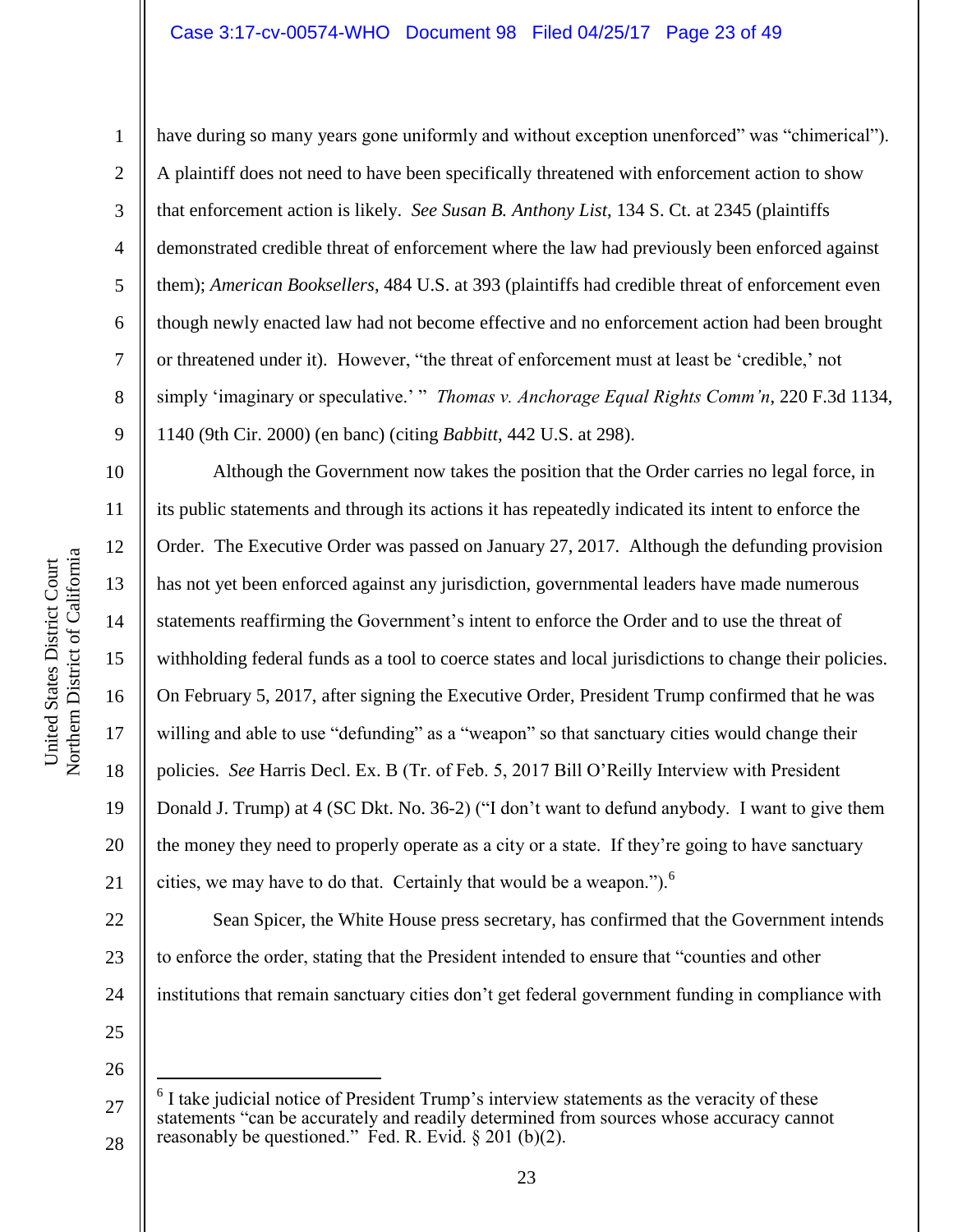the executive order." Harris Decl. Ex. C at 4-5 (SC Dkt. No. 36-3).<sup>7</sup> In the same briefing, Spicer cited favorably the actions of Miami-Dade County Mayor Carlos Giménez who, one day after the Executive Order, instructed his Interim Director of Corrections to "honor all immigration detainer requests" "[i]n light of the Executive Order." *See RJN-1*, Ex. C (SF Dkt. No. 29-3).<sup>8</sup> Lauding Miami-Dade's actions, Spicer noted that Miami-Dade "understand[s] the importance of this order" and encouraged other jurisdictions to follow its lead. Harris Decl. Ex. C at 4-5.

7 8 9 10 11 12 13 14 15 Attorney General Sessions recently reaffirmed the Government's intent to enforce the defunding provisions, stating that if jurisdictions do not comply with Section 1373, such violations would result in "withholding grants, termination of grants, and disbarment or ineligibility for future grants," and that the Government would seek to "claw back any funds awarded to a jurisdiction that willfully violates 1373." Sessions Press Conference at 2.<sup>9</sup> When asked at a subsequent press briefing about this claw back process, Spicer confirmed that the Government's "priority is clear, is to get cities into – into compliance and to make sure we understand there's not just a financial impact of this, but also a very clear security aspect of this." RJN-3, Ex. C at 15 (SF Dkt. No. 74-3). $^{10}$ 

The statements of the President, his press secretary and the Attorney General belie the

21 22 23 24  $9<sup>9</sup>$  In addition to these statements, the Government began to implement Section 9(b) of the Executive Order, which is designed to "better inform the public regarding the public safety threats associated with sanctuary jurisdictions" and requires ICE to publish a weekly "Declined Detainer Outcome Report" containing a public list of all "criminal actions committed by aliens and any jurisdiction that ignored or otherwise failed to honor any detainers with respect to such aliens." *See* RJN-2, Ex. H. (SF Dkt. No. 61-8). Due to concerns that the weekly reports contained inaccurate information, the Declined Detainer Outcome Report has been "temporarily suspended"

- 25 26 but "ICE remains committed to publishing the most accurate information available regarding declined detainers across the country." *Declined Detainer Outcome Report*, ICE, <https://www.ice.gov/declined-detainer-outcome-report> (last visited April 12, 2017). I take judicial notice of the ICE's Declined Detainer Outcome Reports as courts may judicially notice
- 27 information contained on official government websites. *See Daniels-Hall*, 629 F.3d at 998-999.
- 28  $^{10}$  I take judicial notice of Spicer's March 31, 2017 press briefing as courts may judicially notice information contained on official government websites. *See Daniels-Hall*, 629 F.3d at 998-999.

16

17

18

19

20

1

2

3

4

5

 $\overline{a}$ 7 I take judicial notice of Spicer's February 8, 2017 press briefing as courts may judicially notice information contained on official government websites. *See Daniels-Hall*, 629 F.3d at 998-999.

<sup>8</sup> I take judicial notice of Mayor Giménez's memorandum as a government memorandum and record. *See Mack*, 789 F.2d at 1282.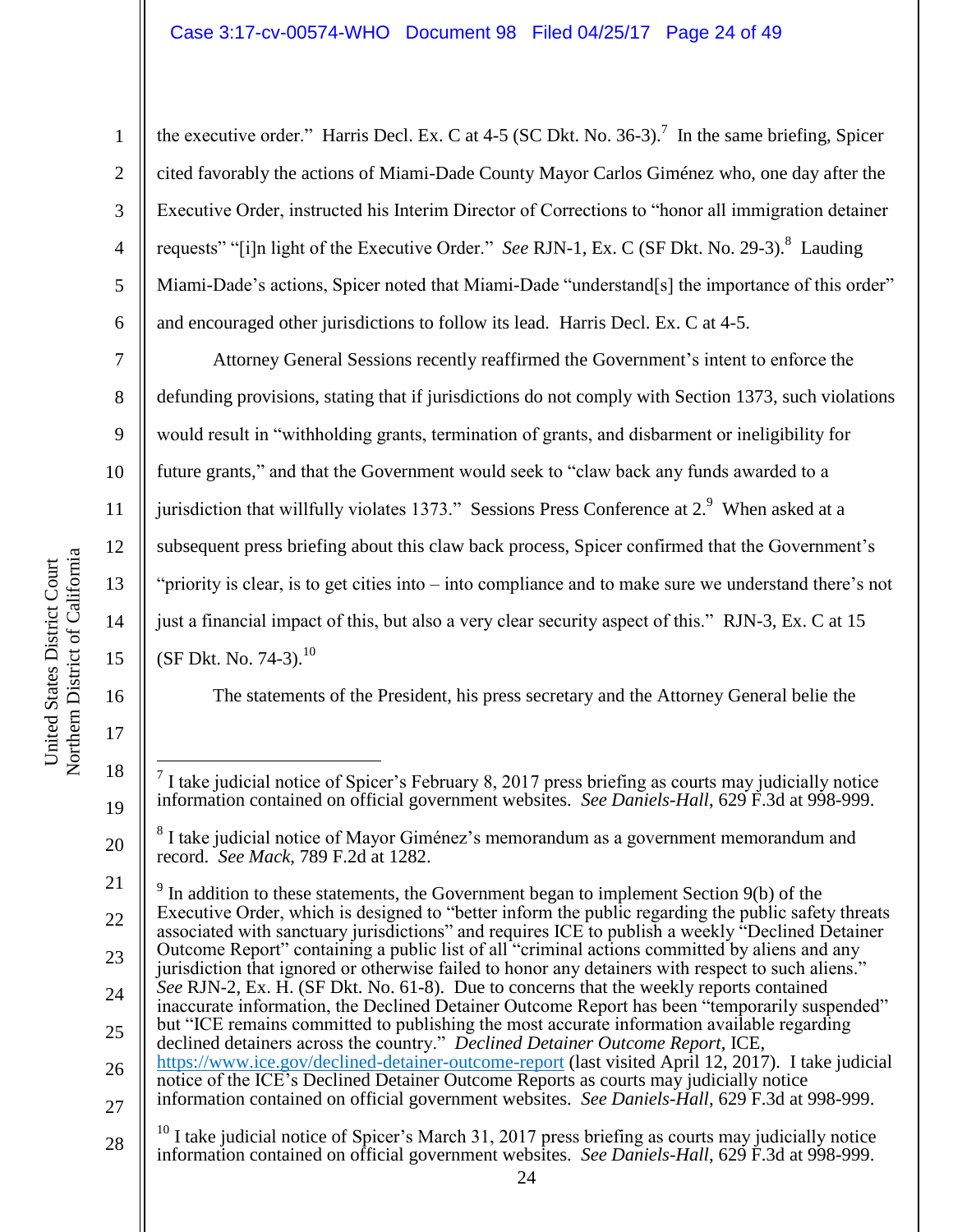#### Case 3:17-cv-00574-WHO Document 98 Filed 04/25/17 Page 25 of 49

Government's argument in the briefing that the Order does not change the law. They have repeatedly indicated an intent to defund sanctuary jurisdictions in compliance with the Executive Order. The Counties' concerns that the Government will enforce the defunding provision are well supported by the Government's public statements and actions, all of which are consistent with enforcing the Order.

Finally, in addition to demonstrating that the Government is likely to enforce the Order, the Counties have demonstrated that the Government is particularly likely to target them and the funds on which they rely. In a February 5, 2017 interview, President Trump specifically threatened to defund California, stating: "I'm very much opposed to sanctuary cities. They breed crime. There's a lot of problems. If we have to we'll defund, we give tremendous amounts of money to California . . . California in many ways is out of control." *See* Harris Decl. Ex. B. The Counties have established that they both receive large percentages of their federal funding through the State of California, and that they would suffer injury if California was "defunded." In a recent joint letter to Chief Justice Cantil-Sakauye of the California Supreme Court, Attorney General Sessions and Secretary Kelly again called out the State of California, as well as its cities and counties, for their sanctuary policies: "Some jurisdictions, including the State of California and many of its largest counties and cities, have enacted statutes and ordinances designed to specifically prohibit or hinder ICE from enforcing immigration law by prohibiting communication with ICE, and denying requests by ICE officers and agents to enter prisons and jails to make arrests." RJN-3, Ex. A (SF Dkt. No. 74-1).<sup>11</sup> ICE has identified California, Santa Clara County, and San Francisco as jurisdictions with policies that "Restrict Cooperation with ICE" and has identified Santa Clara County Main Jail and San Francisco County Jail as two of eleven detention centers with the "highest volume of detainers issued" that "do not comply with detainers on a routine basis." RJN-3, Ex. B (SF Dkt. No. 74-2).

The President and the Attorney General have also repeatedly held up San Francisco

 $11$  I take judicial notice of Attorney General Sessions's and Secretary Kelly's letter as an official government document. *See Mack*, 789 F.2d at 1282.

1

2

3

4

5

6

7

8

9

10

11

12

13

14

15

16

17

18

19

20

21

22

23

24

25

26

27

 $\overline{a}$ 

28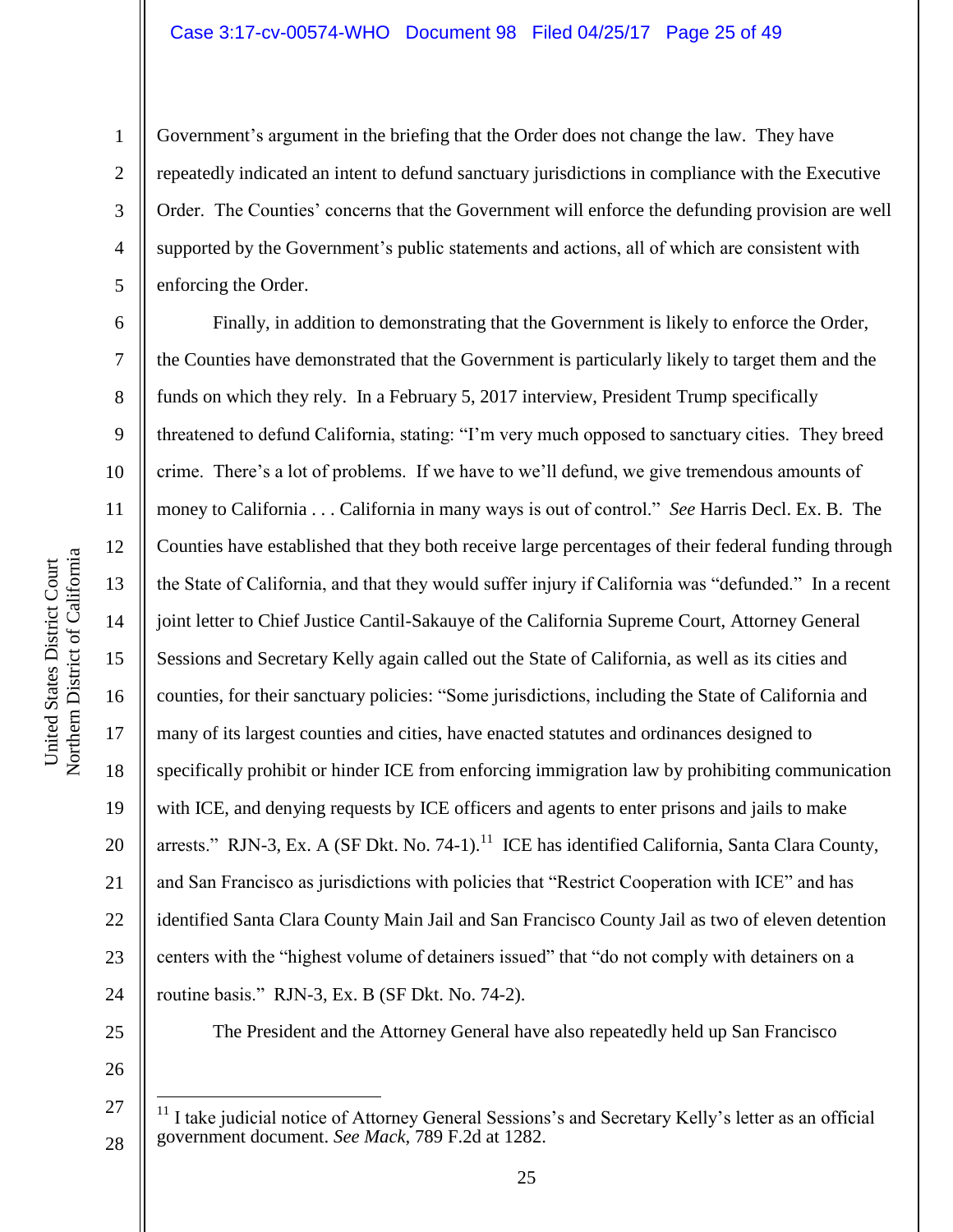#### Case 3:17-cv-00574-WHO Document 98 Filed 04/25/17 Page 26 of 49

Northern District of California Northern District of California United States District Court United States District Court

1

2

3

4

5

8

9

11

12

13

14

15

17

18

19

21

23

6 7 10 specifically as an example of how sanctuary policies threaten public safety. In his statements to the press on March 27, 2017, Attorney General Sessions referenced the tragic death of Kate Steinle and noted that her killer "admitted the only reason he came to San Francisco was because it was a sanctuary city." Sessions Press Conference at 1. In an op-ed recently published in the San Francisco Chronicle, the Attorney General wrote that "Kathryn Steinle might be alive today if she had not lived in a 'sanctuary city' " and implored "San Francisco and other cities to reevaluate these policies." RJN-3, Ex. D (SF Dkt. No. 74-4).<sup>12</sup> These statements indicate not only the belief that San Francisco is a "sanctuary jurisdiction" but that its policies are particularly dangerous and in need of change. They also reveal a choice by the Government to hold up San Francisco as an exemplar of a sanctuary jurisdiction.

16 20 22 24 The Government argues that despite these public statements, San Francisco and Santa Clara cannot demonstrate a credible threat of enforcement because the Government has not actually threatened to enforce the Executive Order against them. It points to *Thomas v. Anchorage Equal Rights Commission*, in which the Ninth Circuit, sitting *en banc*, concluded that plaintiffs lacked standing to challenge an Alaska law prohibiting landlords from discriminating against tenants on the basis of their marital status. *Thomas*, 220 F.3d at 1137. In finding the case was non-justiciable, the court highlighted that "[n]o action has ever been brought against the landlords to enforce the marital status provision." *Id.* at 1140. However, this was not the only fact informing the court's analysis: it also noted that plaintiffs could not point to concrete facts showing that they had ever violated the law or were planning to violate it, it stressed that the enforcement agency tasked with enforcing the Alaska law had never heard of plaintiffs before the case was filed, and it emphasized that in 25-years on the books the law had been minimally enforced (resulting in only two civil enforcement actions and no criminal prosecutions). *Id.* None of these facts are present here.

25

26

 $\overline{a}$ 

The Government's specific criticisms of San Francisco, Santa Clara, and California

<sup>27</sup>

<sup>28</sup>  $12$  I take judicial notice of Attorney General Sessions's statements in his op-ed as the veracity of these statements "can be accurately and readily determined from sources whose accuracy cannot reasonably be questioned." Fed. R. Evid.  $\S 201$  (b)(2).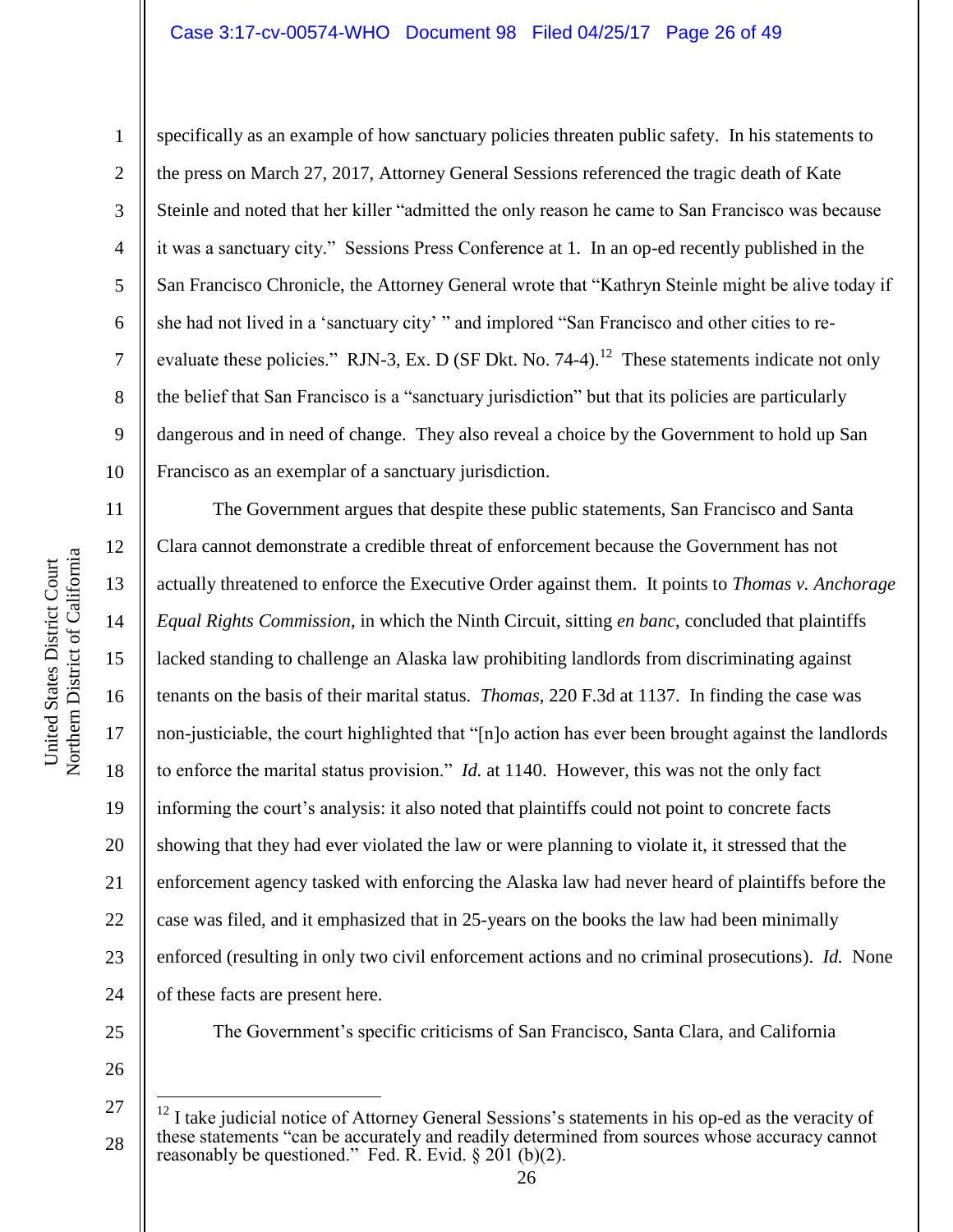1

2

3

4

5

6

7

8

9

10

11

12

13

14

15

16

17

18

19

21

23

support a well-founded fear that San Francisco and Santa Clara will face enforcement directly under the Executive Order, or could be subject to defunding indirectly through enforcement against California.<sup>13</sup> San Francisco and Santa Clara have shown that their current practices and policies are targeted by the Order. They have demonstrated that, in the less-than-three months since the Order was signed, the Government has repeatedly indicated its intent to enforce it. And they have established that the Government has specifically highlighted Santa Clara and San Francisco as jurisdictions with sanctuary policies. On these facts, Santa Clara and San Francisco have demonstrated that the "threat of enforcement [is] credible, not simply imaginary or speculative." *Id.* (internal quotation marks omitted).

**c. The Counties' claims implicate a constitutional interest** The Counties' claims implicate a constitutional interest, the rights of states and local governments to determine their own local policies and enforcement priorities pursuant to the Tenth Amendment. *See Alfred L. Snapp & Son, Inc. v. Puerto Rico, ex rel., Barez*, 458 U.S. 592, 601 (1982) (highlighting that states have a sovereign interest in "the exercise of sovereign power over individuals and entities within the relevant jurisdiction—this involves the power to create and enforce a legal code, both civil and criminal"); *see also New York v. United States*, 505 U.S. 144, 157-158 (1992) ("[T]he Tenth Amendment confirms that the power of the Federal Government is subject to limits that may, in a given instance, reserve power to the States.").

20 22 24 The Counties explain that their sanctuary policies "reflect local determinations about the best way to promote public health and safety." SF Mot. at 19 (SF Dkt. No. 21). In contrast to the Order's assertion that sanctuary jurisdictions are a "public safety threat[]," the Counties contend that, in their judgment and experience, sanctuary policies make the community safer by fostering trust between residents and local law enforcement. Among other things, this community trust encourages undocumented residents to cooperate with police and report crimes, *see* Individual Sheriffs and Police Chiefs' Amicus Brief at 3-10 (SF Dkt. No. 59-1); Southern Poverty Law

26

 $\overline{a}$ 

<sup>27</sup> 28 <sup>13</sup> Amicus briefs on behalf of numerous California cities and counties, public school districts and the State Superintendent of Instruction echo the reasons given by the Counties to demonstrate standing here.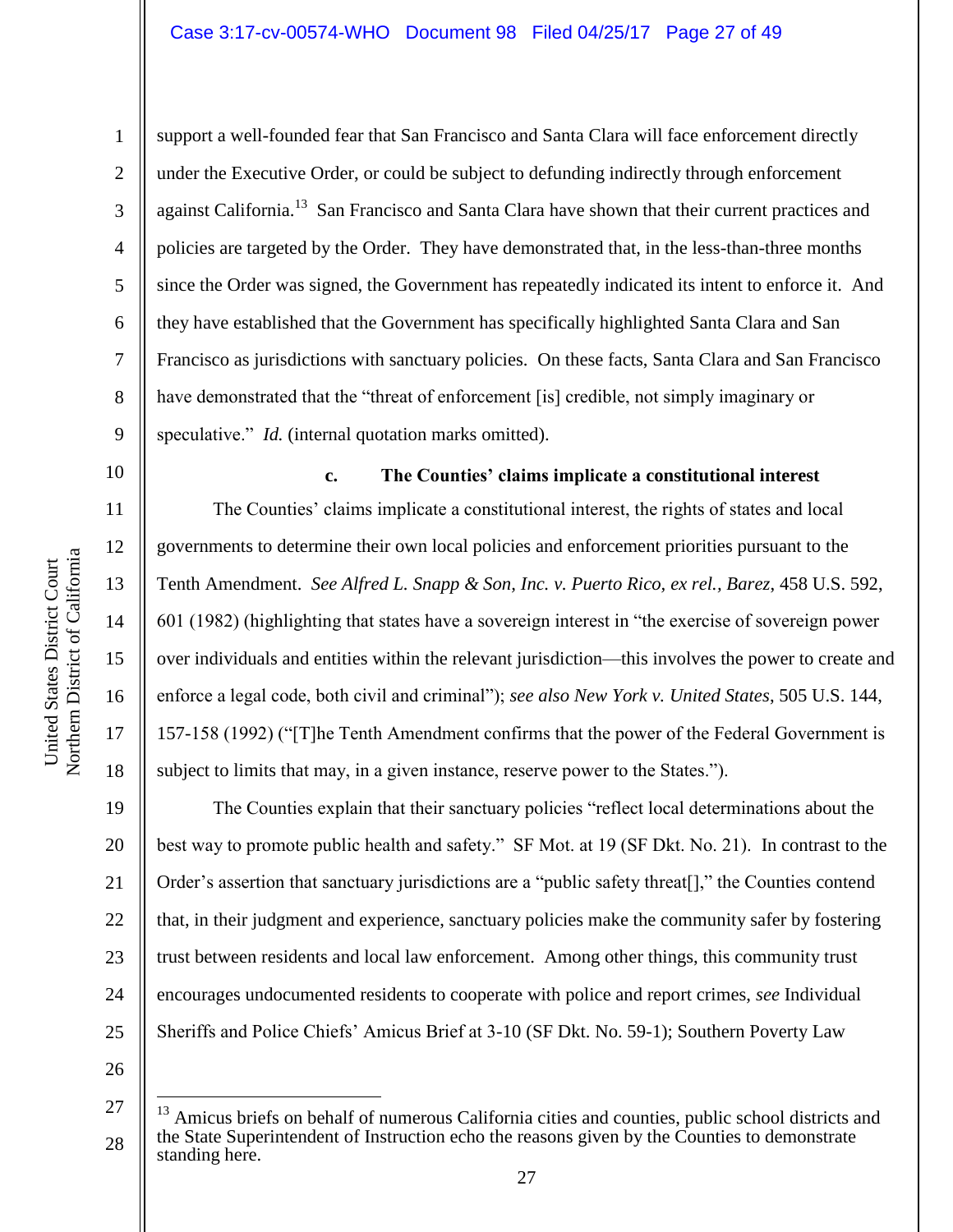Center Amicus Brief at 5 (SF Dkt. No. 38-2) and to obtain preventative medical care and immunizations, which has major implications for public health and works to reduce emergency medical care costs, s*ee* Nonprofit Associations' Amicus Brief at 11(SF Dkt. No. 68-1); SEIU Amicus Brief at 5-6 (SF Dkt. No. 33-1). It also improves schools' ability to provide quality education to all children. *See* State Superintendent of Public Instruction's Amicus Brief at 1-2 (SF Dkt. No. 64-1); Public Schools' Amicus Brief at 7 (SF Dkt. No. 58-1).<sup>14</sup>

The Counties have demonstrated that their sanctuary policies reflect their local judgment of what policies and practices are most effective for maintaining public safety and community health. Because they argue that the Executive Order seeks to undermine this judgment by attempting to compel them to change their policies and enforce the Federal government's immigration laws in violation of the Tenth Amendment, their claims implicate a constitutional interest. *See Virginia ex rel. Cuccinelli v. Sebelius*, 656 F.3d 253, 269 (4th Cir. 2011) ("when a federal law interferes with a state's exercise of its sovereign 'power to create and enforce a legal code' [] it inflict[s] on the state the requisite injury-in-fact."); *Ohio ex rel. Celebrezze v. U.S. Dep't of Transp.*, 766 F.2d 228, 233 (6th Cir. 1985) (Ohio had standing to litigate the constitutionality of its own law where "effective enforcement of the Ohio statute" was rendered "uncertain by the formal position of the [U.S. Department of Transportation] that the Ohio statute is preempted" as "threatened injury to a State's enforcement of its safety laws" constitutes an injury-in-fact).

19

1

2

3

4

5

6

7

8

9

10

11

12

13

14

15

16

17

18

<sup>20</sup> 21 22 23 24 25 26 27 28  $\overline{a}$  $14$  The Counties have received support from dozens of Amici, who collectively filed 16 briefs in support of each motion for preliminary injunction. *See*, SEIU Amicus Brief (SF Dkt. No. 33- 1)(SF Dkt. No. 59-1); Professors of Constitutional Law Amicus Brief (SF Dkt. No. 36-1) (SC Dkt. No. 68-1); Southern Poverty Law Center, et al. Amicus Brief (SF Dkt. No. 38-1)(SC Dkt. No. 67- 1); Technology Companies Amicus Brief (SF Dkt. No. 39-1)(SC Dkt. No. 73-1); California Cities and Counties Amicus Brief (SF Dkt. No. 40)(SC Dkt. No. 74-1); Tahirih Justice Center et al. Amicus Brief (SF Dkt. No. 41-1)(SC Dkt. No. 76-1); International Municipal Lawyers Amicus Brief (SF Dkt. No. 47-1); Public Schools Amicus Brief (SF Dkt. No. 58-1)(SC Dkt. No. 77-1); Individual Sheriffs and Police Chiefs Amicus Brief (SF Dkt. No. 59-1)(SC Dkt. No. 65-1); 34 Cities and Counties Amicus Brief (SF Dkt. No. 62-1)(SC Dkt. No. 61-1); Constitutional Law Scholars Amicus Brief (SF Dkt. No. 63-1)(SC Dkt. No. 69-1); California Superintendent of Public Instruction Amicus Brief (SF Dkt. No. 64-1)(SC Dkt. No. 75); State of California Amicus Brief (SF Dkt. No. 66-1)(SC Dkt. No. 71-1); Anti-Defamation League Amicus Brief (SF Dkt. No. 67- 1)(SC Dkt. No. 72-1); Bay Area Non-Profits (SF Dkt. No. 68-1)(SC Dkt. No. 78-1); SIREN Amicus Brief (SC Dkt. No. 64-1); *see also* NAACP Joinder re Southern Poverty Law Amicus Brief (SF Dkt. No. 69)(SC Dkt. No. 86); Young Women's Christian Association Joinder re Motion for Preliminary Injunction (SC Dkt. No. 43-3). I GRANT all of Amici's administrative motions for leave to file Amicus Briefs.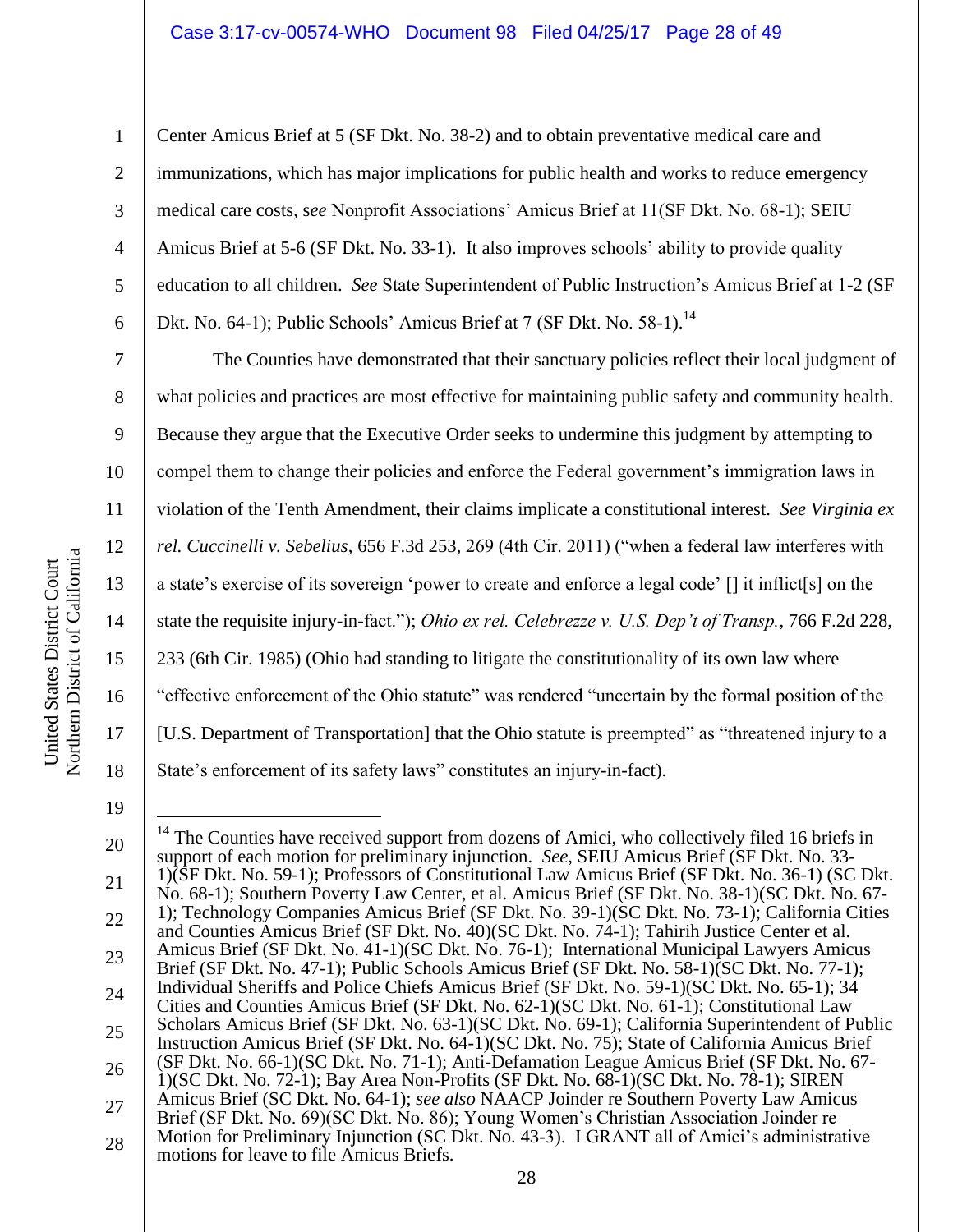1 2

3

4

5

6

7

8

9

10

11

12

13

14

15

16

17

18

19

20

# **d. The Counties are threatened with the loss of federal grants and face a present injury in the form of budgetary uncertainty**

The Counties assert that the Order threatens to penalize them for failing to comply with Section 1373 and for failing to honor detainer requests by withholding all federal funds, or at least all federal grants. Section 9(a) does not threaten all federal funding, but it does include all federal grants, which still make up a significant part of the Counties' budgets. This threatened injury meets Article III's standing requirements. A "loss of funds promised under federal law [] satisfies Article III's standing requirement." *Organized Village of Kake v. U.S. Dep't of Agric.*, 795 F.3d 956, 965 (9th Cir. 2015).

The Counties also explain that the need to mitigate a potential sudden loss of federal funds has thrown their budgeting processes into uproar: they cannot make informed decisions about whether to keep spending federal funds on needed services for which they may not be reimbursed; they are forced to make contingency plans to deal with a potential loss of funds, including placing funds in a budget reserve in lieu of spending that money on needed programs; and the obligation to mitigate potential harm to their residents and drastic cuts to services may ultimately compel them to change their local policies to comply with what they believe to be an unconstitutional Order. The potential loss of all federal grants creates a contingent liability large enough to have real and concrete impacts on the Counties' ability to budget and plan for the future. As discussed in more detail below, the Counties have demonstrated that they are suffering a present "injury [] inflicted by the mere existence and threatened enforcement of the [Order]." *Village of Euclid*, 272 U.S. at 385. In addition to the threatened loss of funds, this may also establish Article III standing.

21 22 23 24 25 26 27 28 A sudden loss of grant funding would have another effect. The Counties receive large portions of their federal grants through reimbursement structures – the Counties first spend their own money on particular services and then receive reimbursements from the federal government based on the actual services provided. Marquez Decl. ¶ 15. Because these funds are spent on an ongoing basis, at all times the Counties are expecting, and relying on, millions of dollars in federal reimbursements for services already provided. A sudden cut to funding, including a cut to these reimbursements, could place them immediately in significant debt. A sudden and unanticipated cut mid-fiscal year would substantially increase the injury to the Counties by forcing them to make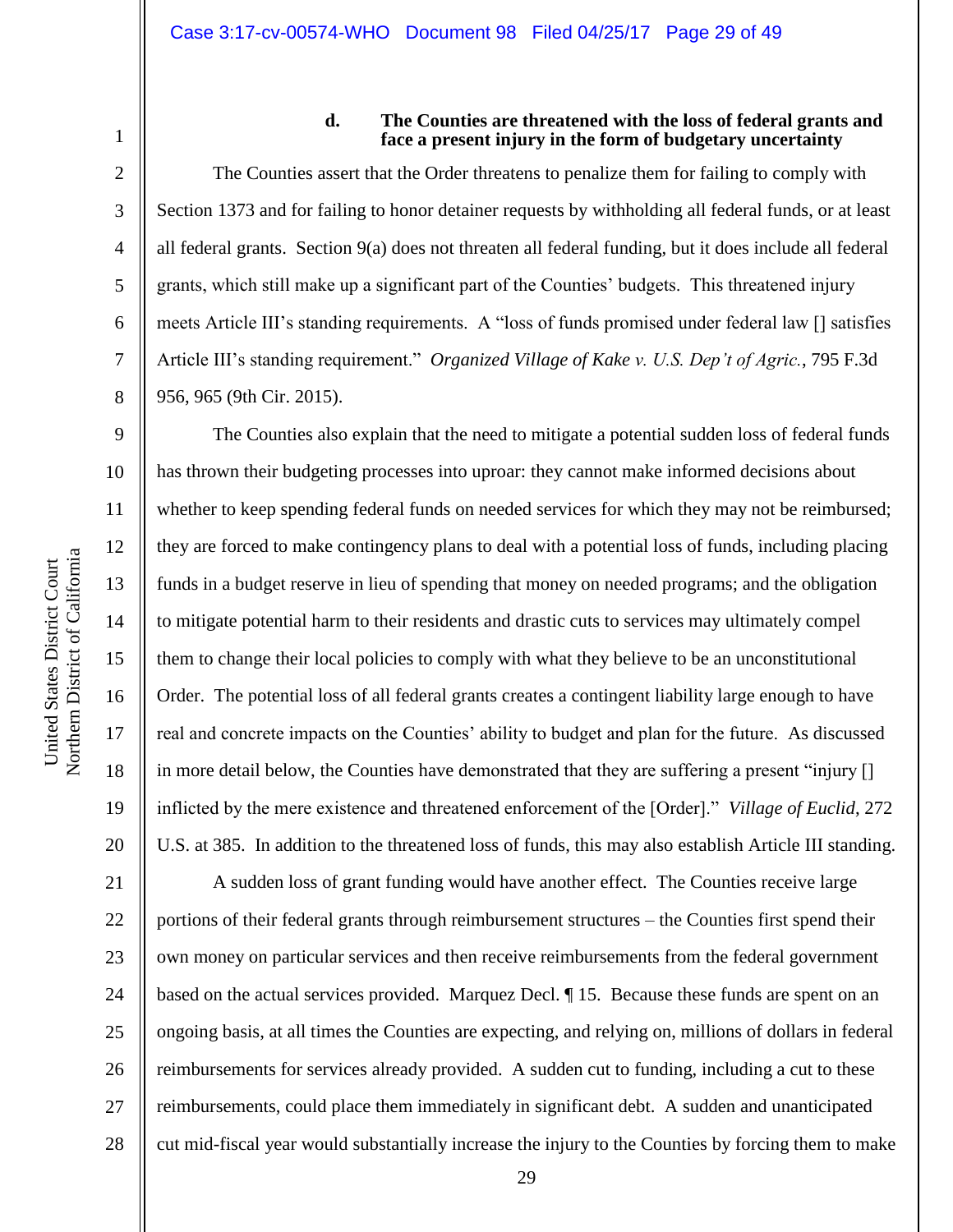even more drastic cuts to absorb the loss of funds during a truncated period in order to stay on budget. Whitehouse Decl. ¶ 9.

San Francisco explains that a mid-year loss of only \$120 million in federal funding would: require the City to make significant cuts to critical services and would result in reductions in the numbers of first responders, such as police officers, firefighters, and paramedics; require severe cuts to the City's MUNI transportation system; threaten the Mayor's program to end chronic veterans' homelessness by 2018; and likely require cuts to social services, such as senior meals, safety net services for low-income children, and domestic violence prevention services. Whitehouse Decl. ¶17. Because federal grants support key government services, San Francisco asserts that, without clarity about the funds the Order could withhold or claw back, it will need to allocate millions of dollars to a budget reserve on May 15, 2017 to prepare for the potential loss of significant funds during the 2017 fiscal year. Whitehouse Decl. ¶8, 10, 15. Any funds placed in a reserve fund will not be available to fund other City programs and services for the 2017 fiscal year, which would result in a dollar-for-dollar reduction in services the City is able to provide its residents. *Id.* 13-14.

16 17 18 19 20 21 22 23 24 25 26 27 28 Santa Clara asserts that the current budgetary uncertainty puts it in an "untenable position." Marquez Decl. ¶4. It explains that Santa Clara's budget for the current fiscal year is already in place and was developed based on careful weighing of various factors, including anticipated revenues, specific service needs, salary and benefits for the County's 19,000 employees, and the County's fiscal priorities. *Id.* ¶12. Because Santa Clara operates federally funded programs on a daily basis, and incurs costs in anticipation that it will be reimbursed, its ability to provide these services depends on the County having some confidence that it will continue to receive the federal reimbursements and funds on which it depends. With the Order's unclear and broad language threatening a significant cut to funding, the County does not know "whether to (1) continue incurring hundreds of millions of dollars in costs that may never be reimbursed by the federal government, (2) discontinue basic safety-net services delivered to its most vulnerable residents, or (3) in an attempt to avoid either of these outcomes, be effectively conscripted into using local law enforcement and other resources to assist the federal government in its immigration enforcement

1

2

3

4

5

6

7

8

9

10

11

12

13

14

15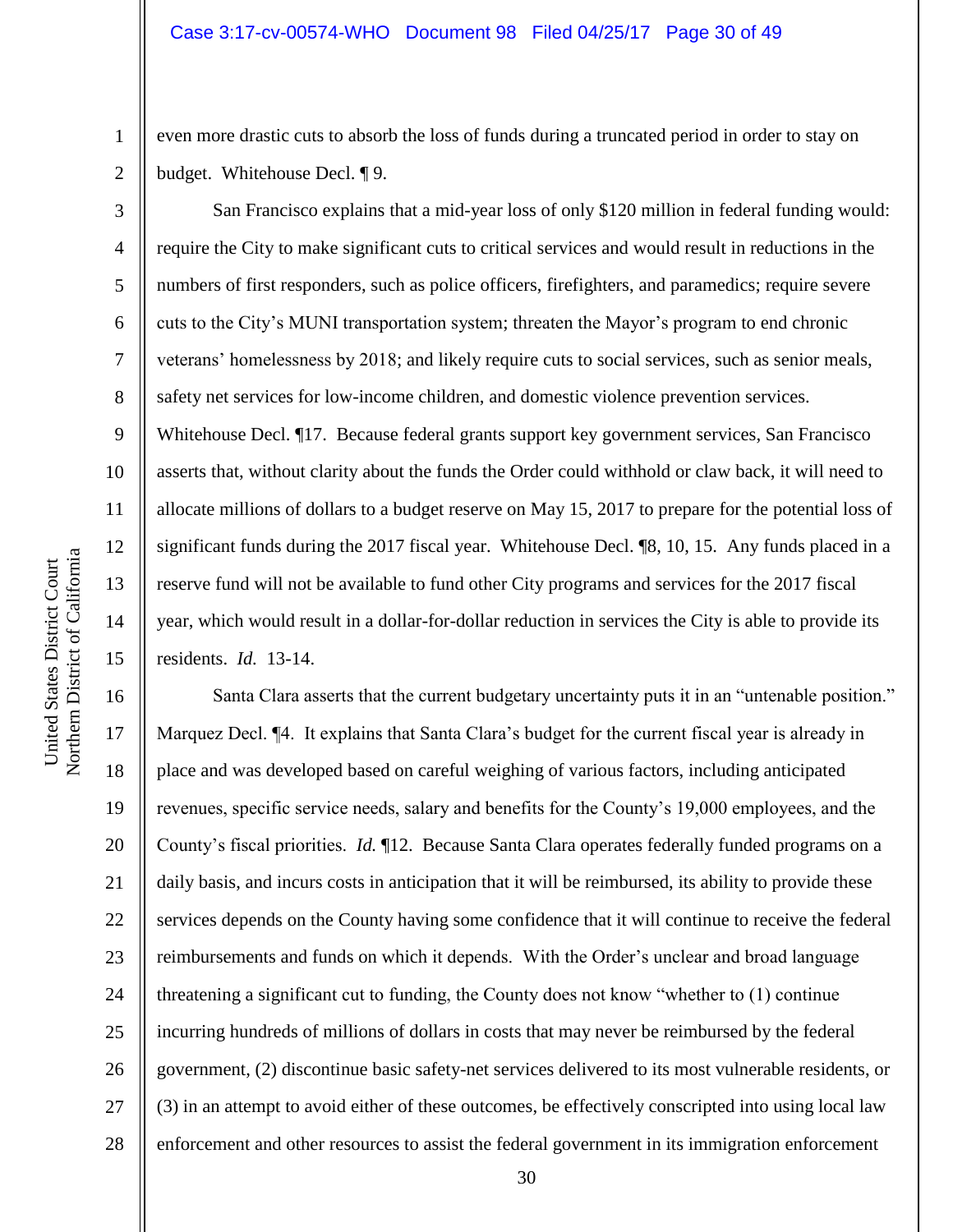efforts." *Id.* at 11.

1

2

3

4

5

6

7

8

9

10

11

12

13

14

15

16

17

18

19

20

21

The Government argues that governmental budgeting always suffers from some uncertainty due to fluctuations in cost and tax revenues so any uncertainty caused by the Executive Order does not make "an otherwise certain endeavor [] less certain." While local budgeting always suffers from some uncertainty, as addressed immediately above, it is the magnitude of the present uncertainty and the fact that the Executive Order places at risk funds on which the Counties could previously rely that is causing them harm. The Government also argues that the Counties' concerns would not be addressed by enjoining the Executive Order because "the Order does not alter or expand existing law governing the Federal Government's discretion to revoke or deny a grant where the grantee violates legal requirements." As discussed *supra* in Section I.A.1, I reject this unpersuasive interpretation of the Order.

Finally, the Government asserts that budgetary uncertainty is too abstract to meet Article III's standing requirements and cites *Los Angeles Memorial Coliseum Commission v. National Football League*, 634 F.2d 1197, 1201 (9th Cir. 1980). The facts of that case are not analogous to this one. There, the Coliseum Commission alleged that there was a reasonable likelihood that the Raiders were "seriously interested" in moving to Los Angeles but that they were unlikely to get the necessary votes from the NFL to approve a transfer under the existing rules. The Ninth Circuit concluded that the Commission's speculative allegations were not sufficient to establish standing to challenge the transfer approval rules. *Id.* While the Commission alleged it was likely to suffer losses in revenues as a result of the transfer rules, it made no argument that the NFL's rules caused the type of significant budget uncertainty alleged here.

22 23 24 25 26 27 28 The Counties cite *Clinton v. City of New York*, 524 U.S. 417, 438 (1998), which is on point. There, the Court considered whether the City of New York was injured when President Clinton cancelled a section of the Balanced Budget Act of 1997 that waived the federal government's right to recover certain past taxes from New York. *Id.* at 422. This cancellation meant that the state was again potentially liable for remitting close to \$2.6 billion to the Department of Health and Human Services ("HHS"), and would have to wait for a determination from the HHS as to whether it would grant the state's requests to waive those taxes. *Id.* The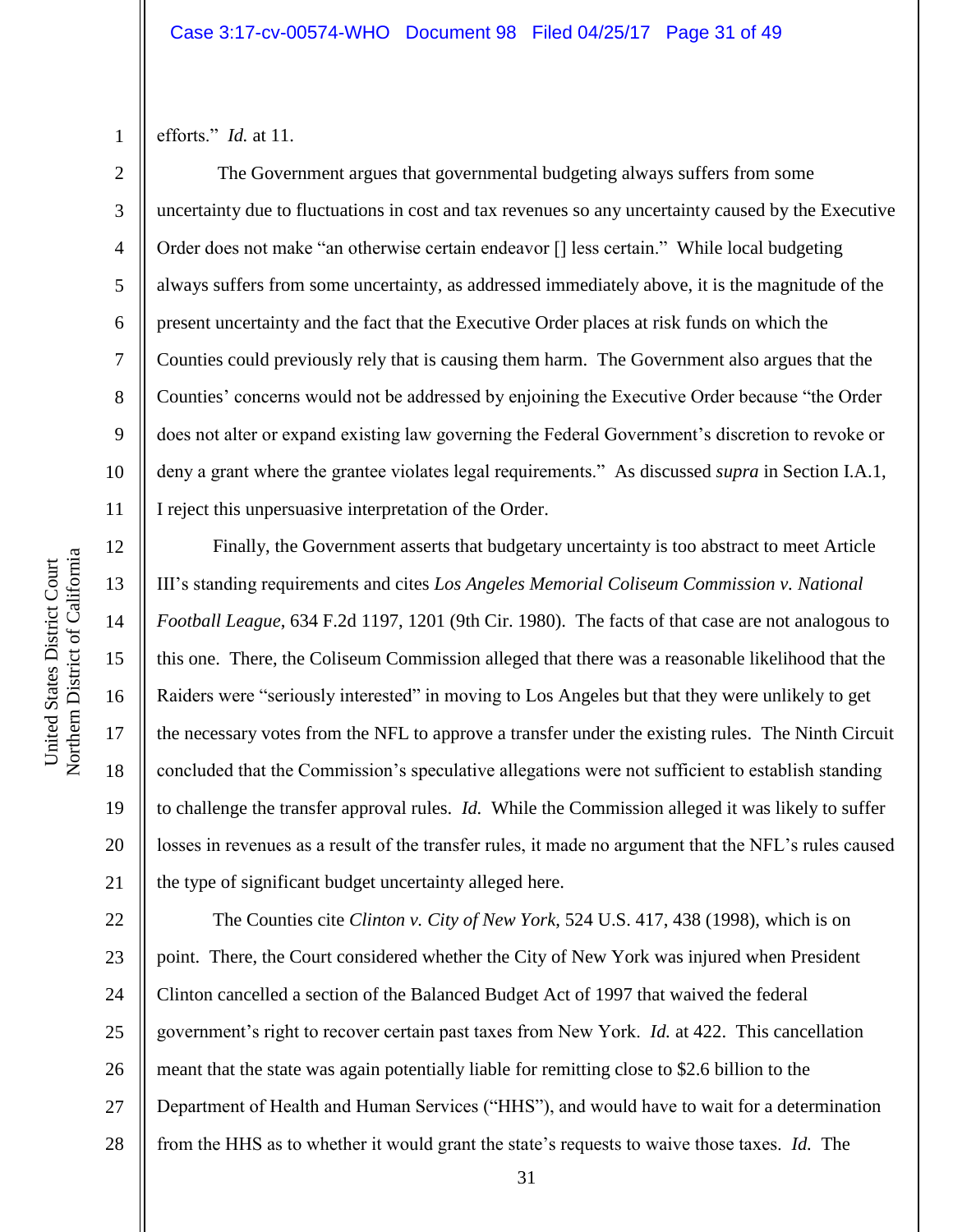#### Case 3:17-cv-00574-WHO Document 98 Filed 04/25/17 Page 32 of 49

Court rejected the government's argument that the City's injuries were too speculative. It concluded that although there was still a potential that New York's taxes would be waived, the President's cancellation had deprived New York of the benefits of the law, which were akin to the certainty of a favorable final judgment. *Id.* at 430-31. It reasoned, "the revival of a substantial contingent liability immediately and directly affects the borrowing power, financial strength, and fiscal planning of the potential obligor" and constitutes an injury-in-fact. *Id.* at 430-31.

While President Clinton's cancellation in *City of New York* revived a contingent liability, President Trump's Executive Order creates a contingent liability, potentially placing hundreds of millions of dollars of the Counties' federal grants at risk. The Counties have explained the concrete impact this new liability has had in disrupting their ability to budget, make decisions regarding what services to provide, and plan for the future. The potential loss of funds also impacts the Counties potential borrowing power and financial strength – San Francisco notes that it has already received inquiries from credit rating agencies about the Executive Order and its impact on San Francisco's finances. Rosenfield Decl. ¶31. This budget uncertainty is not abstract. It has caused the Counties real and tangible harms. They have adequately demonstrated that budgetary uncertainty of the type threatened by the Executive Order can constitute an injuryin-fact sufficient for Article III standing.

#### **e. The Counties meet the requirements for pre-enforcement standing**

In sum, the Counties have established a well-founded fear of enforcement under the Executive Order. They have demonstrated that, under their reasonable interpretation of the Order, their local policies are proscribed by Section 9's language. They have demonstrated that the Government intends to enforce the Order against them specifically. And they have demonstrated that their claims against the Order implicate a constitutional interest – their Tenth Amendment rights to self-governance. The Counties have shown "an intention to engage in a course of conduct arguably affected with a constitutional interest, but proscribed by a statute, and there exists a credible threat of prosecution thereunder." *Babbitt*, 442 U.S. at 298. Further, the Counties have demonstrated that the Order threatens to withhold federal grant money and that the

1

2

3

4

5

6

7

8

9

10

11

12

13

14

15

16

17

18

19

20

21

22

23

24

25

26

27

28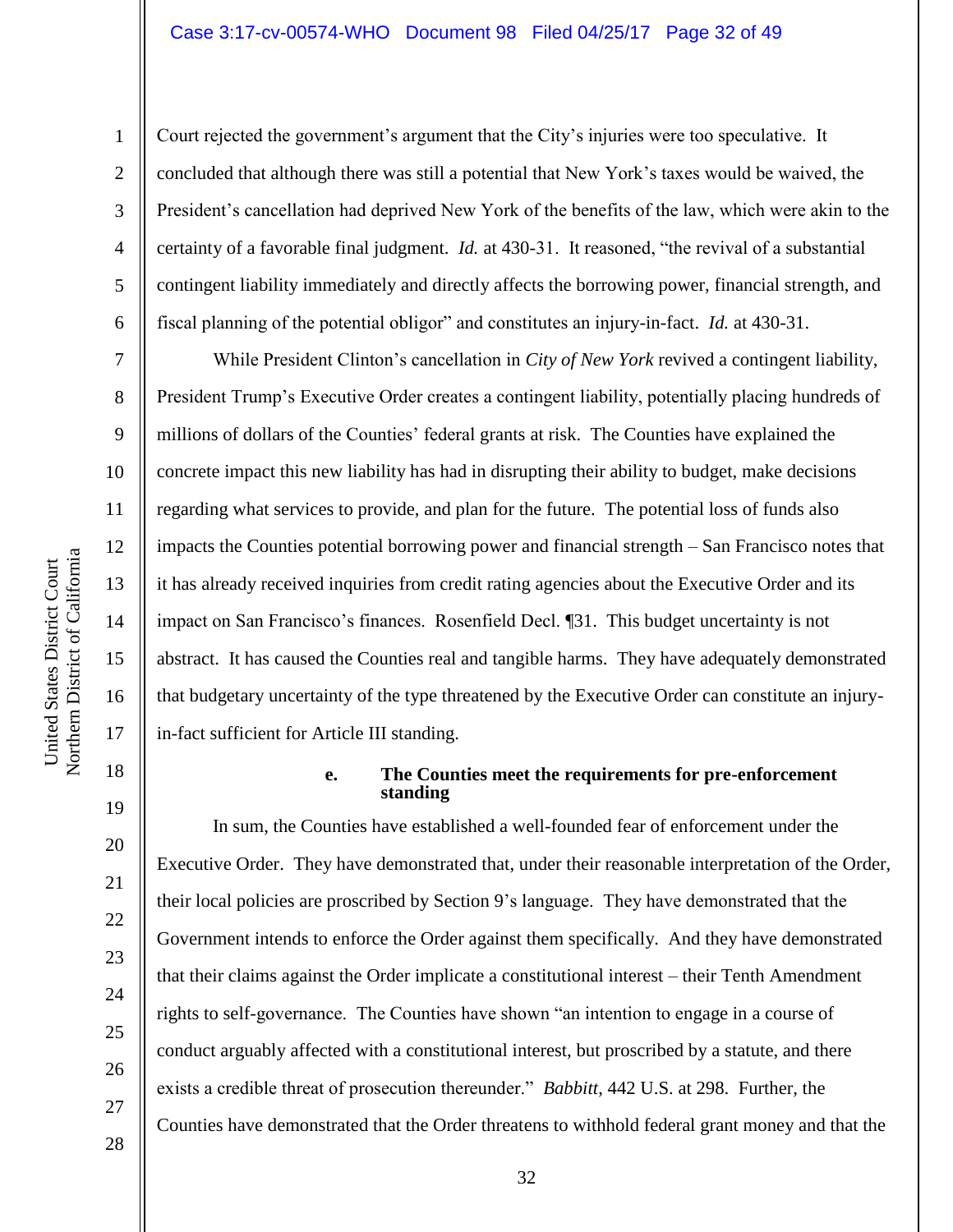threat of the Order is presently causing the Counties injury in the form of significant budget uncertainty. The Counties' well-founded fear of enforcement of Section 9(a) is sufficient to demonstrate Article III standing.

**B. Ripeness**

The Government also argues that the Counties' claims are not justiciable because they are not "prudentially ripe." In assessing prudential ripeness, a court considers "both the fitness of the issues for judicial decision and the hardship to the parties of withholding court consideration." *Abbott Labs. v. Gardner*, 387 U.S. 136, 149 (9th Cir. 1989). The Supreme Court has called into question "the continuing vitality of the prudential ripeness doctrine" and highlighted that prudential ripeness is distinct from constitutional ripeness. *Susan B. Anthony List*, 134 S. Ct. at 2347 (holding that a claim was justiciable, even though the Court had not yet assessed its prudential ripeness, because "we have already concluded that petitioners have alleged a sufficient Article III injury"). Regardless, the Counties' claims meet the "fitness" and "hardship" factors of prudential ripeness.

"A claim is fit for decision if the issues raised are primarily legal, do not require further factual development, and the challenged action is final." *Standard Alaska Prod. Co. v. Schaible*, 874 F.2d 624, 627 (9th Cir. 1989). The Government asserts that the Counties' claims are not yet fit for review because "[i]mplementation of Section 9 'rests upon [several] contingent future events'– including clarification of some of its terms – and those terms may ultimately be defined such as to exclude the County or its grants or otherwise to greatly diminish the Order's 'anticipated' impact." SC Oppo. at 17 (citing *Texas v. United States*, 523 U.S. 296, 300 (1998)).

22 23 24 25 26 27 28 In *Texas v. United States*, Texas sought a declaration that a state provision allowing the State Commissioner of Education to appoint a special master to impose sanctions against school districts falling below the state's accreditation requirements did not violate Section 5 of the Voting Rights Act. 523 U.S. at 299. The Court concluded that this claim was not ripe for review because the relevant statute would only come into play if a school district fell below the state's standard, if the Commissioner had unsuccessfully attempted to impose a number of other less intrusive measures first, and if the Commissioner then decided a special master was necessary. *Id.* at 300.

1

2

3

4

5

6

7

8

9

10

11

12

13

14

15

16

17

18

19

20

21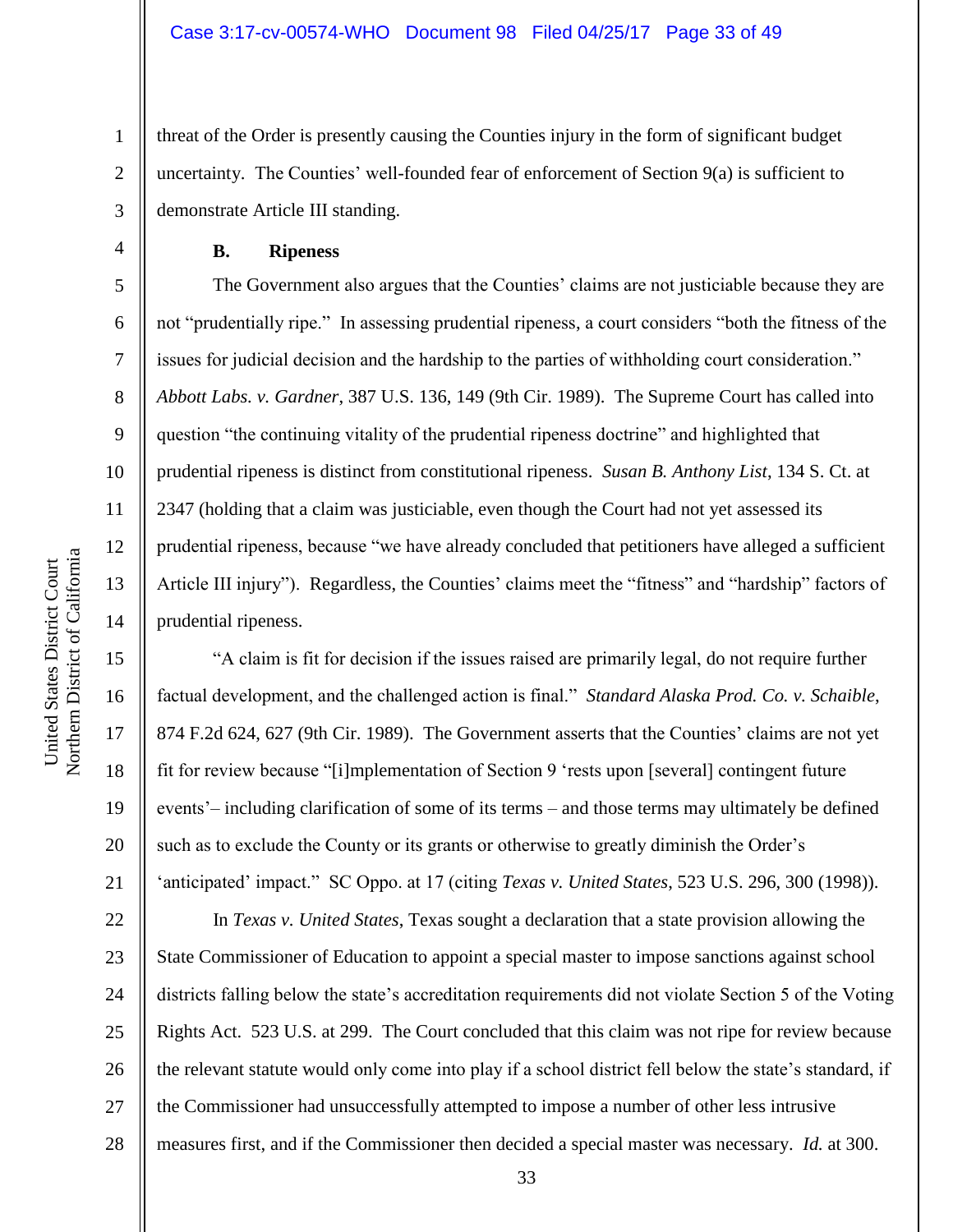Given the various uncertain future events, and that the state could not identify any school district to which the Commissioner was likely to appoint a special master, the Court concluded that the claim was not yet fit for review. *Id.*

The Government argues that, because it must still determine what the terms of the Order mean and how it will enforce it, the Counties' claims are not fit for review, just like the state's claim in *Texas*. This argument is not convincing. The "contingent future events" the Government identifies are always at issue in a pre-enforcement case; before actual enforcement occurs the enforcing agency must determine what the statute means and to whom it applies. Under the Government's line of reasoning, virtually all pre-enforcement cases would be non-justiciable on prudential ripeness grounds. But the possibility that the Government "may" choose to interpret the Order's broad language narrowly or "may" choose not to enforce it against the Counties does not justify deferring review. This is especially true here because, as the Counties highlight, the uncertainty concerning how the Government will enforce the Order is currently causing them injury. Given the statements of the President and Attorney General, the Counties have every reason to be concerned about budgeting decisions, are struggling to determine whether to continue to provide, or cut services, and are expending time and resources planning for the contingency of losing federal funds. The Counties challenge the Executive Order as written; a decision to enforce it sparingly cannot impact whether it is unconstitutional on its face. The Counties' claims do not require further factual development, are legal in nature, and are brought against a final Executive Order. They are fit for review.

21 22 23 24 25 26 27 28 "To meet the hardship requirement, a litigant must show that withholding review would result in direct and immediate hardship and would entail more than possible financial loss." *Winter v. Cal. Med. Review, Inc.*, 900 F.2d 1322, 1325 (9th Cir. 1989) (internal quotation marks omitted). The Government argues that the "uncertainties surrounding the implementation of Section 9 and the need for 'factual development' greatly outweigh any 'hardship' to the Count [ies] from awaiting those developments." SC Oppo. at 17-18. But the "uncertainties" created by the broad, vague language of the Order, its unconstitutional directives, and the comments of the President and Attorney General about what type of conduct and which jurisdictions it targets are

1

2

3

4

5

6

7

8

9

10

11

12

13

14

15

16

17

18

19

20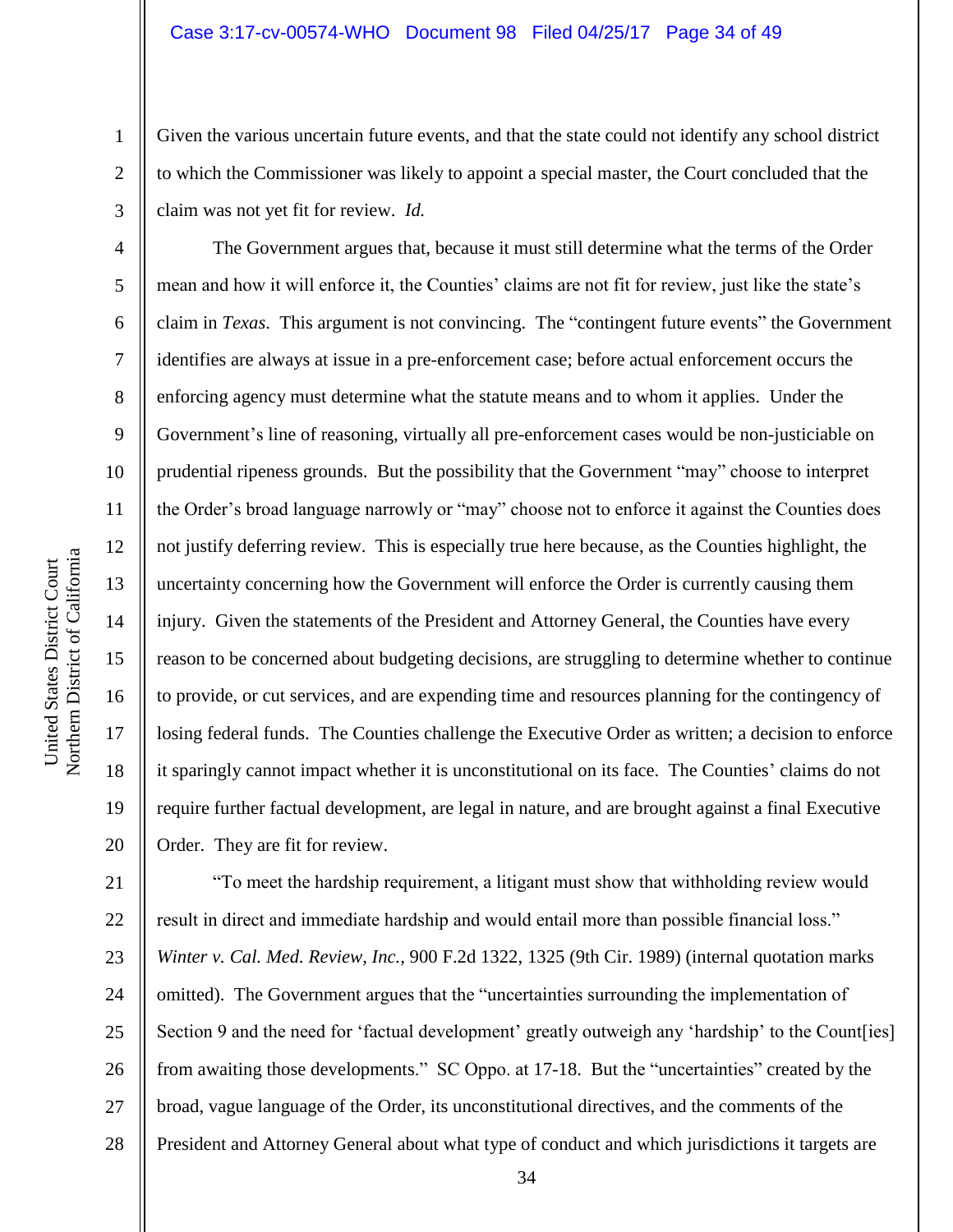### Case 3:17-cv-00574-WHO Document 98 Filed 04/25/17 Page 35 of 49

causing the Counties present harm. Without clarity the Counties do not know whether they should start slashing essential programs or continue to spend millions of dollars and risk a financial crisis in the near future. They are forced to choose "between taking immediate action to [their] detriment and risking substantial future penalties for non-compliance." *Chamber of Commerce of U.S. v. Reich*, 57 F.3d 1099, 1100-01 (D.C. Cir. 1995). Waiting for the Government to decide how it wants to apply the Order would only cause more hardship and would not resolve the legal question at issue: whether Section 9(a) as written is unconstitutional. The Counties' claims are prudentially ripe.

9 10 The Counties have established Article III standing and their claims are justiciable. They have also demonstrated that their claims are prudentially ripe for review.

#### 11

12

13

14

15

16

1

2

3

4

5

6

7

8

### **II. LIKELIHOOD OF SUCCESS ON THE MERITS**

The Counties challenge the Executive Order on several constitutional grounds and bear the burden of demonstrating a likelihood of success on the merits. The Government presents no defense to these constitutional arguments; it focused on standing and ripeness. I conclude that the Counties have demonstrated likely success on the merits in several ways.

#### **A. Separation of Powers**

17 18 19 20 21 22 23 24 25 26 27 28 The Counties argue that the Executive Order is unconstitutional because it seeks to wield powers that belong exclusively to Congress, the spending powers. Article I of the Constitution grants Congress the federal spending powers. *See* U.S. Const. art. I, § 8, cl. 1. "Incident to this power, *Congress* may attach conditions on the receipt of federal funds, and has repeatedly employed the power 'to further broad policy objectives by conditioning receipt of federal moneys upon compliance by the recipient with federal statutory and administrative directives.' " *South Dakota v. Dole*, 483 U.S. 203, 206 (1987) (citing *Fullilove v. Klutznick*, 448 U.S. 448, 474 (1980) (emphasis added). While the President may veto a Congressional enactment under the Presentment Clause, he must "either 'approve all the parts of a Bill, or reject it in toto.' " *City of New York*, 524 U.S. at 438 (quoting 33 Writings of George Washington 96 (J. Fitzpatrick ed., 1940)). He cannot "repeal[] or amend[] parts of duly enacted statues" after they become law. *Id.* at 439.

Northern District of California Northern District of California United States District Court United States District Court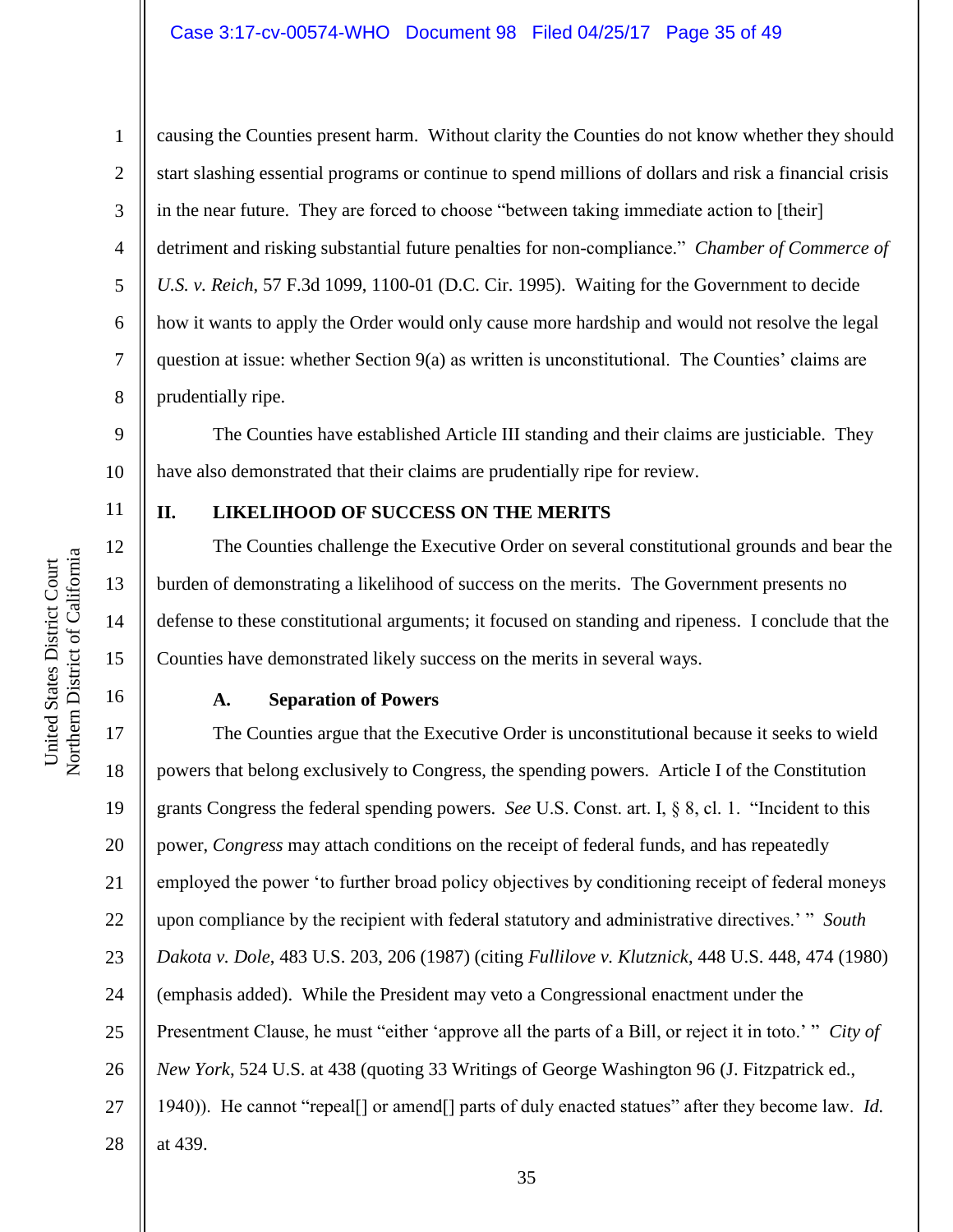#### Case 3:17-cv-00574-WHO Document 98 Filed 04/25/17 Page 36 of 49

1

2

3

4

5

6

7

8

9

10

11

12

13

14

15

16

17

18

19

This is true even if Congress has attempted to expressly delegate such power to the President. *Id.* In *City of New York*, the Supreme Court concluded that the Line Item Veto Act, which sought to grant the President the power to cancel particular direct spending and tax benefit provisions in bills, was unconstitutional as it ran afoul of the " 'finely wrought' procedures commanded by the Constitution" for enacting laws. *Id.* at 448 (quoting *INS v. Chadha*, 462 U.S. 919, 951 (1983)). While Congress can delegate some discretion to the President to decide how to spend appropriated funds, any delegation and discretion is cabined by these constitutional boundaries.

After a bill becomes law, the President is required to "take Care that the Law be faithfully executed." *See* U.S. Const. art. II, § 3, cl. 5. Where Congress has failed to give the President discretion in allocating funds, the President has no constitutional authority to withhold such funds and violates his obligation to faithfully execute the laws duly enacted by Congress if he does so. *See City of New York*, 524 U.S. at 439; U.S. Const. art. I, § 8, cl. 1. Further, "[w]hen the President takes measures incompatible with the expressed or implied will of Congress, his power is at its lowest ebb . . ." *Youngstown Sheet & Tube Co. v. Sawyer*, 343 U.S. 579, 637 (1952) (Jackson, J., concurring). Congress has intentionally limited the ability of the President to withhold or "impound" appropriated funds and has provided that the President may only do so after following particular procedures and after receiving Congress's express permission. S*ee* Impoundment Control Act of 1974, 2 U.S.C. §§ 683 *et seq.*

20 21 22 23 24 25 26 27 28 The Executive Order runs afoul of these basic and fundamental constitutional structures. The Order's stated purpose is to "ensure that jurisdictions that fail to comply with applicable Federal law do not receive Federal funds, except as mandated by law." EO §2. To effectuate this purpose, the Order directs that "the Attorney General and the Secretary, in their discretion and to the extent consistent with law, shall ensure that jurisdictions that willfully refuse to comply with 8 U.S.C. 1373 (sanctuary jurisdictions) are not eligible to receive Federal grants, except as deemed necessary for law enforcement purposes by the Attorney General or the Secretary." EO  $\S9(a)$ . Section 9 purports to give the Attorney General and the Secretary the power to place a new condition on federal funds (compliance with Section 1373) not provided for by Congress. But the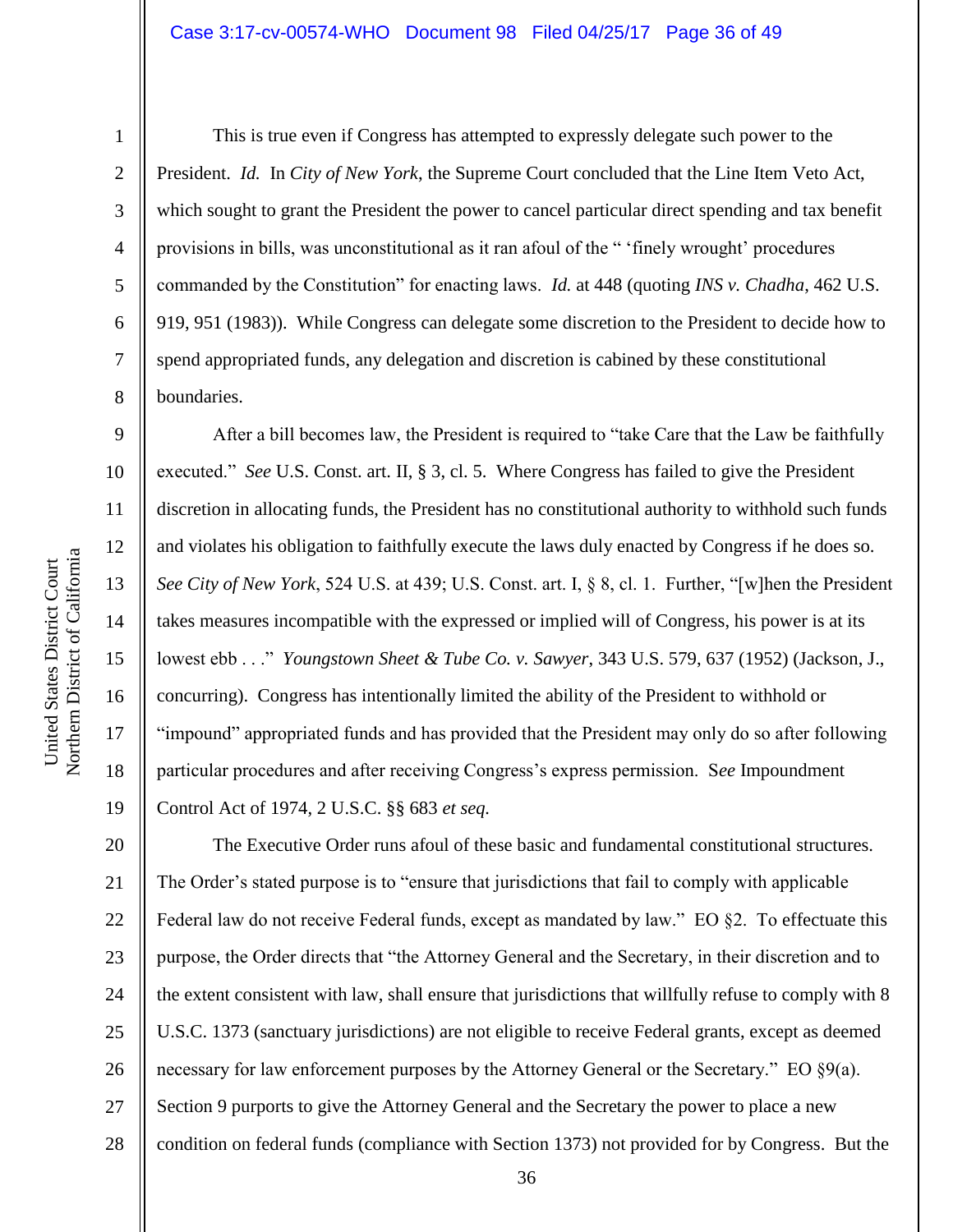President does not have the power to place conditions on federal funds and so cannot delegate this power.

Section 9 is particularly problematic as Congress has repeatedly, and frequently, declined to broadly condition federal funds or grants on compliance with Section 1373 or other federal immigration laws as the Executive Order purports to do. *See, e.g.*, Ending Sanctuary Cities Act of 2016, H.R. 6252, 114th Cong. (2016); Stop Dangerous Sanctuary Cities Act, S. 3100, 114th Cong. (2016); Stop Dangerous Sanctuary Cities Act, H.R. 5654, 114th Cong. (2016); Stop Sanctuary Policies and Protect Americans Act, S. 2146, 114th Cong. (2016). This puts the President's power "at its lowest ebb." *Youngstown*, 343 U.S. at 637. The Order's attempt to place new conditions on federal funds is an improper attempt to wield Congress's exclusive spending power and is a violation of the Constitution's separation of powers principles.

12 13

14

15

United States District Court Northern District of California

Northern District of California United States District Court

17

18

19

21

22

1

2

3

4

5

6

7

8

9

10

11

# **B. Spending Clause Violations**

The Counties also argue that, even if the President had the spending power, the Executive Order would be unconstitutional under the Tenth Amendment as it exceeds those powers. The Counties are likely to succeed on this claim as well.

16 20 While Congress has significant authority to encourage policy through its spending power, the Supreme Court has articulated a number of limitations to the conditions Congress can place on federal funds. The Executive Order likely violates at least three of these restrictions: (1) conditions must be unambiguous and cannot be imposed after funds have already been accepted; (2) there must be a nexus between the federal funds at issue and the federal program's purpose; and (3) the financial inducement cannot be coercive.

# **1. Unambiguous Requirement**

23 24 25 26 27 28 When Congress places conditions on federal funds "it must do so unambiguously" so that states and local jurisdictions contemplating whether to accept such funds can "exercise their choice knowingly, cognizant of the consequences of their participation." *Dole*, 483 U.S. at 203 (internal quotation marks omitted). Because states must opt-in to a federal program willingly, fully aware of the associated conditions, Congress cannot implement new conditions after-the-fact. *See Nat'l Fed. of Indep. Bus. v. Sebelius ("NFIB")*, 132 S. Ct. 2566, 2602-04 (2012). "The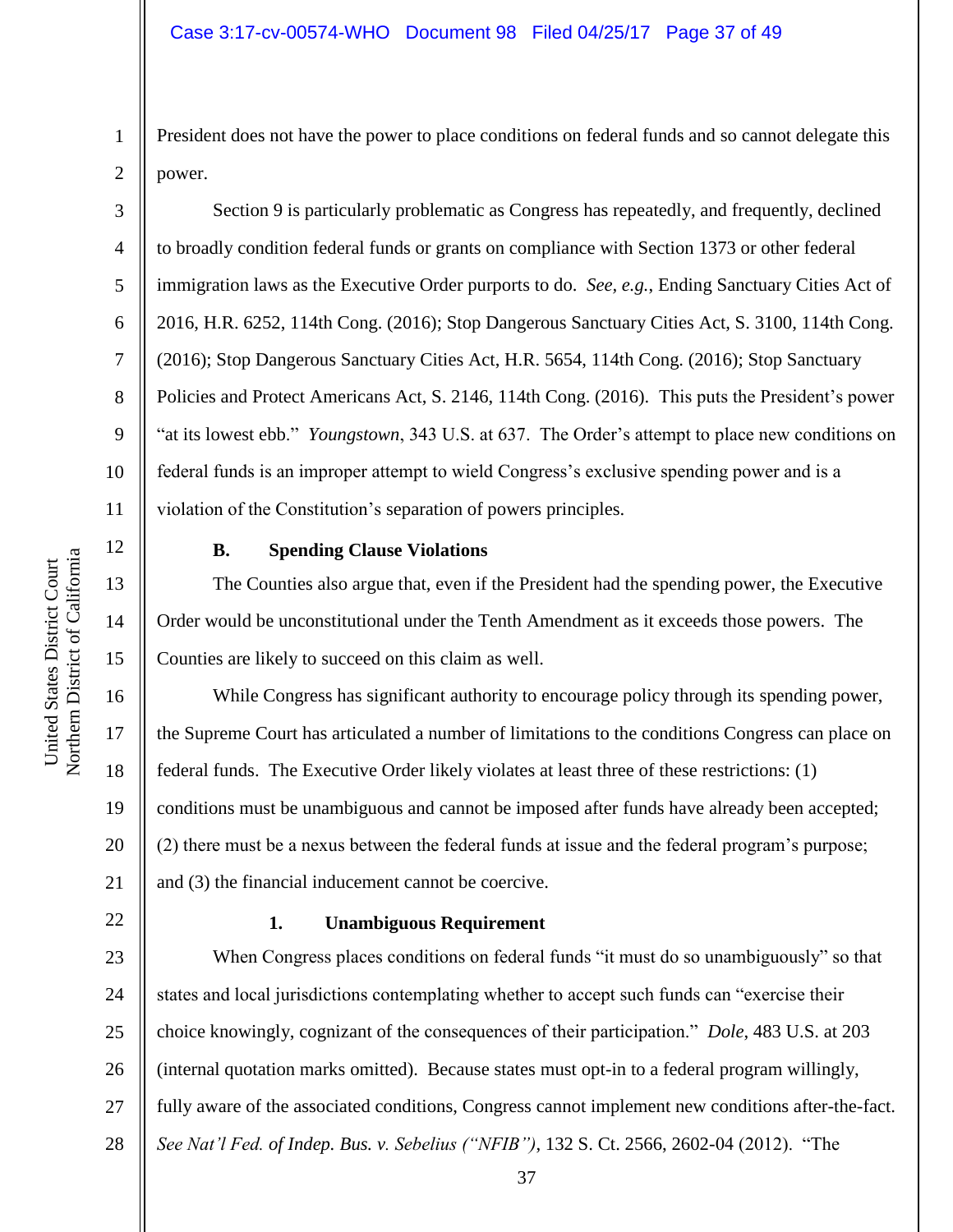#### Case 3:17-cv-00574-WHO Document 98 Filed 04/25/17 Page 38 of 49

legitimacy of Congress's exercise of the spending power thus rests on whether the state voluntarily and knowingly accepts the terms of the contract" at the time Congress offers the money. *Id.* at 2602.

The Executive Order purports to retroactively condition all "federal grants" on compliance with Section 1373. As this condition was not an unambiguous condition that the states and local jurisdictions voluntarily and knowingly accepted at the time Congress appropriated these funds, it cannot be imposed now by the Order. In addition, while the Order's language refers to all federal grants, the Government's lawyers say it only applies to three grants issued through the Departments of Justice and Homeland Security. If the funds at stake are not clear, the Counties cannot voluntarily and knowingly choose to accept the conditions on those funds.

Finally, as discussed *infra* in Section II.D., the Order's vague language does not make clear what conduct it proscribes or give jurisdictions a reasonable opportunity to avoid its penalties. *See* discussion re vagueness *infra* Section II.D. The unclear and untimely conditions in the Executive Order fail the "unambiguous" restriction because the Order does not make clear to states and local governments what funds are at issue and what conditions apply to those funds, making it impossible for them to "voluntarily and knowingly accept[] the terms of the contract." *NFIB*, 132 S. Ct. at 2602.

# **2. Nexus Requirement**

19 20 21 22 23 The conditions placed on congressional spending must have some nexus with the purpose of the implicated funds. "Congress may condition grants under the spending power only in ways reasonable related to the purpose of the federal program." *Dole*, 483 U.S. at 213. This means that funds conditioned on compliance with Section 1373 must have some nexus to immigration enforcement.

24 25 26 27 28 The Executive Order's attempt to condition all federal grants on compliance with Section 1373 clearly runs afoul of the nexus requirement: there is no nexus between Section 1373 and most categories of federal funding, including without limitation funding related to Medicare, Medicaid, transportation, child welfare services, immunization and vaccination programs, and emergency preparedness. The Executive Order inverts the nexus requirement, directing the

1

2

3

4

5

6

7

8

9

10

11

12

13

14

15

16

17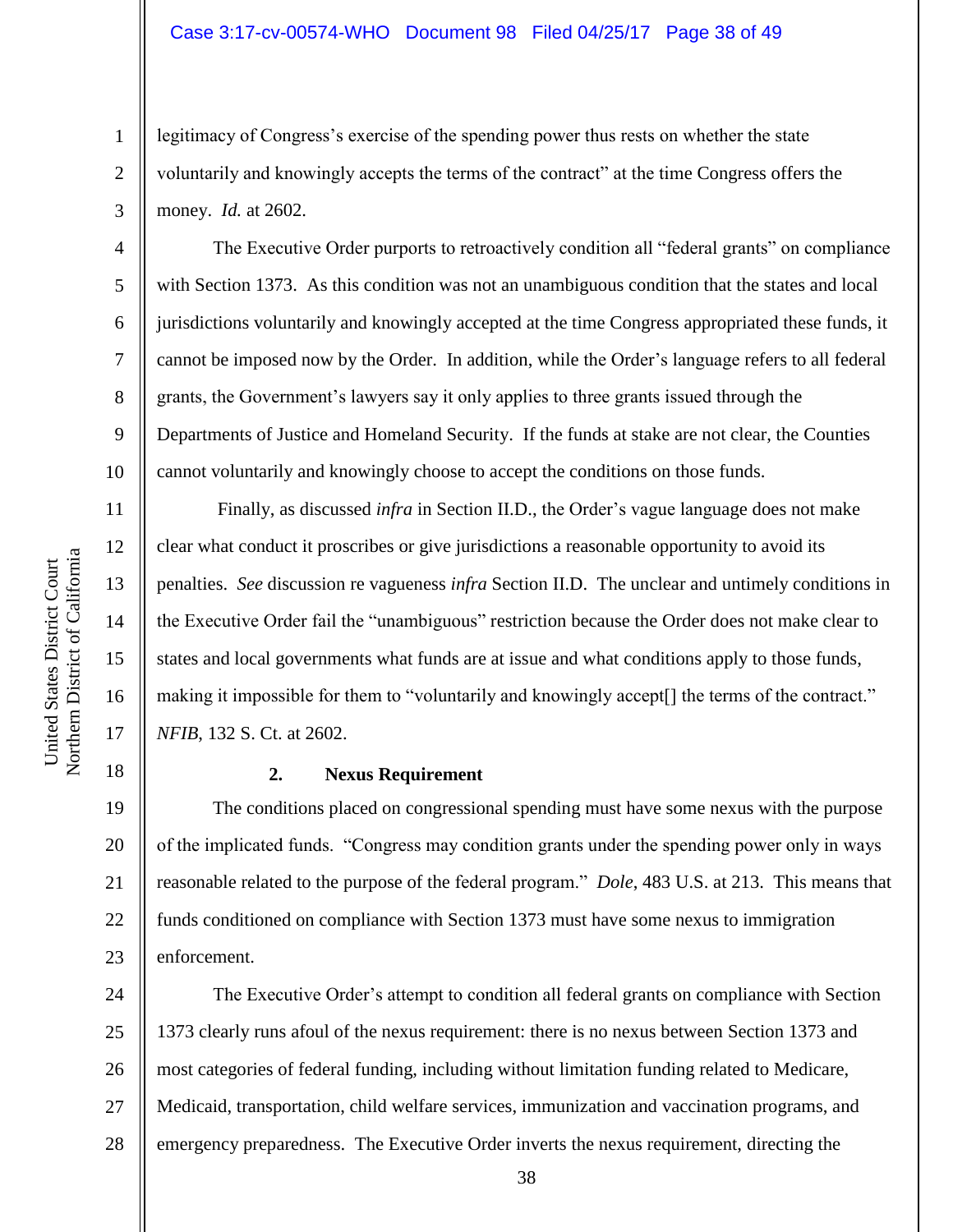1

Attorney General and Secretary to cut off all federal grants to "sanctuary jurisdictions" but giving them discretion to allow "sanctuary jurisdictions" to receive grants "deemed necessary for law enforcement purposes." EO  $\S 9(a)$ . As the subset of grants "deemed necessary for law enforcement purposes" likely includes any federal funds related to immigration enforcement, the Executive Order expressly targets for defunding grants with no nexus to immigration enforcement at all. This is the precise opposite of what the nexus test requires.

9

10

11

12

13

14

15

16

17

18

20

21

22

# **3. Not Coercive Requirement**

Finally, Congress cannot use the spending power in a way that compels local jurisdictions to adopt certain policies. Congress cannot offer "financial inducement . . . so coercive as to pass the point at which pressure turns to compulsion." *Dole*, 483 U.S. at 211 (internal quotation marks omitted). Legislation that "coerces a State to adopt a federal regulatory system as its own" "runs contrary to our system of federalism." *NFIB*, 132 S. Ct. at 2602. States must have a "legitimate choice whether to accept the federal conditions in exchange for federal funds." *Id.* at 2602-2603.

In *NFIB*, the Supreme Court concluded that the Affordable Care Act's threat of denying Medicaid funds, which constituted over 10 percent of the State's overall budget, was unconstitutionally coercive and represented a "gun to the head." *Id.* at 2604. The Executive Order threatens to deny sanctuary jurisdictions all federal grants, hundreds of millions of dollars on which the Counties rely. The threat is unconstitutionally coercive.

19

#### **C. Tenth Amendment Violations**

The Counties argue that Section 9(a) violates the Tenth Amendment because it attempts to conscript states and local jurisdictions into carrying out federal immigration law. The Counties are likely to succeed on this claim as well.

23 24 25 26 27 28 "The Federal Government may not compel the States to enact or administer a federal regulatory program." *New York*, 505 U.S. at 188. "The Federal Government may neither issue directives requiring the States to address particular problems, nor command the States' officers, or those of their political subdivisions, to administer or enforce a federal regulatory program." *Printz v. United States*, 521 U.S. 898, 935 (1997). "That is true whether Congress directly commands a State to regulate or indirectly coerces a State to adopt a federal regulatory system as its own."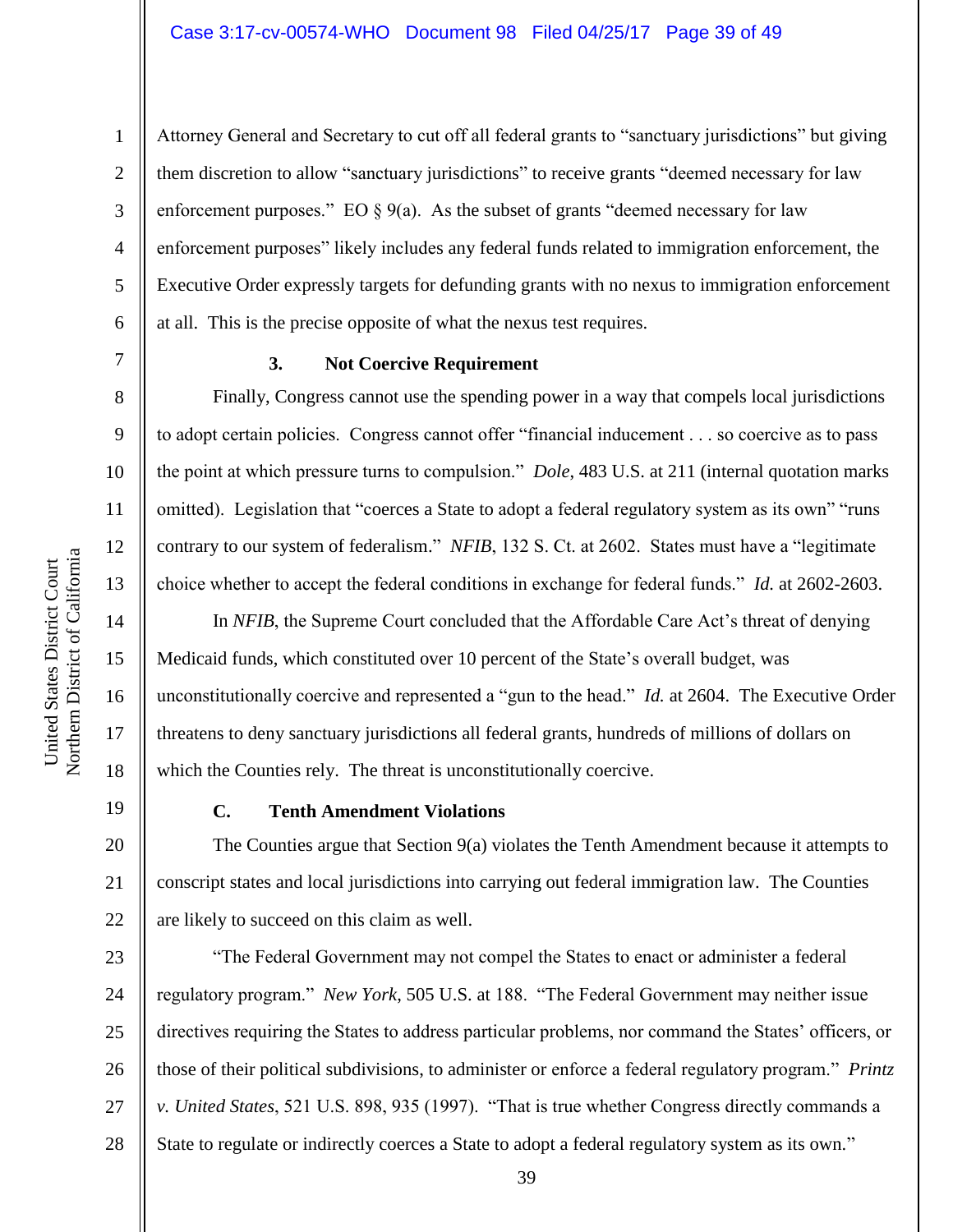*NFIB*, 132 S. Ct. at 2602.

1

2

3

4

5

8

9

11

6 7 10 As discussed with regard to the Counties' standing arguments, the Counties have demonstrated that under their reasonable interpretation, the Order equates "sanctuary jurisdictions" with "any jurisdiction that ignored or otherwise failed to honor any detainers" and therefore places such jurisdictions at risk of losing all federal grants. *See* EO §9(b). The Counties have shown that losing all of their federal grant funding would have significant effects on their ability to provide services to their residents and that they may have no legitimate choice regarding whether to accept the government's conditions in exchange for those funds. To the extent the Executive Order seeks to condition all federal grants on honoring civil detainer requests, it is likely unconstitutional under the Tenth Amendment because it seeks to compel the states and local jurisdictions to enforce a federal regulatory program through coercion.

12 13 14 15 16 17 18 19 20 21 22 23 24 25 26 27 28 Even if the Order does not condition federal grants on honoring detainer requests, it certainly seeks to compel states and local jurisdictions to comply with civil detainers by directing the Attorney General to "take appropriate enforcement action against any entity that violates 8 U.S.C. 1373, or which has in effect a statute, policy, or practice that prevents or hinders the enforcement of Federal law." EO  $\S9(a)$ . Although the Order provides no further clarification on what this "enforcement" might entail or what policies might "hinder[] the enforcement of Federal law," Attorney General Sessions, who is tasked with implementing this provision, has equated failure to honor civil detainer requests with policies that "frustrate the electron of immigration laws." *See* Sessions Press Conference at 2. Reading the Order in light of the Attorney General's public statements, it threatens "enforcement action" against any jurisdiction that refuses to comply with detainer requests or otherwise fails to enforce federal immigration law. While this threat of "enforcement" is left vague and unexplained, "enforcement" by its own definition means to "compel[] compliance." *See* BLACK'S LAW DICTIONARY 645 (10th ed. 2014) (defining "enforcement" as "The act or process of compelling compliance with a law, mandate, command, decree, or agreement.") By seeking to compel states and local jurisdictions to honor civil detainer requests by threatening enforcement action, the Executive Order violates the Tenth Amendment's provisions against conscription.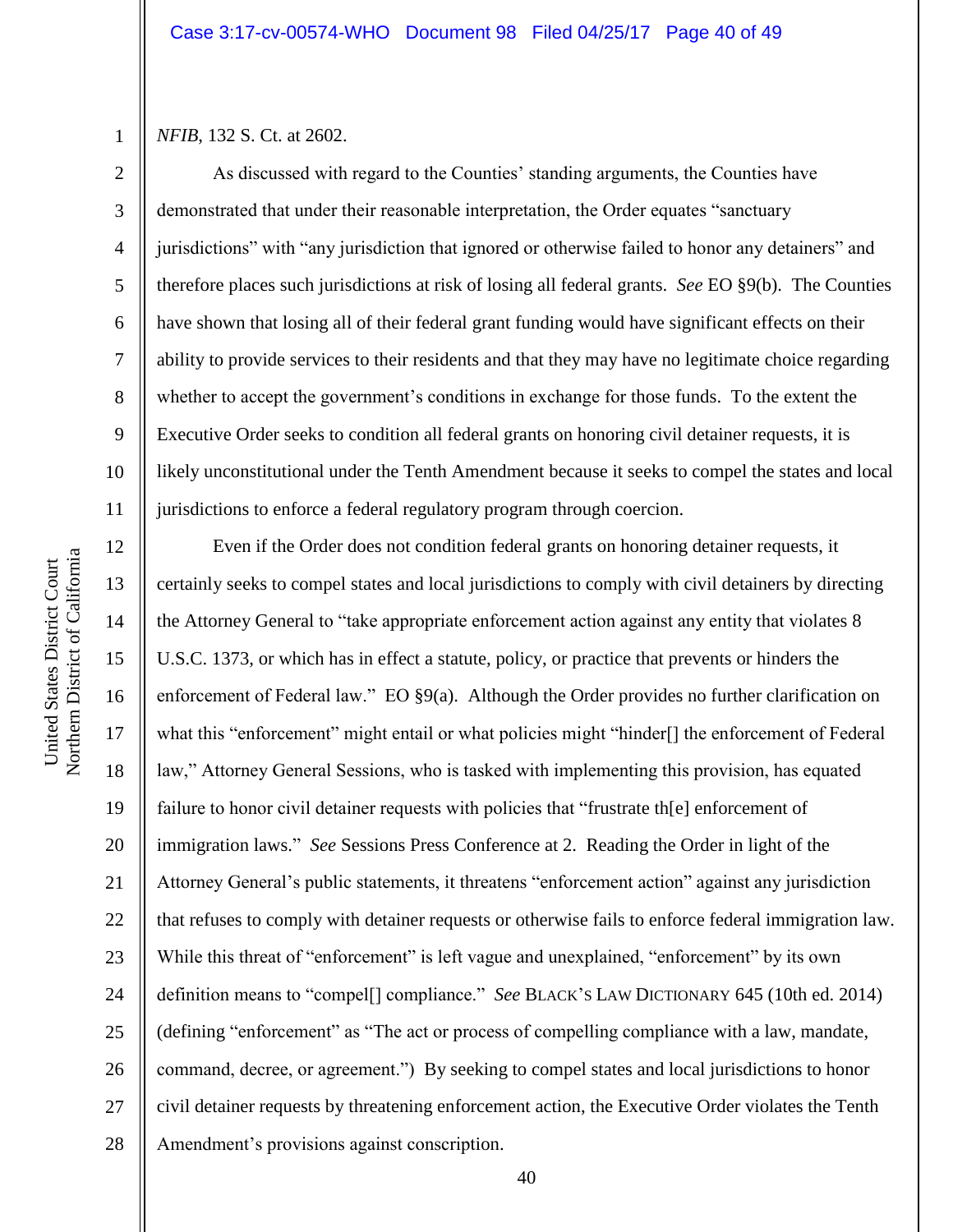#### Case 3:17-cv-00574-WHO Document 98 Filed 04/25/17 Page 41 of 49

1

2

3

4

5

6

7

8

9

10

11

12

13

14

15

16

17

18

19

20

21

22

The Supreme Court has repeatedly held that, "The Federal Government cannot compel the States to enact or administer a federal regulatory program." *New York*, 505 U.S. at 188. The Government cannot command them to adopt certain policies, *id.* at 188, command them to carry out federal programs, *Printz*, 521 U.S. at 935, or otherwise to "coerce them into adopting a federal regulatory system as their own," *NFIB*, 132 S. Ct. at 2602. The Executive Order uses coercive means in an attempt to force states and local jurisdictions to honor civil detainer requests, which are voluntary "requests" precisely because the federal government cannot command states to comply with them under the Tenth Amendment. The Executive Order attempts to use coercive methods to circumvent the Tenth Amendment's direct prohibition against conscription. While the federal government may incentivize states to adopt federal programs voluntarily, it cannot use means that are so coercive as to compel their compliance. The Executive Order's threat to pull all federal grants from jurisdictions that refuse to honor detainer requests or to bring "enforcement action" against them violates the Tenth Amendment's prohibitions against commandeering.

# **D. Fifth Amendment Void for Vagueness**

The Counties assert that the Executive Order is unconstitutionally vague in violation of the Fifth Amendment's Due Process Clause. A law is unconstitutionally vague and void under the Fifth Amendment if it fails to make clear what conduct it prohibits and if it fails to lay out clear standards for enforcement. *See Gaynard v. City of Rockford*, 408 U.S. 104, 108 (1972). To satisfy due process we insist that laws (1) "give the person of ordinary intelligence a reasonable opportunity to know what is prohibited, so that he may act accordingly" and (2) "provide explicit standards for those who apply them." *Id.* The Executive Order does not meet either of these requirements.

23 24 25 26 27 28 The Executive Order does not make clear what conduct might subject a state or local jurisdiction to defunding or enforcement action, making it impossible for jurisdictions to determine how to modify their conduct, if at all, to avoid the Order's penalties. The Order clearly directs the Attorney General and Secretary to ensure that jurisdictions that "willfully refuse to comply" with Section 1373, "sanctuary jurisdictions," are not eligible to receive federal grants. The Government repeatedly emphasizes in its briefing that it does not know what it means to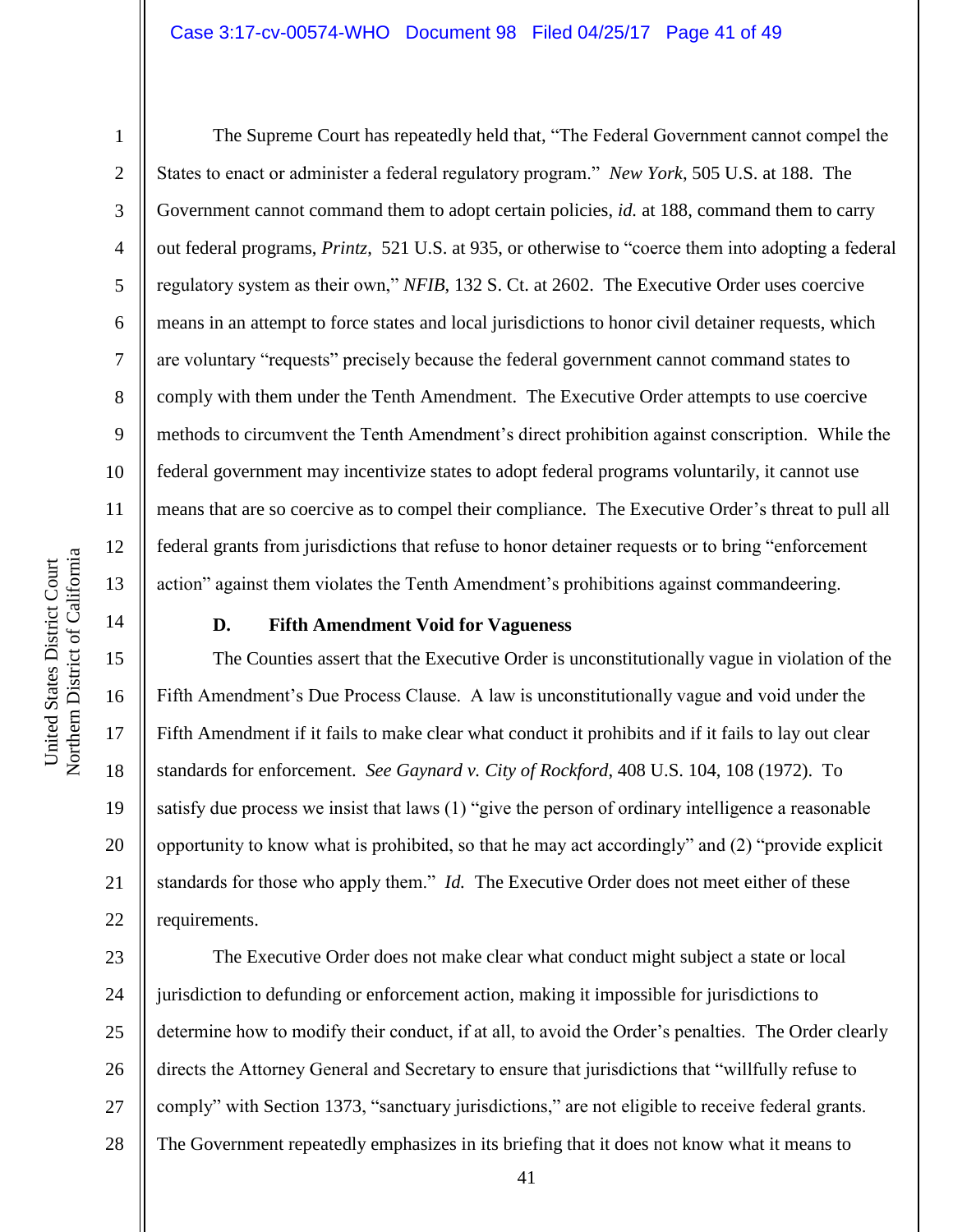"willfully refuse to comply" with Section 1373. *See,* SC Oppo. at 11. Past DOJ guidance and various court cases interpreting Section 1373 have not reached consistent conclusions as to what 1373 requires. In the face of conflicting guidance, and no clear standard from the Government, jurisdictions do not know how to avoid the Order's defunding penalty.

Further, because the Order does not clearly define "sanctuary jurisdictions" the conduct that will subject a jurisdiction to defunding under the Order is not fully outlined. This is further complicated because the Order gives the Secretary unlimited discretion to make "sanctuary jurisdiction" designations. But, at least as of two months ago, the Secretary himself stated that he "do[esn't] have a clue" how to define "sanctuary city." Harris Decl. ex. D (Dep't of Homeland Sec., *Pool Notes from Secretary Kelly's Trip to San Diego*, Feb. 10, 2017) at 3 (SC Dkt. No. 36- 4). If the Secretary has unbounded discretion to designate "sanctuary jurisdictions" but has no idea how to define that term, states and local jurisdictions have no hope of deciphering what conduct might result in an unfavorable "sanctuary jurisdiction" designation.

In addition, the Order directs the Attorney General to take "appropriate enforcement action" against any jurisdiction that willfully refuses to comply with Section 1373 or otherwise has a policy or practice that "hinders the enforcement of Federal law." This provision vastly expands the scope of the Order. What does it mean to "hinder" the enforcement of federal law? What federal law is at issue: immigration laws? All federal laws? The Order offers no clarification.

20 21 22 23 24 25 26 27 28 The Order also fails to provide clear standards to the Secretary and the Attorney General to prevent "arbitrary and discriminatory enforcement." *Id.* As discussed above, the Order gives the Secretary discretion to designate jurisdictions as "sanctuary jurisdictions" to the extent consistent with law. But there are no laws, besides the Order, outlining what a sanctuary jurisdiction is, leaving the Secretary with unfettered discretion and the Order's vague language to make "sanctuary jurisdiction" designations. Similarly, the Order directs the Attorney General to take "appropriate enforcement action" against any jurisdiction that "hinders the enforcement of Federal law." This expansive, standardless language creates huge potential for arbitrary and discriminatory enforcement, leaving the Attorney General to figure out what "appropriate

1

2

3

4

5

6

7

8

9

10

11

12

13

14

15

16

17

18

19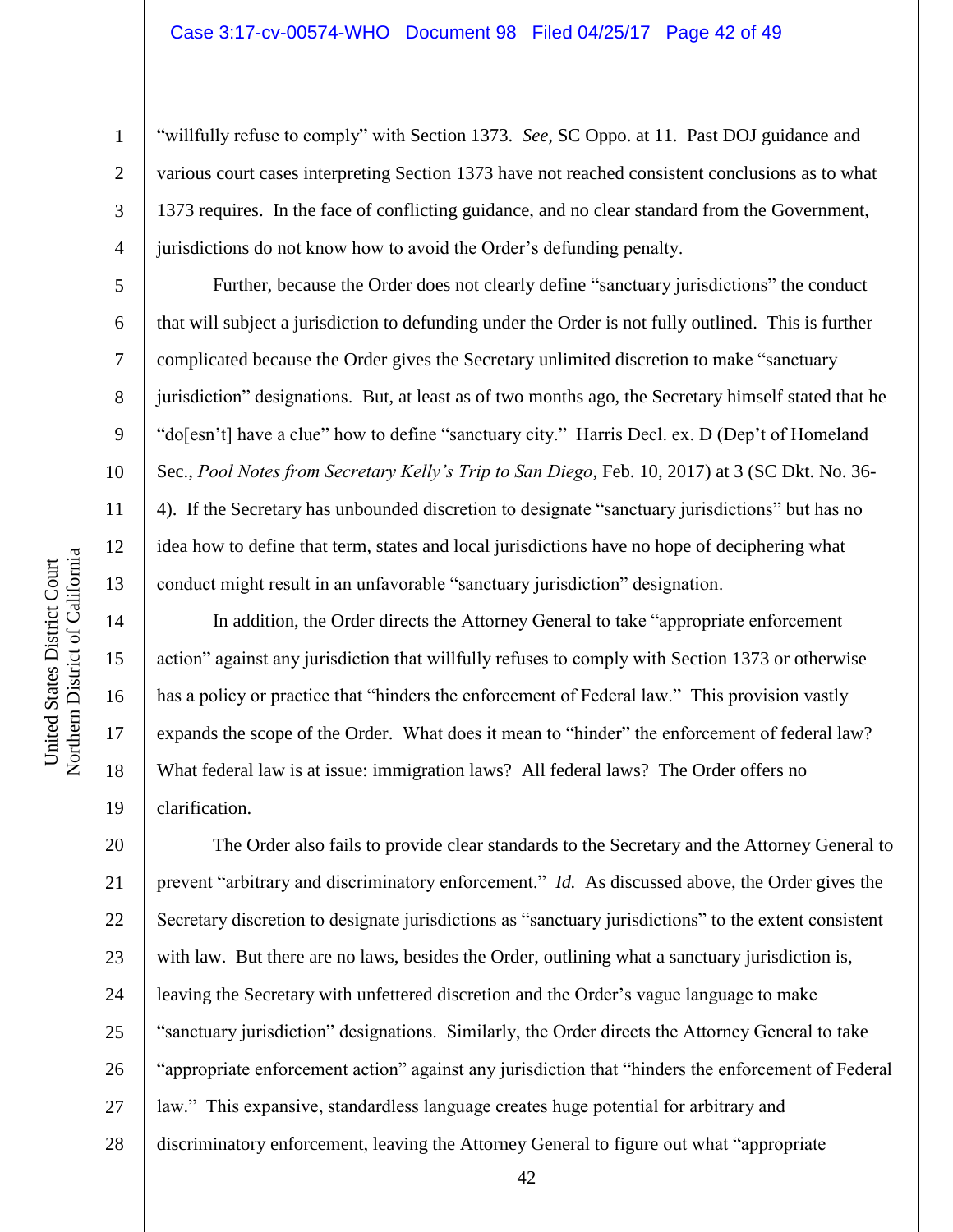enforcement action" might entail and what policies and practices might "hinder[] the enforcement of Federal law." This language is "so standardless that it authorizes or encourages seriously discriminatory enforcement." *United States v. Williams*, 553 U.S. 285, 304 (2008).

The Order gives the Counties no clear guidance on how to comply with its provisions or what penalties will result from non-compliance. Its standardless guidance and enforcement provisions are also likely to result in arbitrary and discriminatory enforcement. It does not "give the person of ordinary intelligence a reasonable opportunity to know what is prohibited, so that he may act accordingly." *Gaynard*, 408 U.S. at 108. The Counties are likely to succeed in their argument that Section 9(a) is void for vagueness under the Fifth Amendment.

10

1

2

3

4

5

6

7

8

9

11

12

13

14

15

16

17

18

19

20

21

22

23

## **E. Fifth Amendment Procedural Due Process Violations**

The Counties assert that the Executive Order fails to provide them with procedural due process in violation of the Fifth Amendment. To sustain a valid procedural due process claim a person must demonstrate that he has a legally protectable property interest and that he has suffered or will suffer a deprivation of that property without adequate process. *See Thorton v. City of St. Helens*, 425 F.3d 1158, 1164 (9th Cir. 2005).

To have a legitimate property interest, a person "must have more than a unilateral expectation of it. He must, instead, have a legitimate claim of entitlement to it." *Bd. of Regents v. Roth*, 408 U.S. 564, 577 (1972). A state or local government has a legitimate claim of entitlement to congressionally appropriated funds, which are akin to funds owed on a contract. *See NFIB*, 132 S. Ct. at 2602 ("The legitimacy of Congress' power to legislate under the spending power [] rests on whether the State voluntarily and knowingly accepts the terms of the 'contract.' "). The Counties have a legitimate property interest in federal funds that Congress has already appropriated and that the Counties have accepted.

24 25 26 27 28 The Executive Order purports to make the Counties ineligible to receive these funds through a discretionary and undefined process. The Order directs the Attorney General and Secretary to designate various states and local jurisdictions as "sanctuary jurisdictions," ensure that such jurisdictions are "not eligible" to receive federal grants, and "take enforcement action" against them. EO §9(a). It does not direct the Attorney General or Secretary to provide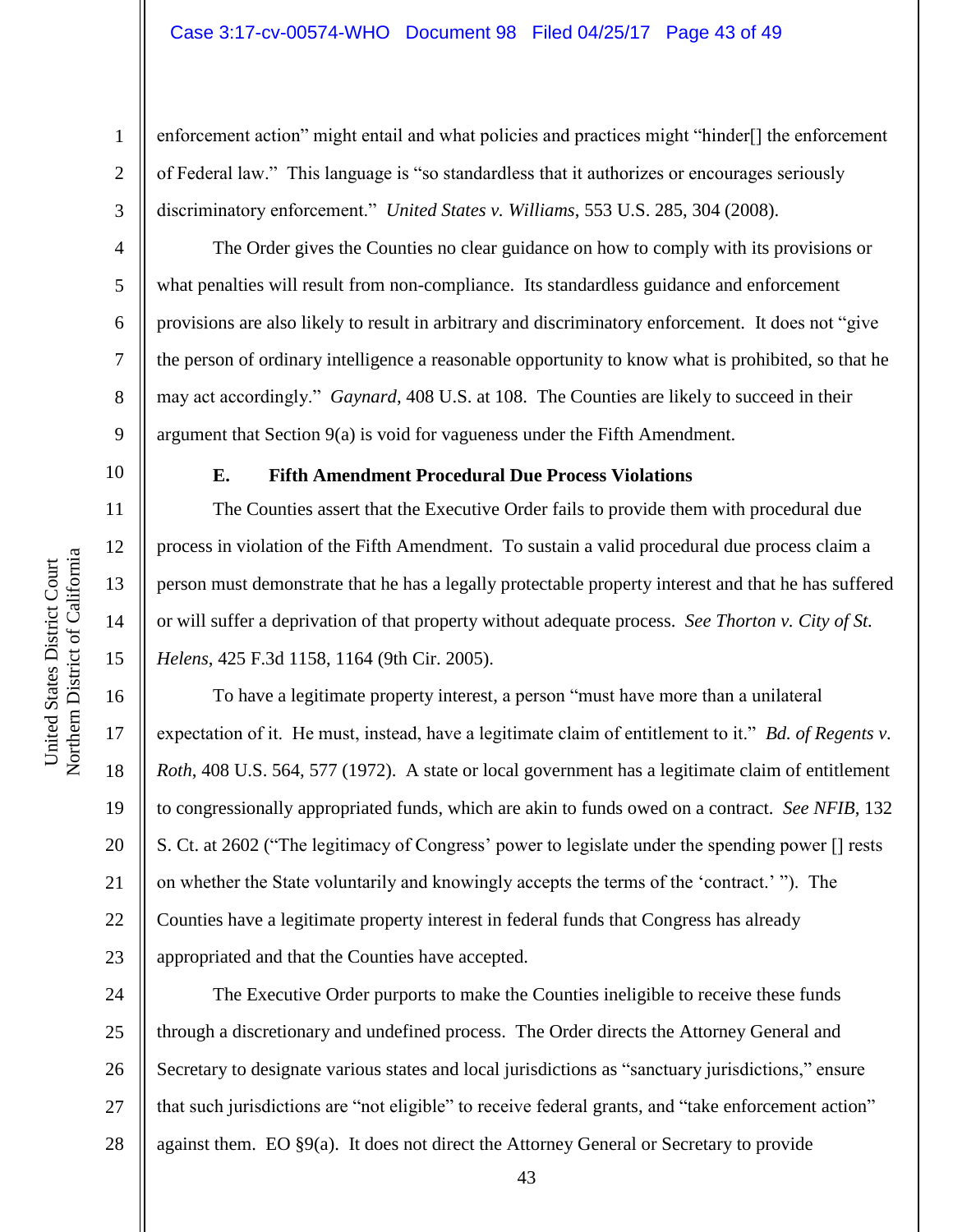#### Case 3:17-cv-00574-WHO Document 98 Filed 04/25/17 Page 44 of 49

1

2

3

4

5

6

7

8

9

10

11

12

13

14

15

16

17

"sanctuary jurisdictions" with any notice of an unfavorable designation or impending cut to funding. And it does not set up any administrative or judicial procedure for states and local jurisdictions to be heard, to challenge enforcement action, or to appeal any action taken against them under the Order. This complete lack of process violates the Fifth Amendment's due process requirements. *Matthew v. Eldridge*, 424 U.S. 319, 349 (1976) ("The essence of due process is the requirement that a person in jeopardy of serious loss be given notice of the case against him and opportunity to meet it.") (internal alterations and quotations omitted).

The Government's only defense of the Order's lack of process is to claim that Section 9's provision that it be implemented "consistent with law" reads in all necessary procedural requirements. Again, the Government's attempt to resolve all of the Order's constitutional infirmities with a "consistent with law" bandage is not convincing. There is no dispute that while the Order commands the Secretary to designate certain jurisdictions as ineligible for federal grants and directs the Attorney General to bring an "enforcement action" against them, it provides no process at all for notifying jurisdictions about such a determination and provides them no opportunity to be heard. The Counties are likely to succeed on their claim that the Order fails to provide adequate due process in violation of the Fifth Amendment.

# **III. IRREPARABLE HARM**

18 19 20 21 22 The Counties assert that, absent an injunction enjoining Section 9, they are likely to suffer irreparable harm resulting from their current budget uncertainty. Alternatively, they argue that they are suffering a constitutional injury, as the Order improperly seeks to coerce them into changing their policies in violation of the Tenth Amendment. The Counties have adequately demonstrated that they are likely to suffer irreparable harm under both of these theories.

23

# **A. Budgetary Uncertainty**

24 25 26 27 The Counties allege that they are currently suffering irreparable injury resulting from the substantial uncertainty caused by the Order's unclear terms and its broad and undefined scope. As discussed above, this uncertainty is causing the Counties present injury sufficient to satisfy Article III's standing requirements. *See* discussion *supra* Section I.A.2.d.

28

This budget uncertainty is also causing the Counties irreparable harm, and it will continue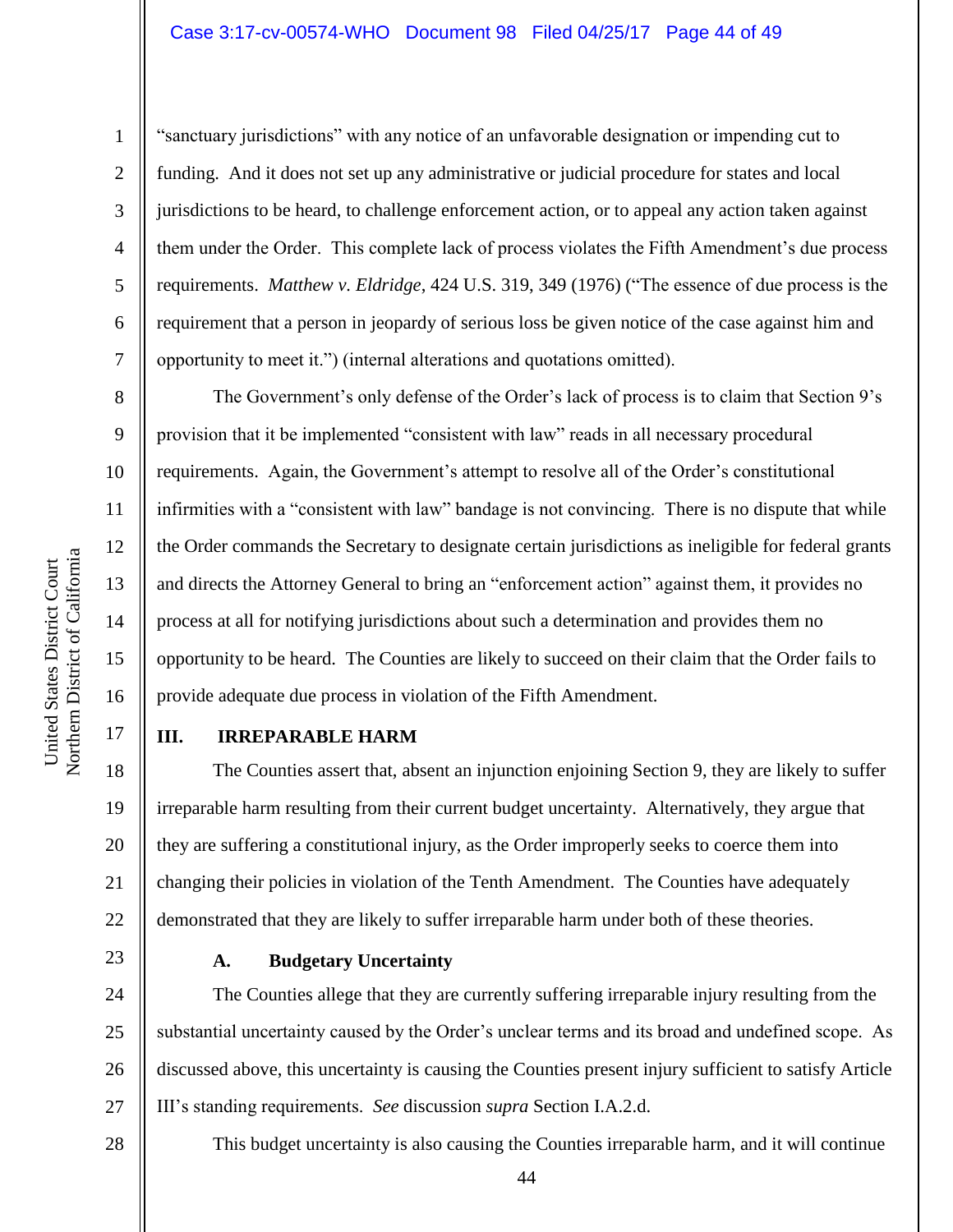#### Case 3:17-cv-00574-WHO Document 98 Filed 04/25/17 Page 45 of 49

1

2

3

4

5

6

7

8

9

10

11

12

13

14

15

16

17

to do so absent an injunction. The Order's uncertainty interferes with the Counties' ability to budget, plan for the future, and properly serve their residents. Without clarification regarding the Order's scope or legality, the Counties will be obligated to take steps to mitigate the risk of losing millions of dollars in federal funding, which will include placing funds in reserve and making cuts to services. These mitigating steps will cause the Counties irreparable harm. *See United States v. North Carolina*, 192 F. Supp. 3d 620, 629 (M.D.N.C. 2016) (there was irreparable harm where the unavailability of funds was "likely to have an immediate impact on [the state's] ability to provide critical resources to the public, causing damage that would persist regardless of whether funding [was] subsequently reinstated").

Although Government counsel has represented that the Order will be implemented consistent with law, this assurance is undermined by Section 9(a)'s clearly unconstitutional directives. Further, through public statements, the President and Attorney General have appeared to endorse the broadest reading of the Order. Is the Order merely a rhetorical device, as counsel suggested at the hearing, or a "weapon" to defund the Counties and those who have implemented a different law enforcement strategy than the Government currently believes is desirable? The result of this schizophrenic approach to the Order is that the Counties' worst fears are not allayed and the Counties reasonably fear enforcement under the Order.

18 19 20 21 22 23 The Order's broad directive and unclear terms, and the President's and Attorney General's endorsement of them, has caused substantial confusion and justified fear among states and local jurisdictions that they will lose all federal grant funding at the very least. The threat of the Order and the uncertainty it is causing impermissibly interferes with the Counties' ability to operate, to provide key services, to plan for the future, and to budget. The Counties have established that, absent an injunction, they are likely to suffer irreparable harm.

24

#### **B. Constitutional Injury**

25 26 27 28 The Counties also argue that they are likely to suffer irreparable harm because the Executive Order contravenes the separation of powers, conscripts the Counties to carry out federal immigration enforcement policies, and seeks to coerce the Counties into changing their local policies by imposing overwhelming financial penalties without due process. This "constitutional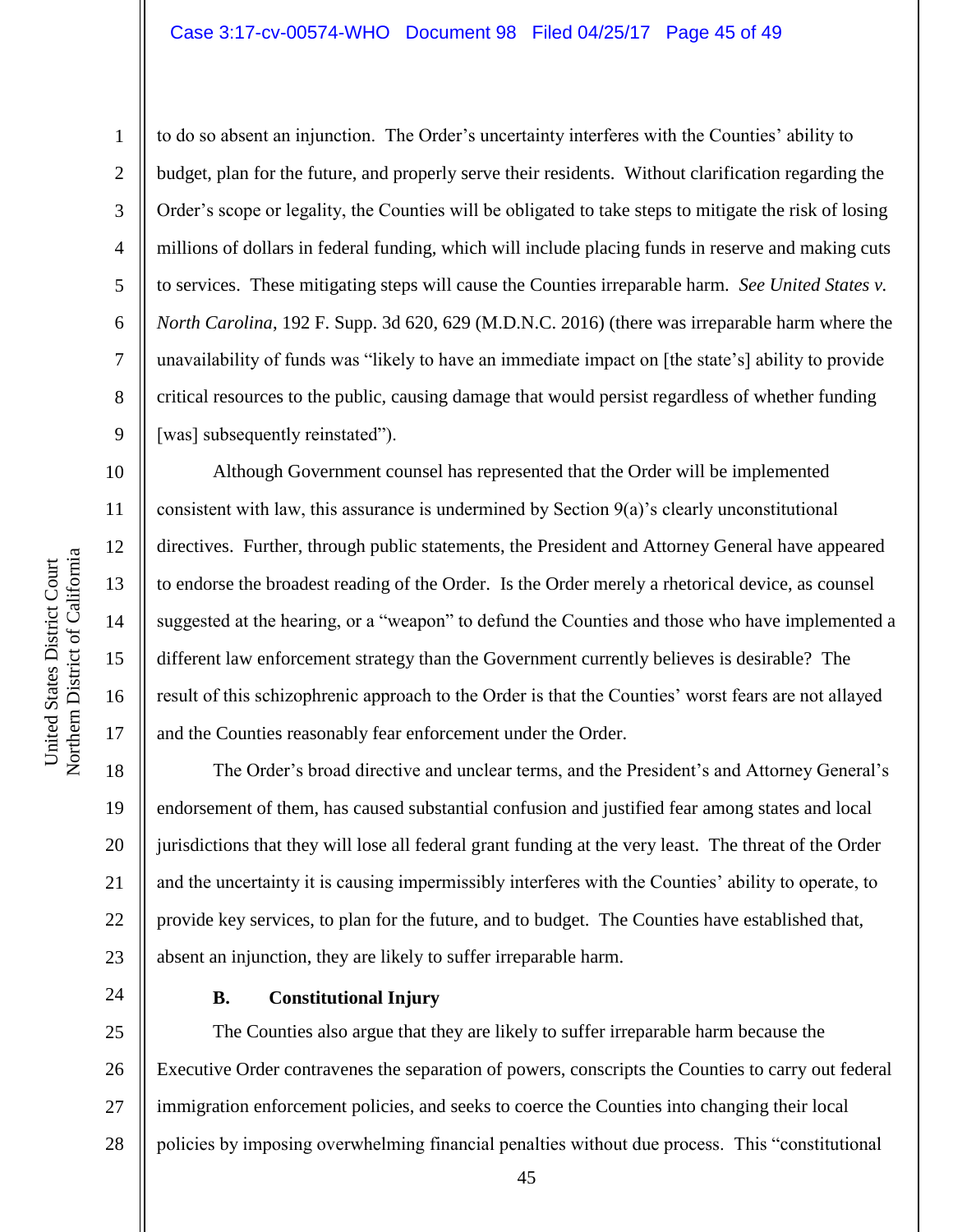1 2

3

4

5

6

7

8

9

10

11

12

13

14

15

16

17

injury" also constitutes irreparable harm.

The Ninth Circuit has repeatedly held that "the deprivation of constitutional rights 'unquestionably constitutes irreparable injury.' " *Melendres v. Arpaio*, 695 F.3d 990, 1002 (9th Cir. 2012); *Rodriguez v. Robbins*, 715 F.3d 1127, 1144-45 (9th Cir. 2013). A plaintiff can suffer a constitutional injury by being forced to comply with an unconstitutional law or else face financial injury or enforcement action. *See Am. Trucking Ass'ns, Inc. v. City of Los Angeles*, 559 F.3d 1046, 1058-59 (9th Cir. 2009) (plaintiffs were injured where they were faced with the choice of signing unconstitutional agreements or facing a loss of customer goodwill and significant business). The Supreme Court has similarly indicated that plaintiffs suffer irreparable injury under such circumstances. *See Morales v. Trans World Airlines, Inc.*, 504 U.S. 374, 380-381 (1992) (injunctive relief was available where "respondents were faced with a Hobson's choice: continually violate the Texas law and expose themselves to potentially huge liability; or violate the law once as a test case and suffer the injury of obeying the law during the pendency of the proceedings and any further review"). Where an executive action causes constitutional injuries, injunctive relief is appropriate. *See Washington v. Trump*, 847 F.3d 1151, 1169 (9th Cir. 2017) (refusing to stay a preliminary injunction on Executive Order 13769 and reaffirming that a "deprivation of constitutional rights unquestionably constitutes irreparable injury").

18 19 20 21 22 23 The Counties currently must choose either to attempt to comply with the Executive Order, which they have alleged is unconstitutional under the Constitution's separation of powers structures and violates their Tenth and Fifth Amendment rights, or to defy the Order and risk losing hundreds of millions of dollars in federal grants. By forcing the Counties to make this unreasonable choice, the Order results in a constitutional injury sufficient to establish standing *and* irreparable harm.

24 25 26 27 28 The Government argues that while a "deprivation of constitutional rights unquestionably constitutes irreparable injury," the Counties have not alleged a "deprivation" of their constitutional rights but have instead alleged a violation of the constitutional structures that govern relationships among the branches of the Federal Government. It asserts that there is a distinction between violations of personal constitutional rights and violations of structural provisions. *See N.Y. State*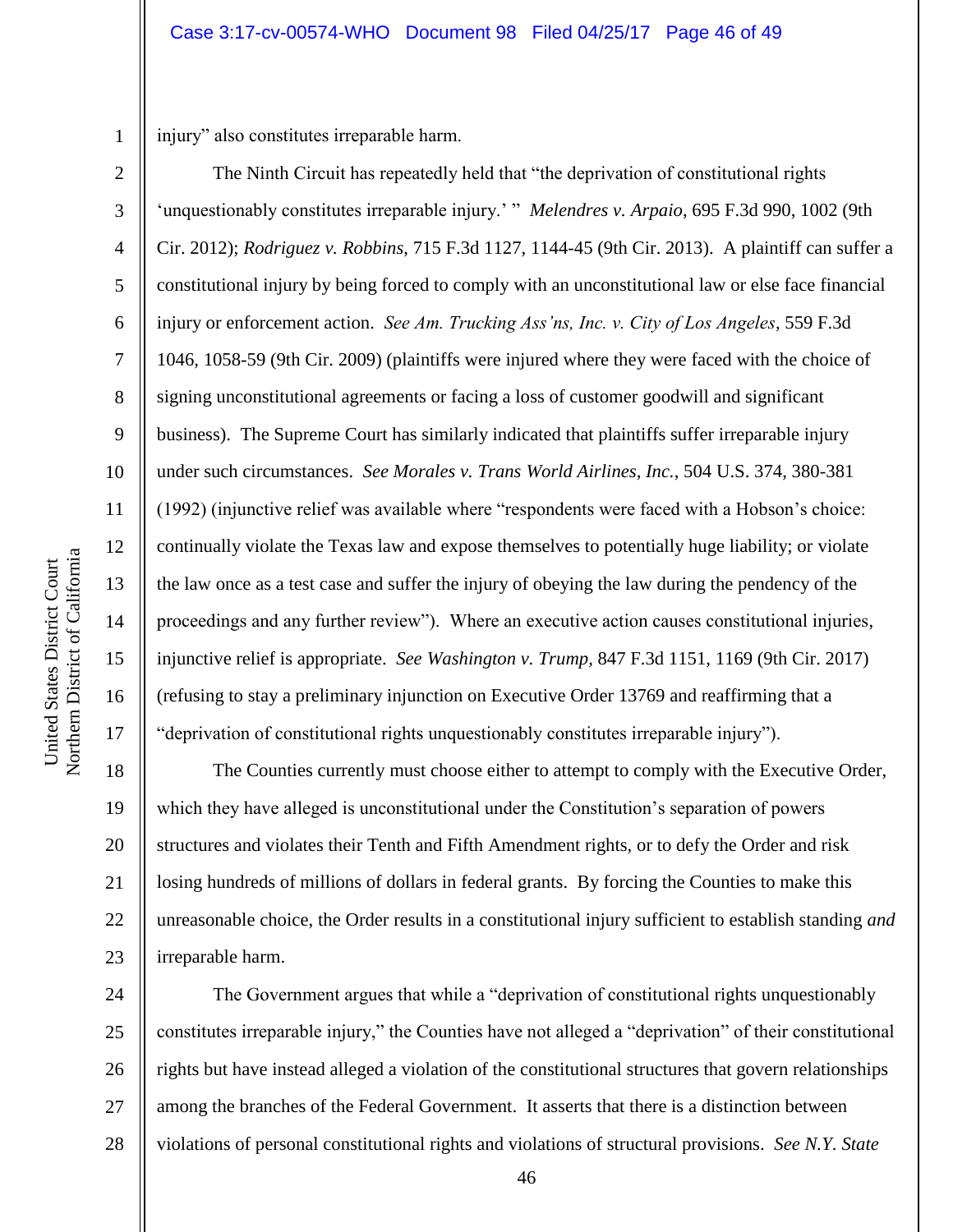*Rest. Ass'n v. N.Y. City Bd. of Health*, 545 F. Supp. 2d 363, 367 (S.D.N.Y. 2008) ("[W]hile a violation of constitutional rights can constitute *per se* irreparable harm . . . *per se* irreparable harm is caused only by violations of 'personal' constitutional rights . . . to be distinguished from provisions of the Constitution that serve 'structural' purposes, like the Supremacy Clause.").

This argument fails for two reasons. First, this distinction between personal and structural constitutional rights is not recognized in the Ninth Circuit. Although the Government cites to *American Trucking Ass'ns v. City of Los Angeles*, 577 F. Supp. 2d 1110, 1127 (C.D. Cal. 2008) for the proposition that "in the case of Supremacy Clause violations," the presumption of irreparable harm "is not necessarily warranted," that case was reversed by the Ninth Circuit. On appeal the court concluded that, even where the constitutional injury is structural, "the constitutional violation alone, coupled with the damages incurred, can suffice to show irreparable harm." *American Trucking*, 559 F.3d at 1058. Second, the Counties *have* alleged a deprivation of their personal constitutional rights; they have alleged that the Executive Order is unconstitutionally coercive in violation of the Tenth Amendment and fails to provide them with Due Process in violation of the Fifth Amendment. The Government's challenges to the Counties' claims of constitutional injury are not supported by the facts of this case or the precedent that is binding on this court.

18 19 The Counties have adequately demonstrated a constitutional injury sufficient to establish a likelihood of irreparable harm.

# 20 21

1

2

3

4

5

6

7

8

9

10

11

12

13

14

15

16

17

# **IV. BALANCE OF HARMS AND PUBLIC INTEREST**

22 23 A party seeking a preliminary injunction must "establish . . . that the balance of equities tips in his favor, and that an injunction is in the public interest." *Winter*, 555 U.S. at 20. When the federal government is a party, these factors merge. *Nken v. Holder*, 556 U.S. 418, 435 (2009).

24 25 26 27 28 The Government argues that the balance of harms and the public interest weigh against a preliminary injunction because the "most pertinent and concretely expressed public interest" in this case is contained in Section 1373, and Section 9 simply seeks to ensure compliance with that section. This argument is unconvincing given the Government's flawed argument that Section 9 does not change the law. If Section 9 does not change the law, or if the Government does not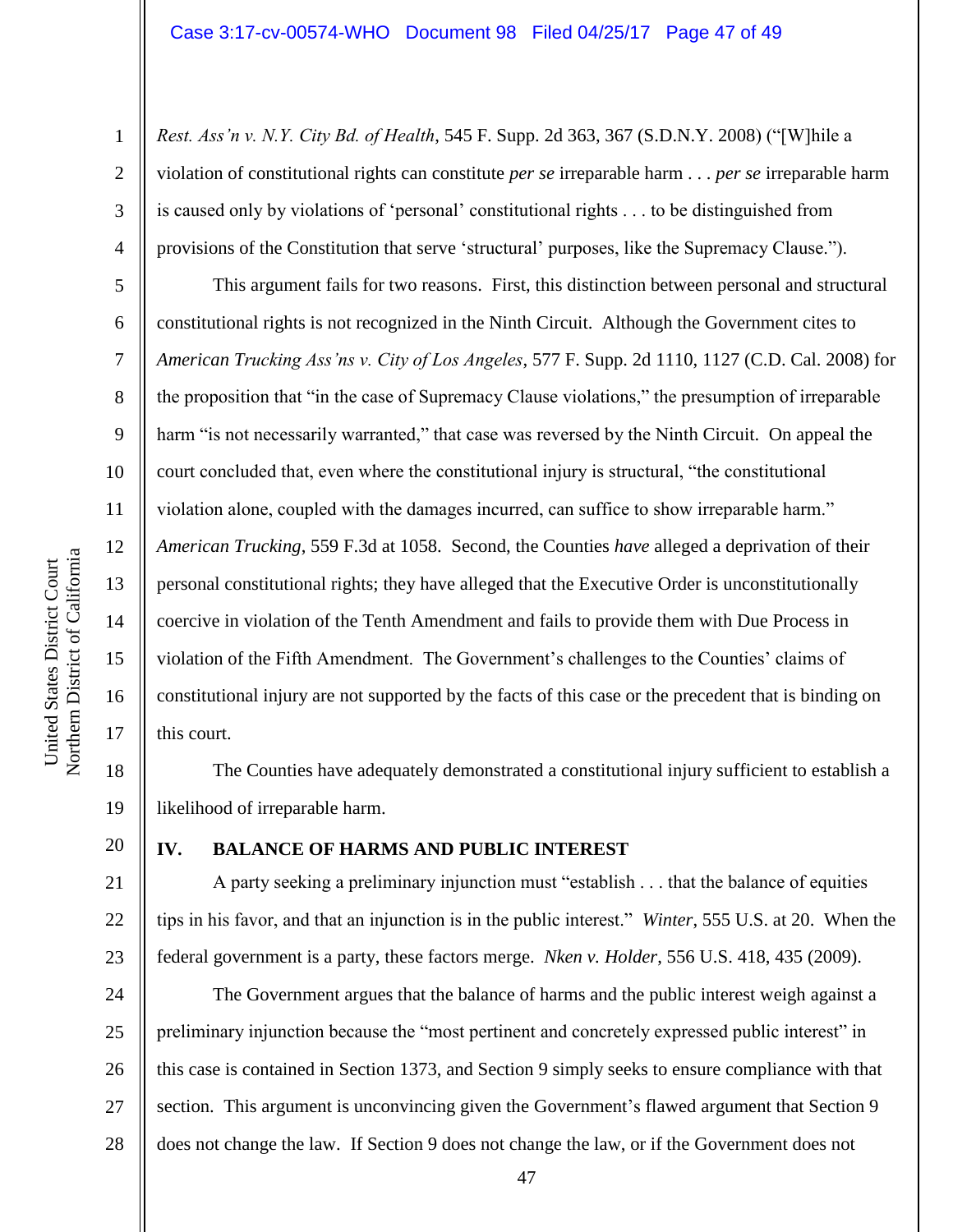intend to enforce Section 9's unlawful directives, then it provides the Government with no concrete benefit but to highlight the President's enforcement priorities. The President certainly has the right to use the bully pulpit to encourage his policies. But Section 9(a) is not simply rhetorical. The Counties have a strong interest in avoiding unconstitutional federal enforcement and the significant budget uncertainty that has resulted from the Order's broad and threatening language. To the extent the Government wishes to use all lawful means to enforce 8 U.S.C. 1373, it does not need Section 9(a) to do so. The confusion caused by Section 9(a)'s facially unconstitutional directives and its coercive effects weigh heavily against leaving it in place. The balance of harms weighs in favor of an injunction.

10 11

12

13

14

15

16

17

18

19

20

21

1

2

3

4

5

6

7

8

9

# **V. NATIONWIDE INJUNCTION**

The Government argues that, if an injunction is issued, it should be issued only with regards to the plaintiffs and should not apply nationwide. But where a law is unconstitutional on its face, and not simply in its application to certain plaintiffs, a nationwide injunction is appropriate. *See Califano v. Yamasaki*, 442 U.S. 682, 702 (1979) ("[T]he scope of injunctive relief is dictated by the extent of the violation established, not by the geographical extent of the plaintiff."); *Washington*, 847 F.3d at 1166-67 (affirming nationwide injunction against executive travel ban order). The Counties have demonstrated that they are likely to succeed on their claims that the Executive Order purports to wield powers exclusive to Congress, and violates the Tenth and Fifth Amendments. These constitutional violations are not limited to San Francisco or Santa Clara, but apply equally to all states and local jurisdictions. Given the nationwide scope of the Order, and its apparent constitutional flaws, a nationwide injunction is appropriate.

22

# **VI. INJUNCTION AGAINST THE PRESIDENT**

23 24 25 26 27 28 The Government also argues that, if an injunction is issued, it should not issue against the President. An injunction against the President personally is an "extraordinary measure not lightly to be undertaken." *Swan v. Clinton*, 100 F.3d 973, 978 (D.C. Cir. 1996); *see Newdow v. Bush*, 391 F. Supp. 2d 95, 106 (D.D.C. 2005) ("[T]he Supreme Court has sent a clear message that an injunction should not be issued against the President for official acts."). The Counties assert that the court "has discretion to determine whether the constitutional violations in the Executive Order

Northern District of California Northern District of California United States District Court United States District Court